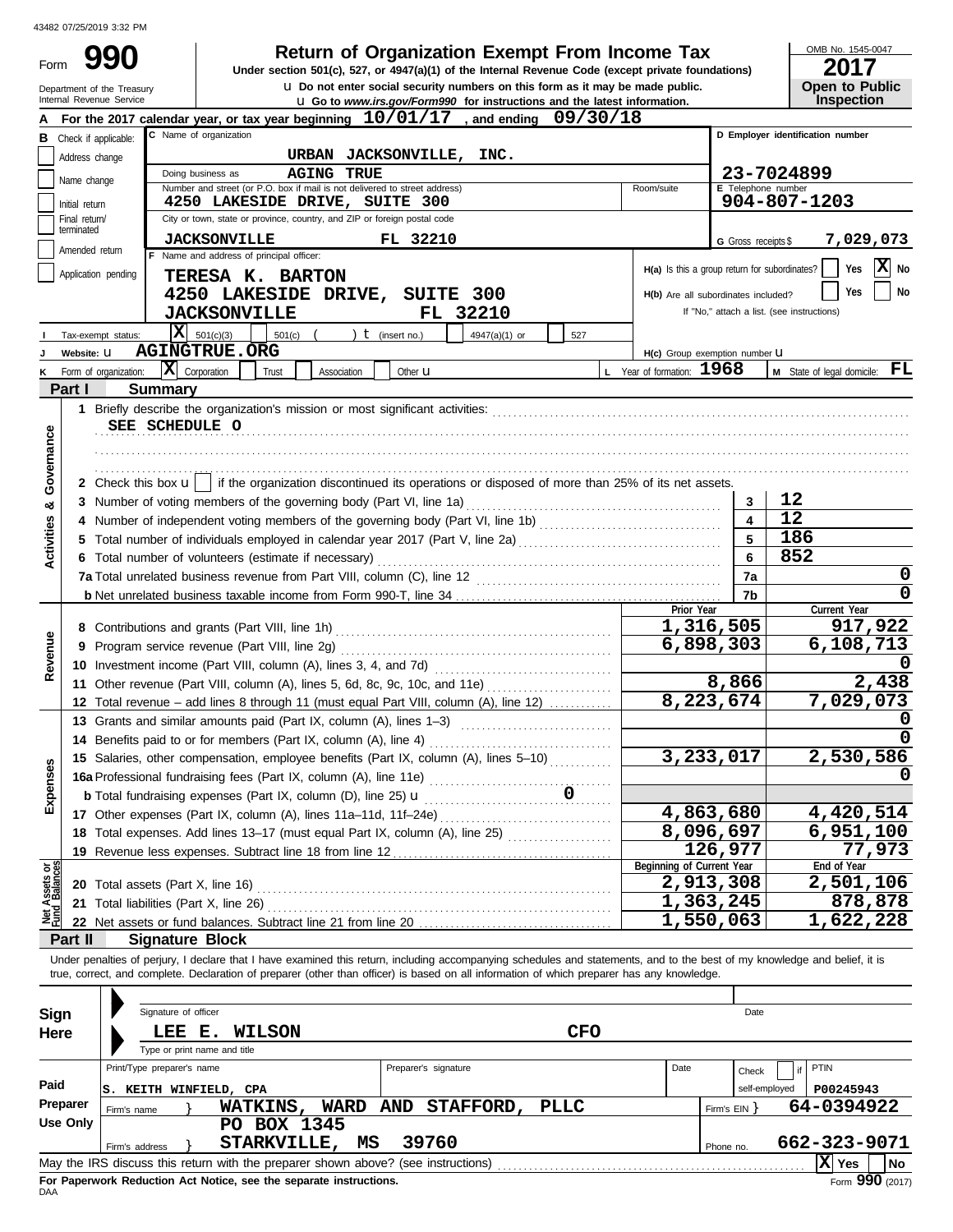| <b>Statement of Program Service Accomplishments</b><br>Part III<br>1 Briefly describe the organization's mission:<br>SEE SCHEDULE O<br>2 Did the organization undertake any significant program services during the year which were not listed on the<br>Yes $\overline{X}$ No<br>prior Form 990 or 990-EZ?<br>If "Yes," describe these new services on Schedule O.<br>Did the organization cease conducting, or make significant changes in how it conducts, any program<br>3<br>services?<br>If "Yes," describe these changes on Schedule O.<br>Describe the organization's program service accomplishments for each of its three largest program services, as measured by<br>4<br>expenses. Section 501(c)(3) and 501(c)(4) organizations are required to report the amount of grants and allocations to others,<br>the total expenses, and revenue, if any, for each program service reported.<br>) (Expenses $$1,345,465$ including grants of \$<br>) (Revenue \$<br>4a (Code:<br>URBAN JACKSONVILLE, INC. IS AN APPROVED ACHC AND MEDICARE CERTIFIED HOME<br>HEALTH AGENCY AND PROVIDES HOME HEALTH SERVICES PRIMARILY TO ELDERLY AND<br>HANDICAPPED PERSONS. SERVICES INCLUDE SKILLED NURSING; PHYSICAL,<br>OCCUPATIONAL AND SPEECH THERAPY; MEDICAL SOCIAL WORK SERVICES; AND HOME<br>HEALTH AIDE SERVICES. DURING THE YEAR ENDED 09/30/2018, 532 CLIENTS WERE<br>SERVED.<br>619,264<br>) (Revenue \$<br>4b (Code:<br>THE MEALS ON WHEELS PROGRAM PROVIDES QUALIFIED ELDERLY OR DISABLED PEOPLE<br>WITH HOT, NUTRITIOUS MEALS DELIVERED TO THEIR HOMES EACH DAY. 199,993 MEALS<br>WERE DELIVERED DURING THE YEAR ENDED 9/30/2018.<br>$1,511,996$ including grants of \$<br>4c (Code:<br>) (Expenses \$<br>) (Revenue \$<br><b>PROVIDE IN-HOME ASSISTANCE AND RELIEF</b><br><b>RESPITE</b><br><b>SERVICES</b><br>TO CAREGIVERS OF<br>ELDERS AGED SIXTY AND OVER.<br>THE INTENT<br>FRAIL, HOMEBOUND<br>OF RESPITE<br>IS TO<br>PROVIDE FAMILY CAREGIVERS WITH A MUCH-NEEDED BREAK IN ORDER<br>TO ALLOW THE<br>TO CONTINUE CARING FOR A HOMEBOUND ELDER WITHOUT BECOMING ILL<br><b>FAMILY UNIT</b><br>THE ORGANIZATION PROVIDED 79,151 HOURS OF RESPITE SERVICES<br><b>THEMSELVES.</b><br>DURING THE YEAR ENDED 9/30/2018.<br>4d Other program services (Describe in Schedule O.)<br>4,135,038<br>2,301,866 including grants of \$<br>(Expenses \$<br>(Revenue \$<br>6,295,197<br>4e Total program service expenses <b>u</b> | Form 990 (2017) URBAN JACKSONVILLE, INC. |  | 23-7024899 | Page 2                |
|----------------------------------------------------------------------------------------------------------------------------------------------------------------------------------------------------------------------------------------------------------------------------------------------------------------------------------------------------------------------------------------------------------------------------------------------------------------------------------------------------------------------------------------------------------------------------------------------------------------------------------------------------------------------------------------------------------------------------------------------------------------------------------------------------------------------------------------------------------------------------------------------------------------------------------------------------------------------------------------------------------------------------------------------------------------------------------------------------------------------------------------------------------------------------------------------------------------------------------------------------------------------------------------------------------------------------------------------------------------------------------------------------------------------------------------------------------------------------------------------------------------------------------------------------------------------------------------------------------------------------------------------------------------------------------------------------------------------------------------------------------------------------------------------------------------------------------------------------------------------------------------------------------------------------------------------------------------------------------------------------------------------------------------------------------------------------------------------------------------------------------------------------------------------------------------------------------------------------------------------------------------------------------------------------------------------------------------------------------------------------------------------------------------------------------|------------------------------------------|--|------------|-----------------------|
|                                                                                                                                                                                                                                                                                                                                                                                                                                                                                                                                                                                                                                                                                                                                                                                                                                                                                                                                                                                                                                                                                                                                                                                                                                                                                                                                                                                                                                                                                                                                                                                                                                                                                                                                                                                                                                                                                                                                                                                                                                                                                                                                                                                                                                                                                                                                                                                                                                  |                                          |  |            | $ \mathbf{x} $        |
|                                                                                                                                                                                                                                                                                                                                                                                                                                                                                                                                                                                                                                                                                                                                                                                                                                                                                                                                                                                                                                                                                                                                                                                                                                                                                                                                                                                                                                                                                                                                                                                                                                                                                                                                                                                                                                                                                                                                                                                                                                                                                                                                                                                                                                                                                                                                                                                                                                  |                                          |  |            |                       |
|                                                                                                                                                                                                                                                                                                                                                                                                                                                                                                                                                                                                                                                                                                                                                                                                                                                                                                                                                                                                                                                                                                                                                                                                                                                                                                                                                                                                                                                                                                                                                                                                                                                                                                                                                                                                                                                                                                                                                                                                                                                                                                                                                                                                                                                                                                                                                                                                                                  |                                          |  |            |                       |
|                                                                                                                                                                                                                                                                                                                                                                                                                                                                                                                                                                                                                                                                                                                                                                                                                                                                                                                                                                                                                                                                                                                                                                                                                                                                                                                                                                                                                                                                                                                                                                                                                                                                                                                                                                                                                                                                                                                                                                                                                                                                                                                                                                                                                                                                                                                                                                                                                                  |                                          |  |            |                       |
|                                                                                                                                                                                                                                                                                                                                                                                                                                                                                                                                                                                                                                                                                                                                                                                                                                                                                                                                                                                                                                                                                                                                                                                                                                                                                                                                                                                                                                                                                                                                                                                                                                                                                                                                                                                                                                                                                                                                                                                                                                                                                                                                                                                                                                                                                                                                                                                                                                  |                                          |  |            |                       |
|                                                                                                                                                                                                                                                                                                                                                                                                                                                                                                                                                                                                                                                                                                                                                                                                                                                                                                                                                                                                                                                                                                                                                                                                                                                                                                                                                                                                                                                                                                                                                                                                                                                                                                                                                                                                                                                                                                                                                                                                                                                                                                                                                                                                                                                                                                                                                                                                                                  |                                          |  |            |                       |
|                                                                                                                                                                                                                                                                                                                                                                                                                                                                                                                                                                                                                                                                                                                                                                                                                                                                                                                                                                                                                                                                                                                                                                                                                                                                                                                                                                                                                                                                                                                                                                                                                                                                                                                                                                                                                                                                                                                                                                                                                                                                                                                                                                                                                                                                                                                                                                                                                                  |                                          |  |            |                       |
|                                                                                                                                                                                                                                                                                                                                                                                                                                                                                                                                                                                                                                                                                                                                                                                                                                                                                                                                                                                                                                                                                                                                                                                                                                                                                                                                                                                                                                                                                                                                                                                                                                                                                                                                                                                                                                                                                                                                                                                                                                                                                                                                                                                                                                                                                                                                                                                                                                  |                                          |  |            | Yes $\overline{X}$ No |
|                                                                                                                                                                                                                                                                                                                                                                                                                                                                                                                                                                                                                                                                                                                                                                                                                                                                                                                                                                                                                                                                                                                                                                                                                                                                                                                                                                                                                                                                                                                                                                                                                                                                                                                                                                                                                                                                                                                                                                                                                                                                                                                                                                                                                                                                                                                                                                                                                                  |                                          |  |            |                       |
|                                                                                                                                                                                                                                                                                                                                                                                                                                                                                                                                                                                                                                                                                                                                                                                                                                                                                                                                                                                                                                                                                                                                                                                                                                                                                                                                                                                                                                                                                                                                                                                                                                                                                                                                                                                                                                                                                                                                                                                                                                                                                                                                                                                                                                                                                                                                                                                                                                  |                                          |  |            |                       |
|                                                                                                                                                                                                                                                                                                                                                                                                                                                                                                                                                                                                                                                                                                                                                                                                                                                                                                                                                                                                                                                                                                                                                                                                                                                                                                                                                                                                                                                                                                                                                                                                                                                                                                                                                                                                                                                                                                                                                                                                                                                                                                                                                                                                                                                                                                                                                                                                                                  |                                          |  |            | 1,140,407             |
|                                                                                                                                                                                                                                                                                                                                                                                                                                                                                                                                                                                                                                                                                                                                                                                                                                                                                                                                                                                                                                                                                                                                                                                                                                                                                                                                                                                                                                                                                                                                                                                                                                                                                                                                                                                                                                                                                                                                                                                                                                                                                                                                                                                                                                                                                                                                                                                                                                  |                                          |  |            |                       |
|                                                                                                                                                                                                                                                                                                                                                                                                                                                                                                                                                                                                                                                                                                                                                                                                                                                                                                                                                                                                                                                                                                                                                                                                                                                                                                                                                                                                                                                                                                                                                                                                                                                                                                                                                                                                                                                                                                                                                                                                                                                                                                                                                                                                                                                                                                                                                                                                                                  |                                          |  |            |                       |
|                                                                                                                                                                                                                                                                                                                                                                                                                                                                                                                                                                                                                                                                                                                                                                                                                                                                                                                                                                                                                                                                                                                                                                                                                                                                                                                                                                                                                                                                                                                                                                                                                                                                                                                                                                                                                                                                                                                                                                                                                                                                                                                                                                                                                                                                                                                                                                                                                                  |                                          |  |            |                       |
|                                                                                                                                                                                                                                                                                                                                                                                                                                                                                                                                                                                                                                                                                                                                                                                                                                                                                                                                                                                                                                                                                                                                                                                                                                                                                                                                                                                                                                                                                                                                                                                                                                                                                                                                                                                                                                                                                                                                                                                                                                                                                                                                                                                                                                                                                                                                                                                                                                  |                                          |  |            |                       |
|                                                                                                                                                                                                                                                                                                                                                                                                                                                                                                                                                                                                                                                                                                                                                                                                                                                                                                                                                                                                                                                                                                                                                                                                                                                                                                                                                                                                                                                                                                                                                                                                                                                                                                                                                                                                                                                                                                                                                                                                                                                                                                                                                                                                                                                                                                                                                                                                                                  |                                          |  |            |                       |
|                                                                                                                                                                                                                                                                                                                                                                                                                                                                                                                                                                                                                                                                                                                                                                                                                                                                                                                                                                                                                                                                                                                                                                                                                                                                                                                                                                                                                                                                                                                                                                                                                                                                                                                                                                                                                                                                                                                                                                                                                                                                                                                                                                                                                                                                                                                                                                                                                                  |                                          |  |            |                       |
|                                                                                                                                                                                                                                                                                                                                                                                                                                                                                                                                                                                                                                                                                                                                                                                                                                                                                                                                                                                                                                                                                                                                                                                                                                                                                                                                                                                                                                                                                                                                                                                                                                                                                                                                                                                                                                                                                                                                                                                                                                                                                                                                                                                                                                                                                                                                                                                                                                  |                                          |  |            |                       |
|                                                                                                                                                                                                                                                                                                                                                                                                                                                                                                                                                                                                                                                                                                                                                                                                                                                                                                                                                                                                                                                                                                                                                                                                                                                                                                                                                                                                                                                                                                                                                                                                                                                                                                                                                                                                                                                                                                                                                                                                                                                                                                                                                                                                                                                                                                                                                                                                                                  |                                          |  |            |                       |
|                                                                                                                                                                                                                                                                                                                                                                                                                                                                                                                                                                                                                                                                                                                                                                                                                                                                                                                                                                                                                                                                                                                                                                                                                                                                                                                                                                                                                                                                                                                                                                                                                                                                                                                                                                                                                                                                                                                                                                                                                                                                                                                                                                                                                                                                                                                                                                                                                                  |                                          |  |            |                       |
|                                                                                                                                                                                                                                                                                                                                                                                                                                                                                                                                                                                                                                                                                                                                                                                                                                                                                                                                                                                                                                                                                                                                                                                                                                                                                                                                                                                                                                                                                                                                                                                                                                                                                                                                                                                                                                                                                                                                                                                                                                                                                                                                                                                                                                                                                                                                                                                                                                  |                                          |  |            | 214,004               |
|                                                                                                                                                                                                                                                                                                                                                                                                                                                                                                                                                                                                                                                                                                                                                                                                                                                                                                                                                                                                                                                                                                                                                                                                                                                                                                                                                                                                                                                                                                                                                                                                                                                                                                                                                                                                                                                                                                                                                                                                                                                                                                                                                                                                                                                                                                                                                                                                                                  |                                          |  |            |                       |
|                                                                                                                                                                                                                                                                                                                                                                                                                                                                                                                                                                                                                                                                                                                                                                                                                                                                                                                                                                                                                                                                                                                                                                                                                                                                                                                                                                                                                                                                                                                                                                                                                                                                                                                                                                                                                                                                                                                                                                                                                                                                                                                                                                                                                                                                                                                                                                                                                                  |                                          |  |            |                       |
|                                                                                                                                                                                                                                                                                                                                                                                                                                                                                                                                                                                                                                                                                                                                                                                                                                                                                                                                                                                                                                                                                                                                                                                                                                                                                                                                                                                                                                                                                                                                                                                                                                                                                                                                                                                                                                                                                                                                                                                                                                                                                                                                                                                                                                                                                                                                                                                                                                  |                                          |  |            |                       |
|                                                                                                                                                                                                                                                                                                                                                                                                                                                                                                                                                                                                                                                                                                                                                                                                                                                                                                                                                                                                                                                                                                                                                                                                                                                                                                                                                                                                                                                                                                                                                                                                                                                                                                                                                                                                                                                                                                                                                                                                                                                                                                                                                                                                                                                                                                                                                                                                                                  |                                          |  |            |                       |
| DAA                                                                                                                                                                                                                                                                                                                                                                                                                                                                                                                                                                                                                                                                                                                                                                                                                                                                                                                                                                                                                                                                                                                                                                                                                                                                                                                                                                                                                                                                                                                                                                                                                                                                                                                                                                                                                                                                                                                                                                                                                                                                                                                                                                                                                                                                                                                                                                                                                              |                                          |  |            | Form 990 (2017)       |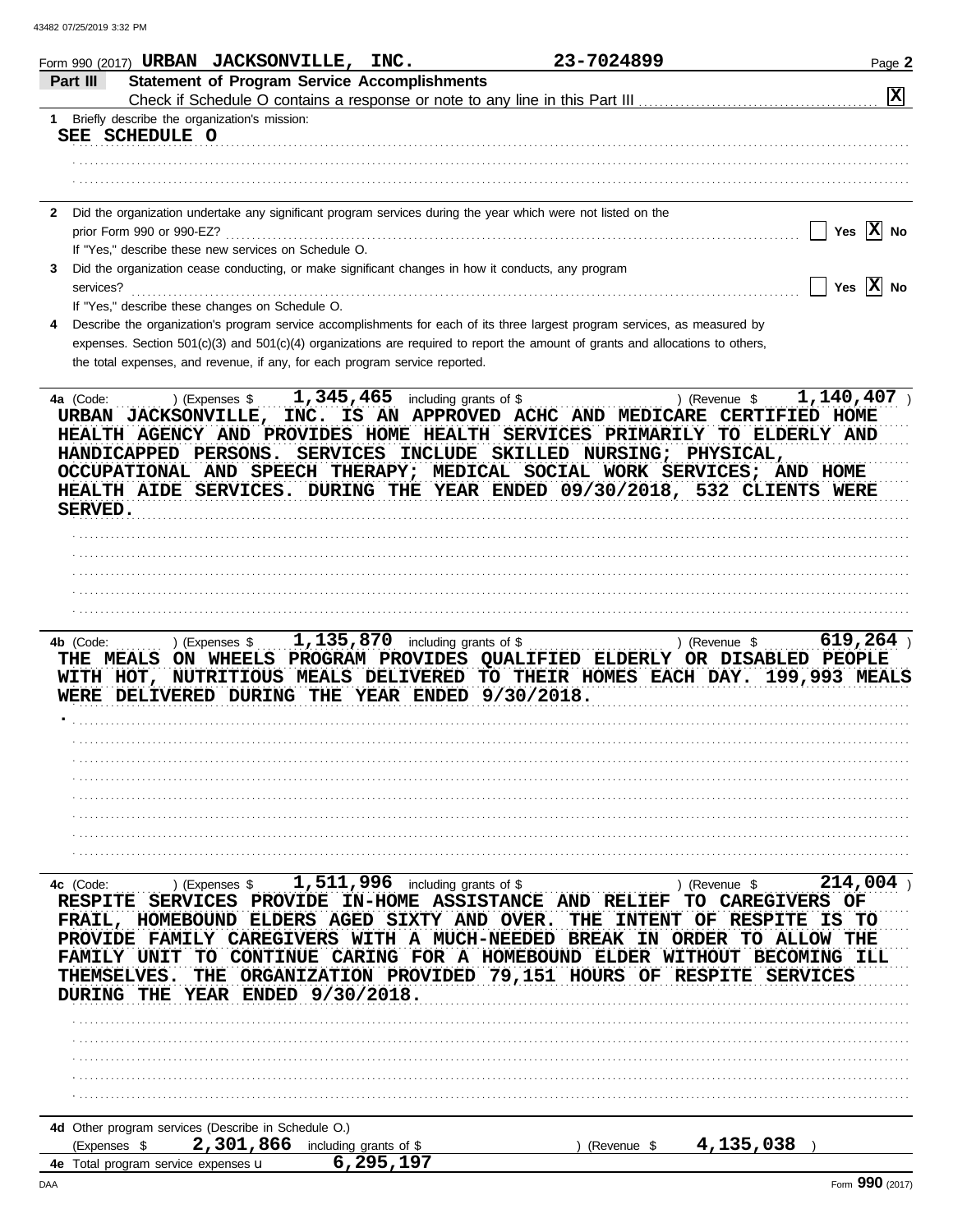| JACKSONVILLE,<br>Form 990 (2017) URBAN            | 23-7024899<br>INC. | Page 3 |
|---------------------------------------------------|--------------------|--------|
| Part IV<br><b>Checklist of Required Schedules</b> |                    |        |

|     |                                                                                                                                                                                                                                |                 | <b>Yes</b>  | No          |
|-----|--------------------------------------------------------------------------------------------------------------------------------------------------------------------------------------------------------------------------------|-----------------|-------------|-------------|
| 1.  | Is the organization described in section 501(c)(3) or $4947(a)(1)$ (other than a private foundation)? If "Yes,"                                                                                                                |                 |             |             |
|     | complete Schedule A example of the contract of the state of the state of the state of the state of the state of the state of the state of the state of the state of the state of the state of the state of the state of the st | 1               | X           |             |
| 2   |                                                                                                                                                                                                                                | $\mathbf{2}$    | $\mathbf x$ |             |
| 3   | Did the organization engage in direct or indirect political campaign activities on behalf of or in opposition to                                                                                                               |                 |             |             |
|     |                                                                                                                                                                                                                                | 3               |             | X           |
| 4   | Section 501(c)(3) organizations. Did the organization engage in lobbying activities, or have a section 501(h)                                                                                                                  |                 |             |             |
|     |                                                                                                                                                                                                                                | 4               |             | x           |
| 5   | Is the organization a section $501(c)(4)$ , $501(c)(5)$ , or $501(c)(6)$ organization that receives membership dues,                                                                                                           |                 |             |             |
|     | assessments, or similar amounts as defined in Revenue Procedure 98-19? If "Yes," complete Schedule C,                                                                                                                          |                 |             |             |
|     |                                                                                                                                                                                                                                | 5               |             | x           |
| 6   | Did the organization maintain any donor advised funds or any similar funds or accounts for which donors                                                                                                                        |                 |             |             |
|     | have the right to provide advice on the distribution or investment of amounts in such funds or accounts? If                                                                                                                    |                 |             |             |
|     | "Yes," complete Schedule D, Part I                                                                                                                                                                                             | 6               |             | x           |
| 7   | Did the organization receive or hold a conservation easement, including easements to preserve open space,                                                                                                                      |                 |             |             |
|     | the environment, historic land areas, or historic structures? If "Yes," complete Schedule D, Part II                                                                                                                           | 7               |             | x           |
| 8   | Did the organization maintain collections of works of art, historical treasures, or other similar assets? If "Yes,"                                                                                                            |                 |             |             |
|     | complete Schedule D, Part III                                                                                                                                                                                                  | 8               |             | X           |
| 9   | Did the organization report an amount in Part X, line 21, for escrow or custodial account liability, serve as a                                                                                                                |                 |             |             |
|     | custodian for amounts not listed in Part X; or provide credit counseling, debt management, credit repair, or                                                                                                                   |                 |             |             |
|     |                                                                                                                                                                                                                                | 9               | X           |             |
| 10  | Did the organization, directly or through a related organization, hold assets in temporarily restricted                                                                                                                        |                 |             |             |
|     | endowments, permanent endowments, or quasi-endowments? If "Yes," complete Schedule D, Part V                                                                                                                                   | 10              |             | x           |
| 11  | If the organization's answer to any of the following questions is "Yes," then complete Schedule D, Parts VI,                                                                                                                   |                 |             |             |
|     | VII, VIII, IX, or X as applicable.                                                                                                                                                                                             |                 |             |             |
|     | a Did the organization report an amount for land, buildings, and equipment in Part X, line 10? If "Yes,"                                                                                                                       |                 | X           |             |
|     | complete Schedule D, Part VI                                                                                                                                                                                                   | 11a             |             |             |
|     | <b>b</b> Did the organization report an amount for investments—other securities in Part X, line 12 that is 5% or more                                                                                                          |                 |             | x           |
|     |                                                                                                                                                                                                                                | 11 <sub>b</sub> |             |             |
|     | c Did the organization report an amount for investments—program related in Part X, line 13 that is 5% or more                                                                                                                  |                 |             | x           |
|     | of its total assets reported in Part X, line 16? If "Yes," complete Schedule D, Part VIII [[[[[[[[[[[[[[[[[[[[                                                                                                                 | 11c             |             |             |
|     | d Did the organization report an amount for other assets in Part X, line 15 that is 5% or more of its total assets<br>reported in Part X, line 16? If "Yes," complete Schedule D, Part IX                                      | 11d             | X           |             |
|     | e Did the organization report an amount for other liabilities in Part X, line 25? If "Yes," complete Schedule D, Part X                                                                                                        | 11e             | $\mathbf x$ |             |
| f   | Did the organization's separate or consolidated financial statements for the tax year include a footnote that addresses                                                                                                        |                 |             |             |
|     | the organization's liability for uncertain tax positions under FIN 48 (ASC 740)? If "Yes," complete Schedule D, Part X                                                                                                         | 11f             |             | X           |
|     | 12a Did the organization obtain separate, independent audited financial statements for the tax year? If "Yes," complete                                                                                                        |                 |             |             |
|     |                                                                                                                                                                                                                                | 12a             | X.          |             |
|     | <b>b</b> Was the organization included in consolidated, independent audited financial statements for the tax year? If                                                                                                          |                 |             |             |
|     | "Yes," and if the organization answered "No" to line 12a, then completing Schedule D, Parts XI and XII is optional                                                                                                             | 12 <sub>b</sub> |             | X           |
| 13  |                                                                                                                                                                                                                                | 13              |             | $\mathbf x$ |
| 14a |                                                                                                                                                                                                                                | 14a             |             | $\mathbf x$ |
| b   | Did the organization have aggregate revenues or expenses of more than \$10,000 from grantmaking,                                                                                                                               |                 |             |             |
|     | fundraising, business, investment, and program service activities outside the United States, or aggregate                                                                                                                      |                 |             |             |
|     |                                                                                                                                                                                                                                | <b>14b</b>      |             | X           |
| 15  | Did the organization report on Part IX, column (A), line 3, more than \$5,000 of grants or other assistance to or                                                                                                              |                 |             |             |
|     | for any foreign organization? If "Yes," complete Schedule F, Parts II and IV                                                                                                                                                   | 15              |             | X           |
| 16  | Did the organization report on Part IX, column (A), line 3, more than \$5,000 of aggregate grants or other                                                                                                                     |                 |             |             |
|     |                                                                                                                                                                                                                                | 16              |             | X           |
| 17  | Did the organization report a total of more than \$15,000 of expenses for professional fundraising services on                                                                                                                 |                 |             |             |
|     |                                                                                                                                                                                                                                | 17              |             | X           |
| 18  | Did the organization report more than \$15,000 total of fundraising event gross income and contributions on                                                                                                                    |                 |             |             |
|     |                                                                                                                                                                                                                                | 18              |             | X           |
| 19  | Did the organization report more than \$15,000 of gross income from gaming activities on Part VIII, line 9a?                                                                                                                   |                 |             |             |
|     |                                                                                                                                                                                                                                | 19              |             | X           |

Form **990** (2017)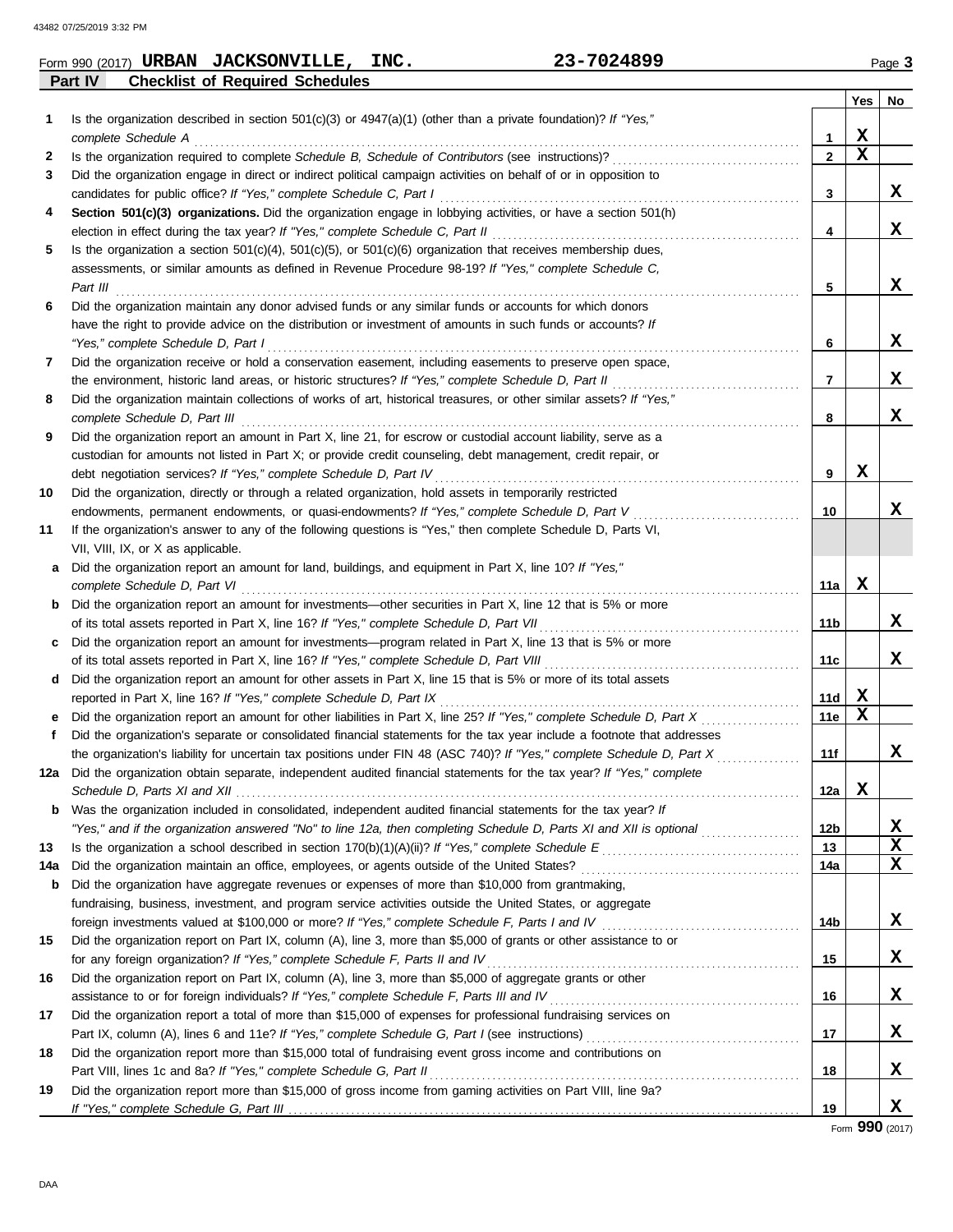|     | 23-7024899<br>Form 990 (2017) URBAN JACKSONVILLE, INC.                                                           |                 |     | Page 4                  |
|-----|------------------------------------------------------------------------------------------------------------------|-----------------|-----|-------------------------|
|     | <b>Checklist of Required Schedules (continued)</b><br>Part IV                                                    |                 |     |                         |
|     |                                                                                                                  |                 | Yes | No                      |
|     | 20a Did the organization operate one or more hospital facilities? If "Yes," complete Schedule H                  | 20a             |     | x                       |
| b   |                                                                                                                  | 20 <sub>b</sub> |     |                         |
| 21  | Did the organization report more than \$5,000 of grants or other assistance to any domestic organization or      |                 |     |                         |
|     | domestic government on Part IX, column (A), line 1? If "Yes," complete Schedule I, Parts I and II                | 21              |     | x                       |
| 22  | Did the organization report more than \$5,000 of grants or other assistance to or for domestic individuals on    |                 |     |                         |
|     | Part IX, column (A), line 2? If "Yes," complete Schedule I, Parts I and III                                      | 22              |     | X                       |
| 23  | Did the organization answer "Yes" to Part VII, Section A, line 3, 4, or 5 about compensation of the              |                 |     |                         |
|     | organization's current and former officers, directors, trustees, key employees, and highest compensated          |                 |     |                         |
|     | employees? If "Yes," complete Schedule J                                                                         | 23              | X   |                         |
|     | 24a Did the organization have a tax-exempt bond issue with an outstanding principal amount of more than          |                 |     |                         |
|     | \$100,000 as of the last day of the year, that was issued after December 31, 2002? If "Yes," answer lines 24b    |                 |     |                         |
|     | through 24d and complete Schedule K. If "No," go to line 25a                                                     | 24a             |     | X                       |
| b   | Did the organization invest any proceeds of tax-exempt bonds beyond a temporary period exception?                | 24b             |     |                         |
| c   | Did the organization maintain an escrow account other than a refunding escrow at any time during the year        |                 |     |                         |
|     | to defease any tax-exempt bonds?                                                                                 | 24c             |     |                         |
|     | d Did the organization act as an "on behalf of" issuer for bonds outstanding at any time during the year?        | 24d             |     |                         |
|     | 25a Section 501(c)(3), 501(c)(4), and 501(c)(29) organizations. Did the organization engage in an excess benefit |                 |     |                         |
|     | transaction with a disqualified person during the year? If "Yes," complete Schedule L, Part I                    | 25a             |     | X                       |
| b   | Is the organization aware that it engaged in an excess benefit transaction with a disqualified person in a prior |                 |     |                         |
|     | year, and that the transaction has not been reported on any of the organization's prior Forms 990 or 990-EZ?     |                 |     |                         |
|     | If "Yes," complete Schedule L, Part I                                                                            | 25 <sub>b</sub> |     | X                       |
| 26  | Did the organization report any amount on Part X, line 5, 6, or 22 for receivables from or payables to any       |                 |     |                         |
|     | current or former officers, directors, trustees, key employees, highest compensated employees, or                |                 |     |                         |
|     | disqualified persons? If "Yes," complete Schedule L, Part II                                                     | 26              |     | X                       |
| 27  | Did the organization provide a grant or other assistance to an officer, director, trustee, key employee,         |                 |     |                         |
|     | substantial contributor or employee thereof, a grant selection committee member, or to a 35% controlled          |                 |     |                         |
|     | entity or family member of any of these persons? If "Yes," complete Schedule L, Part III                         | 27              |     | X                       |
| 28  | Was the organization a party to a business transaction with one of the following parties (see Schedule L,        |                 |     |                         |
|     | Part IV instructions for applicable filing thresholds, conditions, and exceptions):                              |                 |     |                         |
| a   | A current or former officer, director, trustee, or key employee? If "Yes," complete Schedule L, Part IV          | 28a             |     | X                       |
| b   | A family member of a current or former officer, director, trustee, or key employee? If "Yes," complete           |                 |     |                         |
|     | Schedule L, Part IV                                                                                              | 28b             |     | X                       |
| C   | An entity of which a current or former officer, director, trustee, or key employee (or a family member thereof)  |                 |     |                         |
|     | was an officer, director, trustee, or direct or indirect owner? If "Yes," complete Schedule L, Part IV           | 28c             |     | X                       |
| 29  | Did the organization receive more than \$25,000 in non-cash contributions? If "Yes," complete Schedule M         | 29              |     | $\overline{\textbf{X}}$ |
| 30  | Did the organization receive contributions of art, historical treasures, or other similar assets, or qualified   |                 |     |                         |
|     | conservation contributions? If "Yes," complete Schedule M                                                        | 30              |     | X                       |
| 31  | Did the organization liquidate, terminate, or dissolve and cease operations? If "Yes," complete Schedule N,      |                 |     |                         |
|     | Part I                                                                                                           | 31              |     | X                       |
| 32  | Did the organization sell, exchange, dispose of, or transfer more than 25% of its net assets? If "Yes,"          |                 |     |                         |
|     | complete Schedule N, Part II                                                                                     | 32              |     | X                       |
| 33  | Did the organization own 100% of an entity disregarded as separate from the organization under Regulations       |                 |     |                         |
|     | sections 301.7701-2 and 301.7701-3? If "Yes," complete Schedule R, Part I                                        | 33              |     | X                       |
| 34  | Was the organization related to any tax-exempt or taxable entity? If "Yes," complete Schedule R, Part II, III,   |                 |     |                         |
|     | or IV, and Part V, line 1                                                                                        | 34              | X   |                         |
| 35a | Did the organization have a controlled entity within the meaning of section 512(b)(13)?                          | 35a             |     | x                       |
| b   | If "Yes" to line 35a, did the organization receive any payment from or engage in any transaction with a          |                 |     |                         |
|     |                                                                                                                  | 35 <sub>b</sub> |     |                         |
| 36  | Section 501(c)(3) organizations. Did the organization make any transfers to an exempt non-charitable             |                 |     |                         |
|     | related organization? If "Yes," complete Schedule R, Part V, line 2                                              | 36              |     | x                       |
| 37  | Did the organization conduct more than 5% of its activities through an entity that is not a related organization |                 |     |                         |
|     | and that is treated as a partnership for federal income tax purposes? If "Yes," complete Schedule R,             |                 |     |                         |
|     | Part VI                                                                                                          | 37              |     | x                       |
| 38  | Did the organization complete Schedule O and provide explanations in Schedule O for Part VI, lines 11b and       |                 |     |                         |
|     | 19? Note. All Form 990 filers are required to complete Schedule O.                                               | 38              | X   |                         |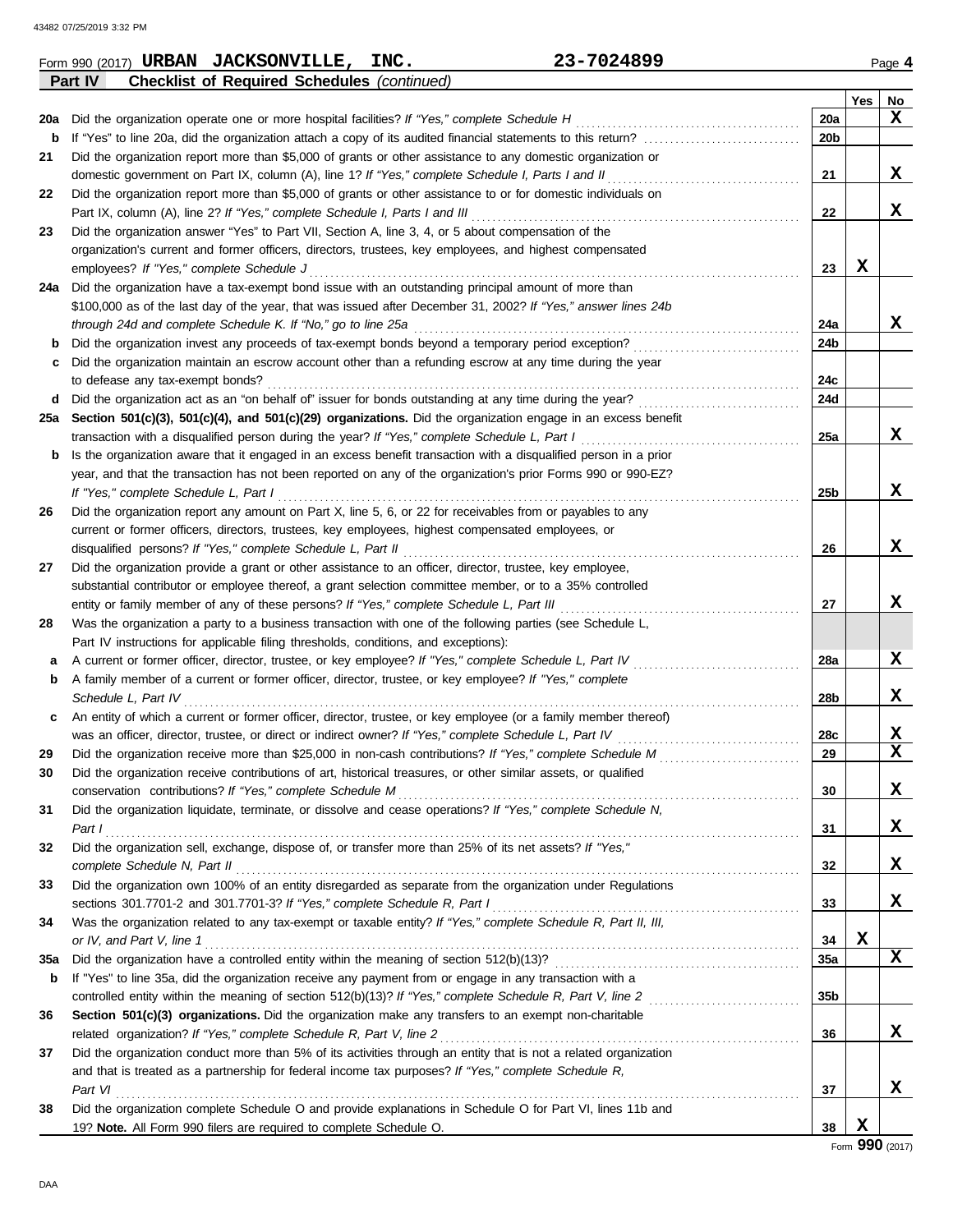|     | 23-7024899<br>Form 990 (2017) URBAN JACKSONVILLE, INC.                                                                                                                              |                 |                     |                 |                 | Page 5      |
|-----|-------------------------------------------------------------------------------------------------------------------------------------------------------------------------------------|-----------------|---------------------|-----------------|-----------------|-------------|
|     | Statements Regarding Other IRS Filings and Tax Compliance<br>Part V                                                                                                                 |                 |                     |                 |                 |             |
|     | Check if Schedule O contains a response or note to any line in this Part V                                                                                                          |                 |                     |                 |                 |             |
|     |                                                                                                                                                                                     |                 |                     |                 | Yes             | No          |
| 1а  | Enter the number reported in Box 3 of Form 1096. Enter -0- if not applicable                                                                                                        | 1a              | 6<br>$\overline{0}$ |                 |                 |             |
| b   | Enter the number of Forms W-2G included in line 1a. Enter -0- if not applicable                                                                                                     | 1 <sub>b</sub>  |                     |                 |                 |             |
| c   | Did the organization comply with backup withholding rules for reportable payments to vendors and                                                                                    |                 |                     |                 |                 |             |
|     | reportable gaming (gambling) winnings to prize winners?                                                                                                                             |                 |                     | 1c              |                 |             |
|     | 2a Enter the number of employees reported on Form W-3, Transmittal of Wage and Tax<br>Statements, filed for the calendar year ending with or within the year covered by this return | 2a              | 186                 |                 |                 |             |
| b   | If at least one is reported on line 2a, did the organization file all required federal employment tax returns?                                                                      |                 |                     | 2b              | X               |             |
|     | Note. If the sum of lines 1a and 2a is greater than 250, you may be required to e-file (see instructions)                                                                           |                 |                     |                 |                 |             |
| За  | Did the organization have unrelated business gross income of \$1,000 or more during the year?                                                                                       |                 |                     | 3a              |                 | X           |
| b   | If "Yes," has it filed a Form 990-T for this year? If "No" to line 3b, provide an explanation in Schedule O                                                                         |                 |                     | 3b              |                 |             |
| 4a  | At any time during the calendar year, did the organization have an interest in, or a signature or other authority                                                                   |                 |                     |                 |                 |             |
|     | over, a financial account in a foreign country (such as a bank account, securities account, or other financial                                                                      |                 |                     |                 |                 |             |
|     | account)?                                                                                                                                                                           |                 |                     | 4a              |                 | x           |
| b   | If "Yes," enter the name of the foreign country: u                                                                                                                                  |                 |                     |                 |                 |             |
|     | See instructions for filing requirements for FinCEN Form 114, Report of Foreign Bank and Financial Accounts                                                                         |                 |                     |                 |                 |             |
|     | (FBAR).                                                                                                                                                                             |                 |                     |                 |                 |             |
| 5a  | Was the organization a party to a prohibited tax shelter transaction at any time during the tax year?                                                                               |                 |                     | 5a              |                 | X           |
| b   | Did any taxable party notify the organization that it was or is a party to a prohibited tax shelter transaction?                                                                    |                 |                     | 5 <sub>b</sub>  |                 | $\mathbf x$ |
| c   | If "Yes" to line 5a or 5b, did the organization file Form 8886-T?                                                                                                                   |                 |                     | 5c              |                 |             |
| 6а  | Does the organization have annual gross receipts that are normally greater than \$100,000, and did the                                                                              |                 |                     |                 |                 |             |
|     | organization solicit any contributions that were not tax deductible as charitable contributions?                                                                                    |                 |                     | 6a              |                 | x           |
| b   | If "Yes," did the organization include with every solicitation an express statement that such contributions or                                                                      |                 |                     |                 |                 |             |
|     | gifts were not tax deductible?                                                                                                                                                      |                 |                     | 6b              |                 |             |
| 7   | Organizations that may receive deductible contributions under section 170(c).                                                                                                       |                 |                     |                 |                 |             |
| а   | Did the organization receive a payment in excess of \$75 made partly as a contribution and partly for goods                                                                         |                 |                     |                 |                 |             |
|     | and services provided to the payor?                                                                                                                                                 |                 |                     | 7a              |                 |             |
| b   | Did the organization sell, exchange, or otherwise dispose of tangible personal property for which it was                                                                            |                 |                     | 7b              |                 |             |
| c   | required to file Form 8282?                                                                                                                                                         |                 |                     | 7c              |                 |             |
| d   |                                                                                                                                                                                     | 7d              |                     |                 |                 |             |
| е   | Did the organization receive any funds, directly or indirectly, to pay premiums on a personal benefit contract?                                                                     |                 |                     | 7e              |                 |             |
|     | Did the organization, during the year, pay premiums, directly or indirectly, on a personal benefit contract?                                                                        |                 |                     | 7f              |                 |             |
|     | If the organization received a contribution of qualified intellectual property, did the organization file Form 8899 as required?                                                    |                 |                     | 7g              |                 |             |
|     | If the organization received a contribution of cars, boats, airplanes, or other vehicles, did the organization file a Form 1098-C?                                                  |                 |                     | 7h              |                 |             |
| 8   | Sponsoring organizations maintaining donor advised funds. Did a donor advised fund maintained by the                                                                                |                 |                     |                 |                 |             |
|     | sponsoring organization have excess business holdings at any time during the year?                                                                                                  |                 |                     | 8               |                 |             |
| 9   | Sponsoring organizations maintaining donor advised funds.                                                                                                                           |                 |                     |                 |                 |             |
| a   | Did the sponsoring organization make any taxable distributions under section 4966?                                                                                                  |                 |                     | 9a              |                 |             |
| b   |                                                                                                                                                                                     |                 |                     | 9b              |                 |             |
| 10  | Section 501(c)(7) organizations. Enter:                                                                                                                                             |                 |                     |                 |                 |             |
| а   | Initiation fees and capital contributions included on Part VIII, line 12 [11] [11] [12] [11] [12] [11] [12] [1                                                                      | 10a             |                     |                 |                 |             |
| b   | Gross receipts, included on Form 990, Part VIII, line 12, for public use of club facilities                                                                                         | 10 <sub>b</sub> |                     |                 |                 |             |
| 11  | Section 501(c)(12) organizations. Enter:                                                                                                                                            |                 |                     |                 |                 |             |
| а   | Gross income from members or shareholders                                                                                                                                           | 11a             |                     |                 |                 |             |
| b   | Gross income from other sources (Do not net amounts due or paid to other sources                                                                                                    | 11 <sub>b</sub> |                     |                 |                 |             |
| 12a | against amounts due or received from them.)<br>Section 4947(a)(1) non-exempt charitable trusts. Is the organization filing Form 990 in lieu of Form 1041?                           |                 |                     | 12a             |                 |             |
| b   | If "Yes," enter the amount of tax-exempt interest received or accrued during the year                                                                                               | 12 <sub>b</sub> |                     |                 |                 |             |
| 13  | Section 501(c)(29) qualified nonprofit health insurance issuers.                                                                                                                    |                 |                     |                 |                 |             |
| а   | Is the organization licensed to issue qualified health plans in more than one state?                                                                                                |                 |                     | 13а             |                 |             |
|     | Note. See the instructions for additional information the organization must report on Schedule O.                                                                                   |                 |                     |                 |                 |             |
| b   | Enter the amount of reserves the organization is required to maintain by the states in which                                                                                        |                 |                     |                 |                 |             |
|     |                                                                                                                                                                                     | 13b             |                     |                 |                 |             |
| c   | Enter the amount of reserves on hand                                                                                                                                                | 13 <sub>c</sub> |                     |                 |                 |             |
| 14a | Did the organization receive any payments for indoor tanning services during the tax year?                                                                                          |                 |                     | 14a             |                 | $\mathbf x$ |
| b   |                                                                                                                                                                                     |                 |                     | 14 <sub>b</sub> |                 |             |
| DAA |                                                                                                                                                                                     |                 |                     |                 | Form 990 (2017) |             |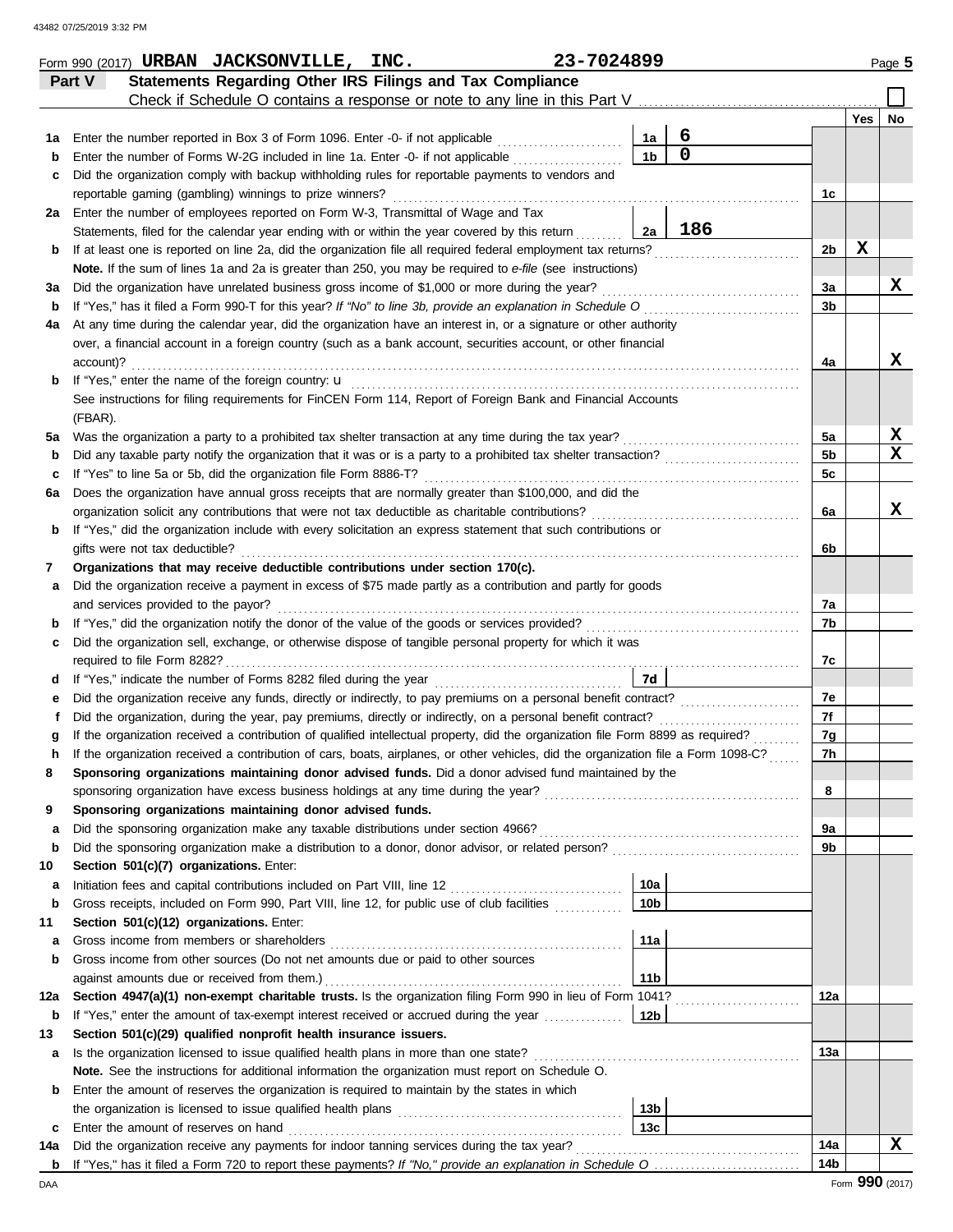|             | 23-7024899<br>Form 990 (2017) URBAN JACKSONVILLE, INC.                                                                              |                 |             | Page 6          |
|-------------|-------------------------------------------------------------------------------------------------------------------------------------|-----------------|-------------|-----------------|
|             | Part VI<br>Governance, Management, and Disclosure For each "Yes" response to lines 2 through 7b below, and for a "No"               |                 |             |                 |
|             | response to line 8a, 8b, or 10b below, describe the circumstances, processes, or changes in Schedule O. See instructions.           |                 |             |                 |
|             |                                                                                                                                     |                 |             |                 |
|             | Section A. Governing Body and Management                                                                                            |                 |             |                 |
|             |                                                                                                                                     |                 | Yes         | No              |
| 1а          | 12<br>1a<br>Enter the number of voting members of the governing body at the end of the tax year                                     |                 |             |                 |
|             | If there are material differences in voting rights among members of the governing body, or                                          |                 |             |                 |
|             | if the governing body delegated broad authority to an executive committee or similar                                                |                 |             |                 |
|             | committee, explain in Schedule O.                                                                                                   |                 |             |                 |
| b           | 12<br>1b<br>Enter the number of voting members included in line 1a, above, who are independent                                      |                 |             |                 |
| 2           | Did any officer, director, trustee, or key employee have a family relationship or a business relationship with                      |                 |             |                 |
|             | any other officer, director, trustee, or key employee?                                                                              | 2               |             | X               |
| 3           | Did the organization delegate control over management duties customarily performed by or under the direct                           |                 |             |                 |
|             | supervision of officers, directors, or trustees, or key employees to a management company or other person?                          | 3               |             | х               |
| 4           | Did the organization make any significant changes to its governing documents since the prior Form 990 was filed?                    | 4               |             | $\mathbf x$     |
| 5           | Did the organization become aware during the year of a significant diversion of the organization's assets?                          | 5               |             | $\mathbf x$     |
| 6           | Did the organization have members or stockholders?                                                                                  | 6               | $\mathbf x$ |                 |
| 7а          | Did the organization have members, stockholders, or other persons who had the power to elect or appoint                             |                 |             |                 |
|             | one or more members of the governing body?                                                                                          | 7a              | X           |                 |
| b           | Are any governance decisions of the organization reserved to (or subject to approval by) members,                                   |                 |             |                 |
|             | stockholders, or persons other than the governing body?                                                                             | 7b              |             | x               |
| 8           | Did the organization contemporaneously document the meetings held or written actions undertaken during the year by the following:   |                 |             |                 |
| а           | The governing body?                                                                                                                 | 8а              | X           |                 |
| $\mathbf b$ | Each committee with authority to act on behalf of the governing body?                                                               | 8b              | $\mathbf x$ |                 |
| 9           | Is there any officer, director, trustee, or key employee listed in Part VII, Section A, who cannot be reached at                    |                 |             |                 |
|             |                                                                                                                                     | 9               |             | x               |
|             | <b>Section B. Policies</b> (This Section B requests information about policies not required by the Internal Revenue Code.)          |                 |             |                 |
|             |                                                                                                                                     |                 | Yes         | No              |
| 10a         | Did the organization have local chapters, branches, or affiliates?                                                                  | 10a             |             | X               |
| b           | If "Yes," did the organization have written policies and procedures governing the activities of such chapters,                      |                 |             |                 |
|             | affiliates, and branches to ensure their operations are consistent with the organization's exempt purposes?                         | 10b             |             |                 |
| 11a         | Has the organization provided a complete copy of this Form 990 to all members of its governing body before filing the form?         | 11a             | X           |                 |
| b           | Describe in Schedule O the process, if any, used by the organization to review this Form 990.                                       |                 |             |                 |
| 12a         | Did the organization have a written conflict of interest policy? If "No," go to line 13                                             | 12a             | X           |                 |
| b           | Were officers, directors, or trustees, and key employees required to disclose annually interests that could give rise to conflicts? | 12b             | X           |                 |
| c           | Did the organization regularly and consistently monitor and enforce compliance with the policy? If "Yes,"                           |                 |             |                 |
|             | describe in Schedule O how this was done                                                                                            | 12 <sub>c</sub> | X           |                 |
| 13          | Did the organization have a written whistleblower policy?                                                                           | 13              | X           |                 |
| 14          | Did the organization have a written document retention and destruction policy?                                                      | 14              | х           |                 |
| 15          | Did the process for determining compensation of the following persons include a review and approval by                              |                 |             |                 |
|             | independent persons, comparability data, and contemporaneous substantiation of the deliberation and decision?                       |                 |             |                 |
| а           | The organization's CEO, Executive Director, or top management official                                                              | 15a             | X           |                 |
| b           | Other officers or key employees of the organization                                                                                 | 15b             | X           |                 |
|             | If "Yes" to line 15a or 15b, describe the process in Schedule O (see instructions).                                                 |                 |             |                 |
| 16a         | Did the organization invest in, contribute assets to, or participate in a joint venture or similar arrangement                      |                 |             |                 |
|             | with a taxable entity during the year?                                                                                              | 16a             |             | X               |
| b           | If "Yes," did the organization follow a written policy or procedure requiring the organization to evaluate its                      |                 |             |                 |
|             | participation in joint venture arrangements under applicable federal tax law, and take steps to safeguard the                       |                 |             |                 |
|             |                                                                                                                                     | 16b             |             |                 |
|             | <b>Section C. Disclosure</b>                                                                                                        |                 |             |                 |
| 17          | List the states with which a copy of this Form 990 is required to be filed $\mathbf u$ NONE                                         |                 |             |                 |
| 18          | Section 6104 requires an organization to make its Forms 1023 (or 1024 if applicable), 990, and 990-T (Section 501(c)(3)s only)      |                 |             |                 |
|             | available for public inspection. Indicate how you made these available. Check all that apply.                                       |                 |             |                 |
|             | Another's website $ \mathbf{X} $ Upon request<br>Own website<br>Other (explain in Schedule O)                                       |                 |             |                 |
| 19          | Describe in Schedule O whether (and if so, how) the organization made its governing documents, conflict of interest policy, and     |                 |             |                 |
|             | financial statements available to the public during the tax year.                                                                   |                 |             |                 |
| 20          | State the name, address, and telephone number of the person who possesses the organization's books and records: u                   |                 |             |                 |
|             | 4250 LAKESIDE DR., STE 300<br>LEE E. WILSON, CFO                                                                                    |                 |             |                 |
|             | FL 32210<br><b>JACKSONVILLE</b>                                                                                                     | 904-807-1203    |             |                 |
| DAA         |                                                                                                                                     |                 |             | Form 990 (2017) |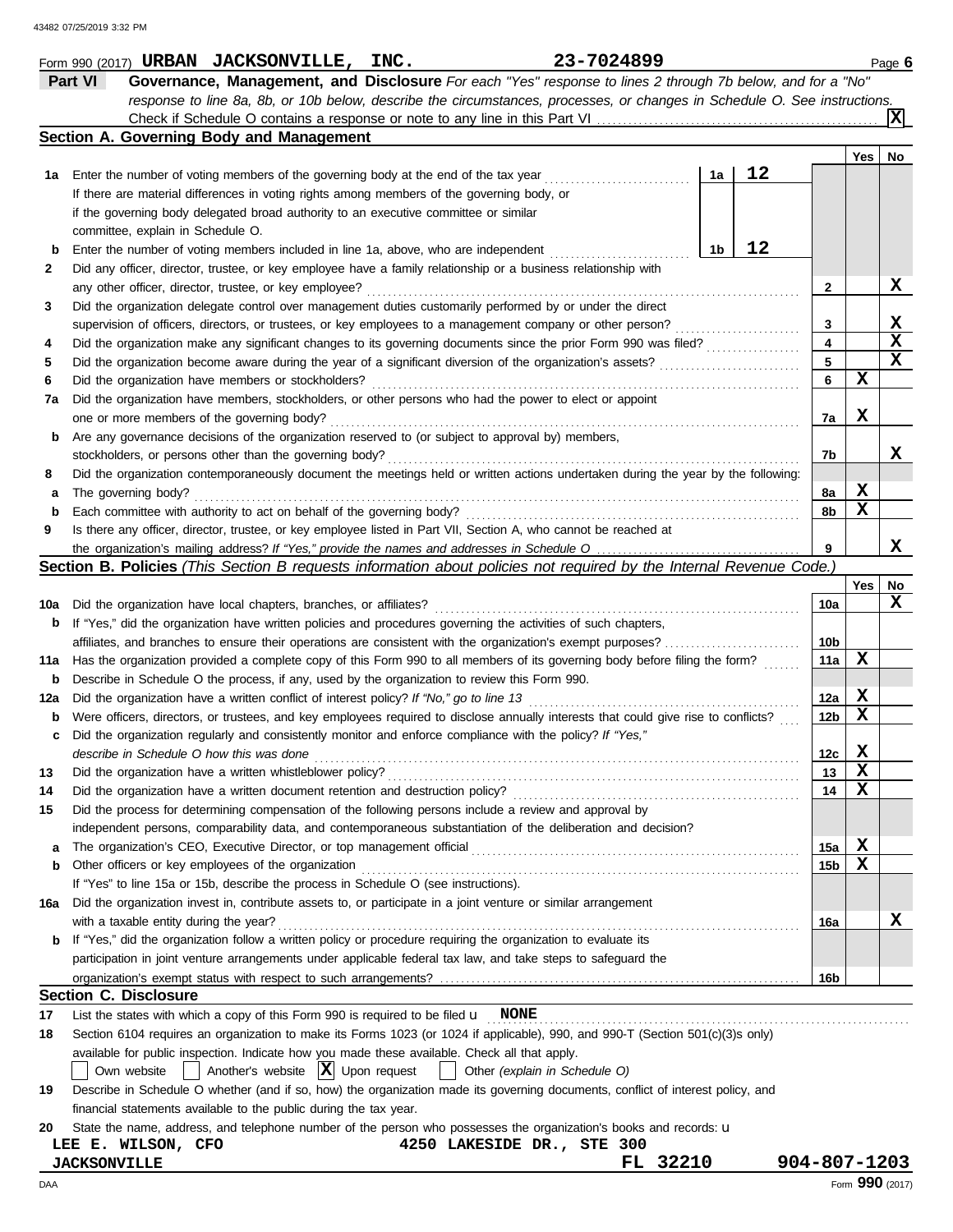|                          |                                                                                                                                                                                                                                     | Form 990 (2017) URBAN JACKSONVILLE, INC. |  | 23-7024899                                                                                                                        | Page 7 |  |  |  |  |  |
|--------------------------|-------------------------------------------------------------------------------------------------------------------------------------------------------------------------------------------------------------------------------------|------------------------------------------|--|-----------------------------------------------------------------------------------------------------------------------------------|--------|--|--|--|--|--|
| <b>Part VII</b>          |                                                                                                                                                                                                                                     |                                          |  | Compensation of Officers, Directors, Trustees, Key Employees, Highest Compensated Employees, and                                  |        |  |  |  |  |  |
|                          | <b>Independent Contractors</b>                                                                                                                                                                                                      |                                          |  |                                                                                                                                   |        |  |  |  |  |  |
|                          |                                                                                                                                                                                                                                     |                                          |  | Check if Schedule O contains a response or note to any line in this Part VII                                                      |        |  |  |  |  |  |
| Section A.               |                                                                                                                                                                                                                                     |                                          |  | Officers, Directors, Trustees, Key Employees, and Highest Compensated Employees                                                   |        |  |  |  |  |  |
| organization's tax year. |                                                                                                                                                                                                                                     |                                          |  | 1a Complete this table for all persons required to be listed. Report compensation for the calendar year ending with or within the |        |  |  |  |  |  |
|                          | • List all of the organization's current officers, directors, trustees (whether individuals or organizations), regardless of amount of<br>compensation. Enter -0- in columns $(D)$ , $(E)$ , and $(F)$ if no compensation was paid. |                                          |  |                                                                                                                                   |        |  |  |  |  |  |
|                          | • List all of the organization's <b>current</b> key employees, if any. See instructions for definition of "key employee."                                                                                                           |                                          |  |                                                                                                                                   |        |  |  |  |  |  |
|                          |                                                                                                                                                                                                                                     |                                          |  | • List the organization's five current highest compensated employees (other than an officer, director, trustee, or key employee)  |        |  |  |  |  |  |

who received reportable compensation (Box 5 of Form W-2 and/or Box 7 of Form 1099-MISC) of more than \$100,000 from the organization and any related organizations. **•**

■ List all of the organization's **former** officers, key employees, and highest compensated employees who received more than<br> **•** 00,000 of reportable compensation from the ergonization and any related ergonizations \$100,000 of reportable compensation from the organization and any related organizations.

■ List all of the organization's **former directors or trustees** that received, in the capacity as a former director or trustee of the<br>paization, more than \$10,000 of reportable compensation from the organization and any r organization, more than \$10,000 of reportable compensation from the organization and any related organizations. List persons in the following order: individual trustees or directors; institutional trustees; officers; key employees; highest compensated employees; and former such persons.

Check this box if neither the organization nor any related organization compensated any current officer, director, or trustee.

| (A)<br>Name and Title                | (B)<br>Average<br>hours per<br>week<br>(list any<br>hours for |                                      |                         | (C)<br>Position |              | (do not check more than one<br>box, unless person is both an<br>officer and a director/trustee) |        | (D)<br>Reportable<br>compensation<br>from<br>the<br>organization | (E)<br>Reportable<br>compensation from<br>related<br>organizations<br>(W-2/1099-MISC) | (F)<br>Estimated<br>amount of<br>other<br>compensation<br>from the |
|--------------------------------------|---------------------------------------------------------------|--------------------------------------|-------------------------|-----------------|--------------|-------------------------------------------------------------------------------------------------|--------|------------------------------------------------------------------|---------------------------------------------------------------------------------------|--------------------------------------------------------------------|
|                                      | related<br>organizations<br>below dotted<br>line)             | Individual<br>or director<br>trustee | nstitutional<br>trustee | Officer         | Key employee | Highest compensated<br>employee                                                                 | Former | (W-2/1099-MISC)                                                  |                                                                                       | organization<br>and related<br>organizations                       |
| $(1)$ KATHERINE B.                   | MOOREHEAD                                                     |                                      |                         |                 |              |                                                                                                 |        |                                                                  |                                                                                       |                                                                    |
|                                      | 0.00                                                          |                                      |                         |                 |              |                                                                                                 |        |                                                                  |                                                                                       |                                                                    |
| VICE CHAIRWOMAN/DIR                  | 0.00                                                          | $\mathbf x$                          |                         | $\mathbf x$     |              |                                                                                                 |        | 0                                                                | 0                                                                                     | 0                                                                  |
| (2) REBECCA L.<br><b>BERG</b>        | 0.00                                                          |                                      |                         |                 |              |                                                                                                 |        |                                                                  |                                                                                       |                                                                    |
| CHAIRWOMAN/DIR                       | 0.00                                                          | $\mathbf x$                          |                         | $\mathbf x$     |              |                                                                                                 |        | 0                                                                | 0                                                                                     | 0                                                                  |
| $(3)$ MICHAEL E.<br><b>JORGENSEN</b> |                                                               |                                      |                         |                 |              |                                                                                                 |        |                                                                  |                                                                                       |                                                                    |
|                                      | 0.00                                                          |                                      |                         |                 |              |                                                                                                 |        |                                                                  |                                                                                       |                                                                    |
| SECRETARY/DIR                        | 0.00                                                          | X                                    |                         | $\mathbf x$     |              |                                                                                                 |        | 0                                                                | 0                                                                                     | 0                                                                  |
| (4) JOHN D. CORSE                    |                                                               |                                      |                         |                 |              |                                                                                                 |        |                                                                  |                                                                                       |                                                                    |
|                                      | 0.00                                                          |                                      |                         |                 |              |                                                                                                 |        |                                                                  |                                                                                       |                                                                    |
| <b>DIRECTOR</b>                      | 0.00                                                          | $\mathbf x$                          |                         |                 |              |                                                                                                 |        | 0                                                                | 0                                                                                     | 0                                                                  |
| (5) ALFRED W. RUTLAND                |                                                               |                                      |                         |                 |              |                                                                                                 |        |                                                                  |                                                                                       |                                                                    |
|                                      | 0.00                                                          |                                      |                         |                 |              |                                                                                                 |        |                                                                  |                                                                                       |                                                                    |
| <b>DIRECTOR</b>                      | 0.00                                                          | $\mathbf x$                          |                         |                 |              |                                                                                                 |        | 0                                                                | 0                                                                                     | 0                                                                  |
| (6) MICHAEL R. WEATHERBY             |                                                               |                                      |                         |                 |              |                                                                                                 |        |                                                                  |                                                                                       |                                                                    |
|                                      | 0.00                                                          |                                      |                         |                 |              |                                                                                                 |        |                                                                  |                                                                                       |                                                                    |
| <b>DIRECTOR</b>                      | 0.00                                                          | $\mathbf x$                          |                         |                 |              |                                                                                                 |        | 0                                                                | 0                                                                                     | 0                                                                  |
| (7) SHARON T. WILBURN                |                                                               |                                      |                         |                 |              |                                                                                                 |        |                                                                  |                                                                                       |                                                                    |
|                                      | 0.00                                                          |                                      |                         |                 |              |                                                                                                 |        |                                                                  |                                                                                       | 0                                                                  |
| <b>DIRECTOR</b><br>(8) ANDREW HARMON | 0.00                                                          | $\mathbf x$                          |                         |                 |              |                                                                                                 |        | 0                                                                | 0                                                                                     |                                                                    |
|                                      | 0.00                                                          |                                      |                         |                 |              |                                                                                                 |        |                                                                  |                                                                                       |                                                                    |
| <b>DIRECTOR</b>                      | 0.00                                                          | $\mathbf x$                          |                         |                 |              |                                                                                                 |        | 0                                                                | 0                                                                                     | 0                                                                  |
| (9) DR. WHITNEY GEORGE               |                                                               |                                      |                         |                 |              |                                                                                                 |        |                                                                  |                                                                                       |                                                                    |
|                                      | 0.00                                                          |                                      |                         |                 |              |                                                                                                 |        |                                                                  |                                                                                       |                                                                    |
| <b>DIRECTOR</b>                      | 0.00                                                          | X                                    |                         |                 |              |                                                                                                 |        | 0                                                                | 0                                                                                     | 0                                                                  |
| (10) PASQUALE<br><b>GILBERTO</b>     |                                                               |                                      |                         |                 |              |                                                                                                 |        |                                                                  |                                                                                       |                                                                    |
|                                      | 0.00                                                          |                                      |                         |                 |              |                                                                                                 |        |                                                                  |                                                                                       |                                                                    |
| <b>DIRECTOR</b>                      | 0.00                                                          | $\mathbf x$                          |                         |                 |              |                                                                                                 |        | 0                                                                | 0                                                                                     | $\Omega$                                                           |
| (11) ALLAHYAR NEJAD                  |                                                               |                                      |                         |                 |              |                                                                                                 |        |                                                                  |                                                                                       |                                                                    |
|                                      | 0.00                                                          |                                      |                         |                 |              |                                                                                                 |        |                                                                  |                                                                                       |                                                                    |
| <b>DIRECTOR</b>                      | 0.00                                                          | $\mathbf x$                          |                         |                 |              |                                                                                                 |        | 0                                                                | 0                                                                                     | 0                                                                  |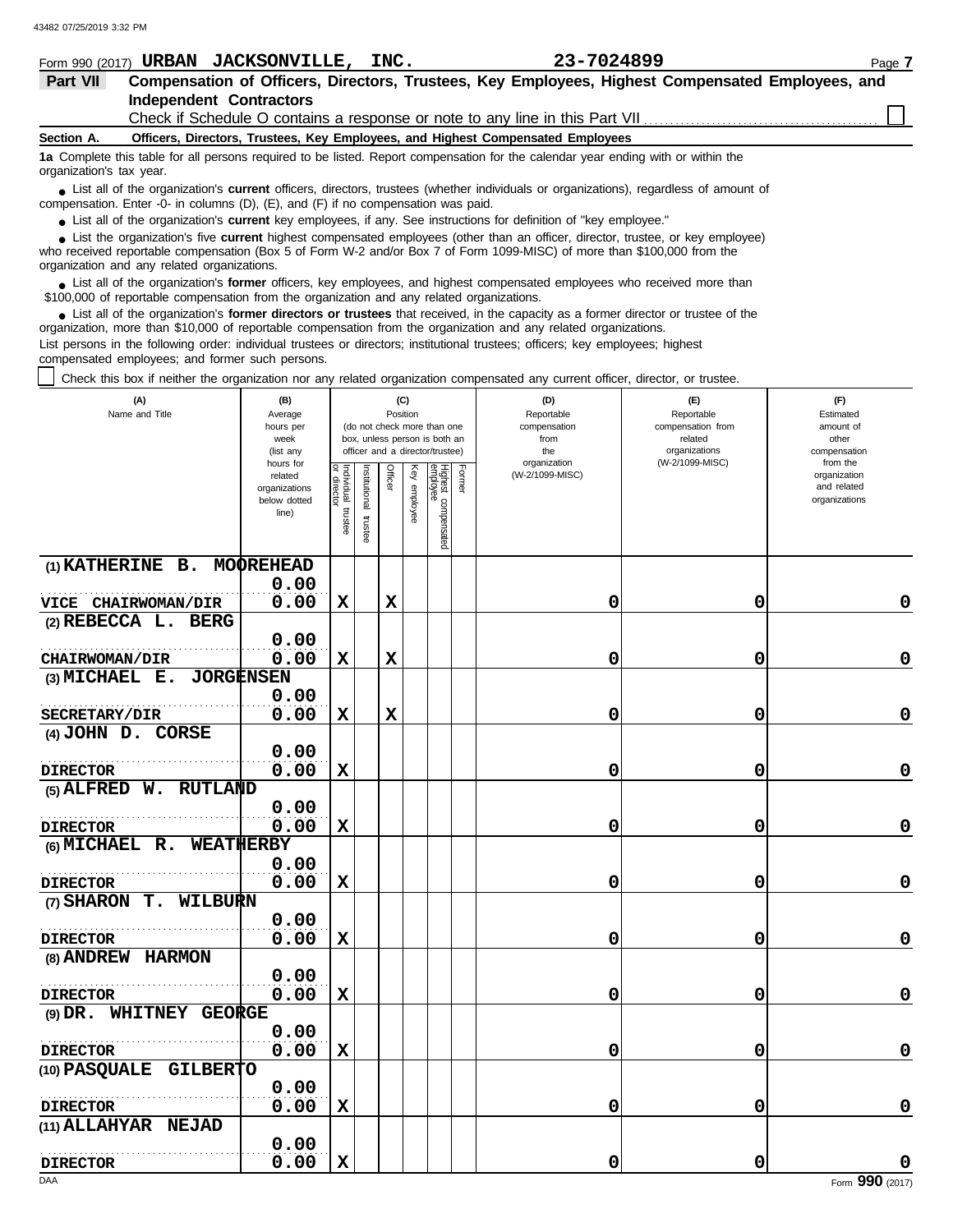| Part VII                                                                                                                                                                                  | Form 990 (2017) URBAN JACKSONVILLE, INC.                                                      |                                                   |                                   |                      |         |              |                                 |                  | 23-7024899<br>Section A. Officers, Directors, Trustees, Key Employees, and Highest Compensated Employees (continued)                                                                                                 |                                                                                                                                  |   |                                                          | Page 8  |
|-------------------------------------------------------------------------------------------------------------------------------------------------------------------------------------------|-----------------------------------------------------------------------------------------------|---------------------------------------------------|-----------------------------------|----------------------|---------|--------------|---------------------------------|------------------|----------------------------------------------------------------------------------------------------------------------------------------------------------------------------------------------------------------------|----------------------------------------------------------------------------------------------------------------------------------|---|----------------------------------------------------------|---------|
| (A)<br>(B)<br>Name and title<br>Average<br>(do not check more than one<br>hours per<br>box, unless person is both an<br>week<br>officer and a director/trustee)<br>(list any<br>hours for |                                                                                               |                                                   |                                   |                      |         |              |                                 |                  | (D)<br>Reportable<br>compensation<br>from<br>the                                                                                                                                                                     | (E)<br>Reportable<br>compensation from<br>related<br>organizations                                                               |   | (F)<br>Estimated<br>amount of<br>other<br>compensation   |         |
|                                                                                                                                                                                           |                                                                                               | related<br>organizations<br>below dotted<br>line) | Individual trustee<br>or director | nstitutional trustee | Officer | Key employee | Highest compensated<br>employee | Former           | organization<br>(W-2/1099-MISC)                                                                                                                                                                                      | (W-2/1099-MISC)                                                                                                                  |   | from the<br>organization<br>and related<br>organizations |         |
| (12)                                                                                                                                                                                      | GREGORY REDMON                                                                                | 0.00                                              |                                   |                      |         |              |                                 |                  |                                                                                                                                                                                                                      |                                                                                                                                  |   |                                                          |         |
| <b>DIRECTOR</b>                                                                                                                                                                           |                                                                                               | 0.00                                              | $\mathbf x$                       |                      |         |              |                                 |                  | 0                                                                                                                                                                                                                    | 0                                                                                                                                |   |                                                          | 0       |
| (13)                                                                                                                                                                                      | TERESA K. BARTON                                                                              | 7.00                                              |                                   |                      |         |              |                                 |                  |                                                                                                                                                                                                                      |                                                                                                                                  |   |                                                          |         |
| CEO/EXEC DIR                                                                                                                                                                              |                                                                                               | 35.00                                             |                                   |                      | X       |              |                                 |                  | 0                                                                                                                                                                                                                    | 229,553                                                                                                                          |   | 36,407                                                   |         |
| (14)                                                                                                                                                                                      | LEE E.<br><b>WILSON</b>                                                                       | 7.00                                              |                                   |                      |         |              |                                 |                  |                                                                                                                                                                                                                      |                                                                                                                                  |   |                                                          |         |
| CFO                                                                                                                                                                                       |                                                                                               | 35.00                                             |                                   |                      | X       |              |                                 |                  | 0                                                                                                                                                                                                                    | 116,125                                                                                                                          |   |                                                          | 6,786   |
|                                                                                                                                                                                           |                                                                                               |                                                   |                                   |                      |         |              |                                 |                  |                                                                                                                                                                                                                      |                                                                                                                                  |   |                                                          |         |
|                                                                                                                                                                                           |                                                                                               |                                                   |                                   |                      |         |              |                                 |                  |                                                                                                                                                                                                                      |                                                                                                                                  |   |                                                          |         |
|                                                                                                                                                                                           |                                                                                               |                                                   |                                   |                      |         |              |                                 |                  |                                                                                                                                                                                                                      |                                                                                                                                  |   |                                                          |         |
|                                                                                                                                                                                           |                                                                                               |                                                   |                                   |                      |         |              |                                 |                  |                                                                                                                                                                                                                      |                                                                                                                                  |   |                                                          |         |
|                                                                                                                                                                                           |                                                                                               |                                                   |                                   |                      |         |              |                                 |                  |                                                                                                                                                                                                                      |                                                                                                                                  |   |                                                          |         |
|                                                                                                                                                                                           |                                                                                               |                                                   |                                   |                      |         |              |                                 |                  |                                                                                                                                                                                                                      |                                                                                                                                  |   |                                                          |         |
| Sub-total<br>1b                                                                                                                                                                           |                                                                                               |                                                   |                                   |                      |         |              |                                 | u                |                                                                                                                                                                                                                      | 345,678                                                                                                                          |   | 43,193                                                   |         |
| c<br>d                                                                                                                                                                                    | Total from continuation sheets to Part VII, Section A                                         |                                                   |                                   |                      |         |              |                                 | u<br>$\mathbf u$ |                                                                                                                                                                                                                      | 345,678                                                                                                                          |   | 43,193                                                   |         |
| $\mathbf{2}$                                                                                                                                                                              | reportable compensation from the organization $\mathbf{u}$ 2                                  |                                                   |                                   |                      |         |              |                                 |                  | Total number of individuals (including but not limited to those listed above) who received more than \$100,000 of                                                                                                    |                                                                                                                                  |   |                                                          |         |
|                                                                                                                                                                                           |                                                                                               |                                                   |                                   |                      |         |              |                                 |                  |                                                                                                                                                                                                                      |                                                                                                                                  |   | Yes                                                      | No      |
| 3                                                                                                                                                                                         |                                                                                               |                                                   |                                   |                      |         |              |                                 |                  | Did the organization list any former officer, director, or trustee, key employee, or highest compensated                                                                                                             |                                                                                                                                  | 3 |                                                          | x       |
| 4                                                                                                                                                                                         |                                                                                               |                                                   |                                   |                      |         |              |                                 |                  | For any individual listed on line 1a, is the sum of reportable compensation and other compensation from the<br>organization and related organizations greater than \$150,000? If "Yes," complete Schedule J for such |                                                                                                                                  |   |                                                          |         |
| 5                                                                                                                                                                                         |                                                                                               |                                                   |                                   |                      |         |              |                                 |                  | Did any person listed on line 1a receive or accrue compensation from any unrelated organization or individual                                                                                                        |                                                                                                                                  | 4 | X                                                        |         |
|                                                                                                                                                                                           | Section B. Independent Contractors                                                            |                                                   |                                   |                      |         |              |                                 |                  |                                                                                                                                                                                                                      |                                                                                                                                  | 5 |                                                          | X       |
| 1                                                                                                                                                                                         |                                                                                               |                                                   |                                   |                      |         |              |                                 |                  | Complete this table for your five highest compensated independent contractors that received more than \$100,000 of                                                                                                   | compensation from the organization. Report compensation for the calendar year ending with or within the organization's tax year. |   |                                                          |         |
|                                                                                                                                                                                           |                                                                                               | (A)<br>Name and business address                  |                                   |                      |         |              |                                 |                  |                                                                                                                                                                                                                      | (B)<br>Description of services                                                                                                   |   | (C)<br>Compensation                                      |         |
|                                                                                                                                                                                           | <b>COMFORT KEEPERS</b><br>GREEN COVE SPRINGS                                                  |                                                   | FL 32043                          |                      |         |              |                                 |                  | 1301 NORTH ORANGE AVE                                                                                                                                                                                                |                                                                                                                                  |   |                                                          |         |
| <b>UNDERHILL</b>                                                                                                                                                                          |                                                                                               |                                                   |                                   |                      |         |              |                                 |                  | IN-HOME SERVICE<br>3575 HENDRICKS AVE                                                                                                                                                                                |                                                                                                                                  |   |                                                          | 311,811 |
|                                                                                                                                                                                           | <b>JACKSONVILLE</b>                                                                           |                                                   | FL 32201                          |                      |         |              |                                 |                  | IN HOME SERVICE                                                                                                                                                                                                      |                                                                                                                                  |   |                                                          | 281,691 |
|                                                                                                                                                                                           | AMERICAN IN-HOME<br><b>JACKSONVILLE</b>                                                       |                                                   | FL 32256                          |                      |         |              |                                 |                  | 9471 BAY MEADOWS ROAD<br><b>IN-HOME</b><br><b>SERVICE</b>                                                                                                                                                            |                                                                                                                                  |   |                                                          | 275,131 |
| <b>DETROIT</b>                                                                                                                                                                            | ARCADIA SERVICES                                                                              |                                                   |                                   |                      |         |              | MI 48267-3174                   |                  | $P.O.$ \$0X 673174<br>IN HOME SERVICE                                                                                                                                                                                |                                                                                                                                  |   |                                                          |         |
|                                                                                                                                                                                           |                                                                                               |                                                   |                                   |                      |         |              |                                 |                  |                                                                                                                                                                                                                      |                                                                                                                                  |   |                                                          | 124,243 |
| $\mathbf{2}$                                                                                                                                                                              | Total number of independent contractors (including but not limited to those listed above) who |                                                   |                                   |                      |         |              |                                 |                  |                                                                                                                                                                                                                      |                                                                                                                                  |   |                                                          |         |
|                                                                                                                                                                                           | received more than \$100,000 of compensation from the organization u                          |                                                   |                                   |                      |         |              |                                 |                  |                                                                                                                                                                                                                      | 4                                                                                                                                |   |                                                          |         |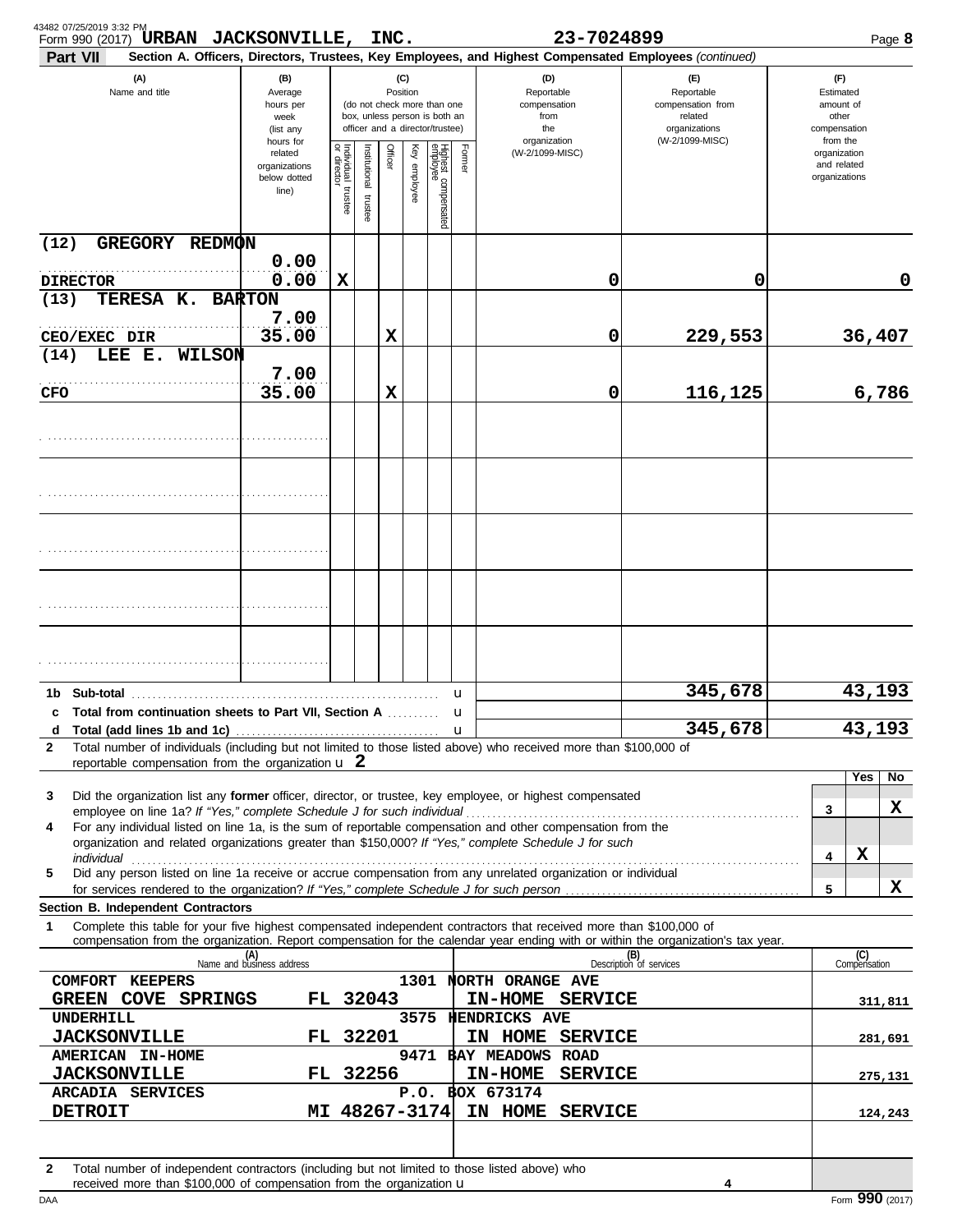# Form 990 (2017) Page **9 URBAN JACKSONVILLE, INC. 23-7024899**

## **Part VIII Statement of Revenue**

| <b>Statement of Revenue</b><br>Check if Schedule O contains a response or note to any line in this Part VIII |     |     |     |
|--------------------------------------------------------------------------------------------------------------|-----|-----|-----|
|                                                                                                              | (B) | (C) | (D) |

|                              |     |                                                             |                |               | Total revenue        | Related or<br>exempt | Unrelated<br>business | Revenue<br>excluded from tax |
|------------------------------|-----|-------------------------------------------------------------|----------------|---------------|----------------------|----------------------|-----------------------|------------------------------|
|                              |     |                                                             |                |               |                      | function<br>revenue  | revenue               | under sections<br>512-514    |
|                              |     | 1a Federated campaigns                                      | 1a             |               |                      |                      |                       |                              |
|                              |     | <b>b</b> Membership dues                                    | 1b             |               |                      |                      |                       |                              |
|                              |     | c Fundraising events                                        | 1 <sub>c</sub> |               |                      |                      |                       |                              |
|                              |     | d Related organizations                                     | 1 <sub>d</sub> | 653,973       |                      |                      |                       |                              |
|                              |     | e Government grants (contributions)                         | 1e             | 132,110       |                      |                      |                       |                              |
|                              |     | f All other contributions, gifts, grants,                   |                |               |                      |                      |                       |                              |
|                              |     | and similar amounts not included above                      | 1f             | 131,839       |                      |                      |                       |                              |
| Contributions, Gifts, Grants |     | <b>q</b> Noncash contributions included in lines 1a-1f:     |                | $\frac{1}{2}$ |                      |                      |                       |                              |
|                              |     |                                                             |                |               | 917,922              |                      |                       |                              |
|                              |     |                                                             |                | Busn. Code    |                      |                      |                       |                              |
|                              | 2a  | COMMUNITY CARE FOR ELDER                                    |                |               | 2,689,815            | 2,689,815            |                       |                              |
|                              | b   | FEDERAL TITLE III PROGRAMS                                  |                |               | 1,222,283            | 1,222,283            |                       |                              |
|                              | с   | REVENUE - HOME HEALTH                                       |                |               | 1,140,407            | 1,140,407            |                       |                              |
|                              | d   | OTHER PROGRAM REVENUE                                       |                |               | 604,395              | 604,395              |                       |                              |
|                              | е   | MANAGED CARE SERVICES                                       |                |               | 237,809              | 237,809              |                       |                              |
| Program Service Revenue      |     | f All other program service revenue                         |                |               | 214,004<br>6,108,713 | 214,004              |                       |                              |
|                              | 3   | Investment income (including dividends, interest,           |                | u             |                      |                      |                       |                              |
|                              |     |                                                             |                | u             |                      |                      |                       |                              |
|                              | 4   | Income from investment of tax-exempt bond proceeds u        |                |               |                      |                      |                       |                              |
|                              | 5   |                                                             |                | u             |                      |                      |                       |                              |
|                              |     | (i) Real                                                    |                | (ii) Personal |                      |                      |                       |                              |
|                              | 6a  | Gross rents                                                 |                |               |                      |                      |                       |                              |
|                              | b   | Less: rental exps.                                          |                |               |                      |                      |                       |                              |
|                              | с   | Rental inc. or (loss)                                       |                |               |                      |                      |                       |                              |
|                              | d   |                                                             |                | u             |                      |                      |                       |                              |
|                              |     | <b>7a</b> Gross amount from<br>(i) Securities               |                | (ii) Other    |                      |                      |                       |                              |
|                              |     | sales of assets<br>other than inventory                     |                |               |                      |                      |                       |                              |
|                              | b   | Less: cost or other                                         |                |               |                      |                      |                       |                              |
|                              |     | basis & sales exps.                                         |                |               |                      |                      |                       |                              |
|                              |     | c Gain or (loss)                                            |                |               |                      |                      |                       |                              |
|                              |     |                                                             |                |               |                      |                      |                       |                              |
|                              |     | 8a Gross income from fundraising events                     |                |               |                      |                      |                       |                              |
| Revenue                      |     |                                                             |                |               |                      |                      |                       |                              |
|                              |     | of contributions reported on line 1c).                      |                |               |                      |                      |                       |                              |
|                              |     | See Part IV, line $18$                                      |                |               |                      |                      |                       |                              |
| Other                        |     | <b>b</b> Less: direct expenses                              |                |               |                      |                      |                       |                              |
|                              |     | c Net income or (loss) from fundraising events  u           |                |               |                      |                      |                       |                              |
|                              |     | 9a Gross income from gaming activities.                     |                |               |                      |                      |                       |                              |
|                              |     | See Part IV, line 19 $\ldots$                               | a              |               |                      |                      |                       |                              |
|                              |     | <b>b</b> Less: direct expenses                              | b              |               |                      |                      |                       |                              |
|                              |     | c Net income or (loss) from gaming activities  u            |                |               |                      |                      |                       |                              |
|                              |     | 10a Gross sales of inventory, less                          |                |               |                      |                      |                       |                              |
|                              |     | returns and allowances<br><b>b</b> Less: cost of goods sold | a<br>b         |               |                      |                      |                       |                              |
|                              |     | <b>c</b> Net income or (loss) from sales of inventory       |                | u             |                      |                      |                       |                              |
|                              |     | Miscellaneous Revenue                                       |                | Busn. Code    |                      |                      |                       |                              |
|                              | 11a | MISCELLANEOUS                                               |                |               | 2,438                | 2,438                |                       |                              |
|                              | b   |                                                             |                |               |                      |                      |                       |                              |
|                              | c   |                                                             |                |               |                      |                      |                       |                              |
|                              | d   | All other revenue                                           |                |               |                      |                      |                       |                              |
|                              |     | e Total. Add lines 11a-11d                                  |                | u             | 2,438                |                      |                       |                              |
|                              |     | 12 Total revenue. See instructions.                         |                | u             | 7,029,073            | 6, 111, 151          | 0                     | 0                            |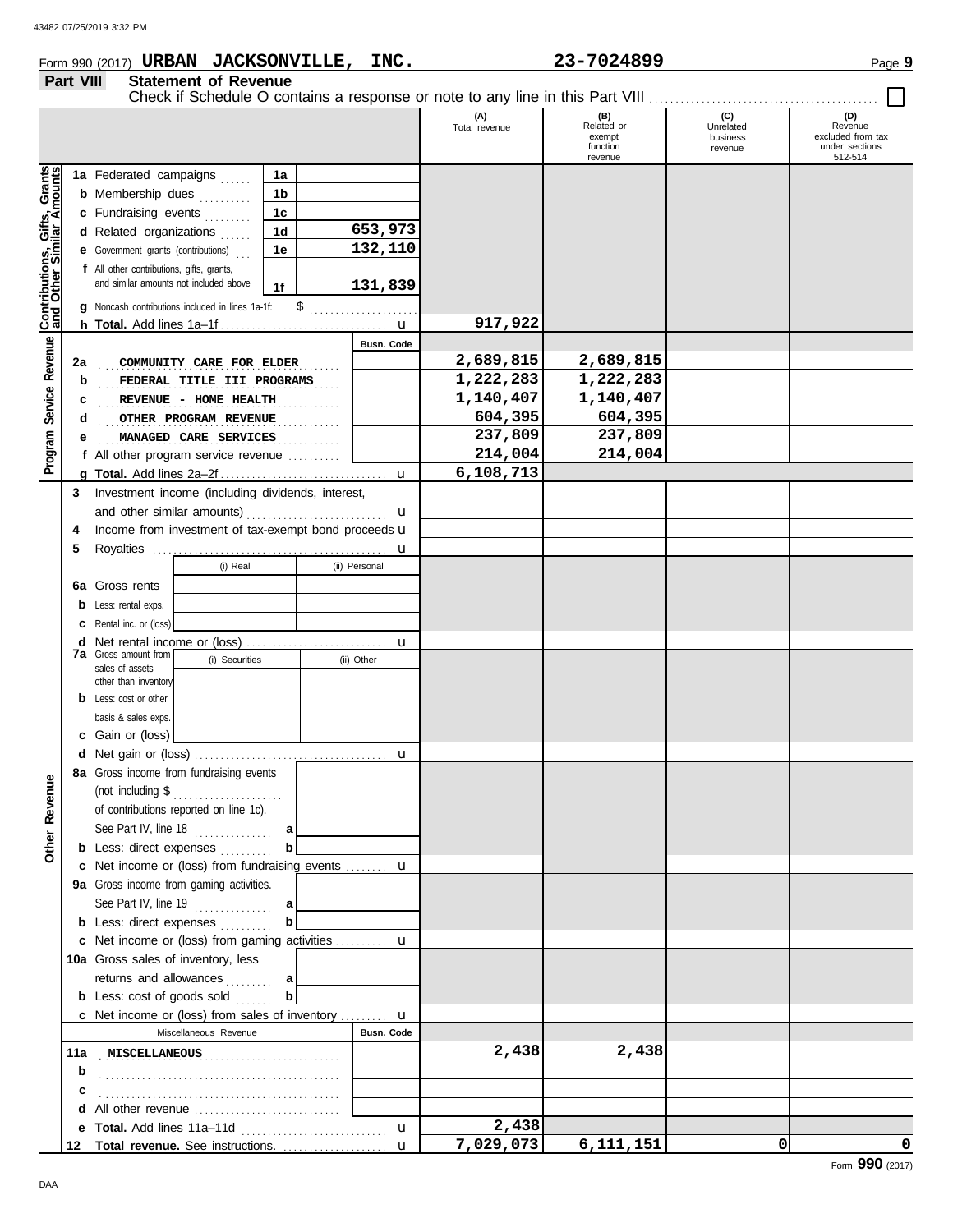## **Part IX Statement of Functional Expenses** Form 990 (2017) Page **10 URBAN JACKSONVILLE, INC. 23-7024899** *Section 501(c)(3) and 501(c)(4) organizations must complete all columns. All other organizations must complete column (A). Do not include amounts reported on lines 6b, 7b, 8b, 9b, and 10b of Part VIII.* **1 2 3** Grants and other assistance to foreign **4 5 6 7 8 9 10 11** Fees for services (non-employees): **a** Management ................................. **b** Legal . . . . . . . . . . . . . . . . . . . . . . . . . . . . . . . . . . . . . . . . . **c** Accounting . . . . . . . . . . . . . . . . . . . . . . . . . . . . . . . . . . . **d** Lobbying . . . . . . . . . . . . . . . . . . . . . . . . . . . . . . . . . . . . . **e** Professional fundraising services. See Part IV, line 17 **f g** Other. (If line 11g amount exceeds 10% of line 25, column **12** Advertising and promotion . . . . . . . . . . . . . . . . . **13 14 15 16 17 18 19 20 21 22** Depreciation, depletion, and amortization . . . **23 24 a b c d e** All other expenses . . . . . . . . . . . . . . . . . . . . . . . . . . . Grants and other assistance to domestic organizations and domestic governments. See Part IV, line 21 . . . . . . . . . . . Grants and other assistance to domestic individuals. See Part IV, line 22 . . . . . . . . . . . . . organizations, foreign governments, and foreign individuals. See Part IV, lines 15 and 16 Benefits paid to or for members ............. Compensation of current officers, directors, trustees, and key employees . . . . . . . . . . . . . . . . Compensation not included above, to disqualified persons (as defined under section 4958(f)(1)) and persons described in section 4958(c)(3)(B) . . . . . . . . Other salaries and wages ................... Pension plan accruals and contributions (include section 401(k) and 403(b) employer contributions) Other employee benefits .................... Payroll taxes . . . . . . . . . . . . . . . . . . . . . . . . . . . . . . . . . Investment management fees ................ Office expenses ................................ Information technology ...................... Royalties . . . . . . . . . . . . . . . . . . . . . . . . . . . . . . . . . . . . . Occupancy . . . . . . . . . . . . . . . . . . . . . . . . . . . . . . . . . . Travel . . . . . . . . . . . . . . . . . . . . . . . . . . . . . . . . . . . . . . . . Payments of travel or entertainment expenses for any federal, state, or local public officials Conferences, conventions, and meetings Interest . . . . . . . . . . . . . . . . . . . . . . . . . . . . . . . . . . . . . . Payments to affiliates . . . . . . . . . . . . . . . . . . . . . . . . Insurance . . . . . . . . . . . . . . . . . . . . . . . . . . . . . . . . . . . . Other expenses. Itemize expenses not covered above (List miscellaneous expenses in line 24e. If line 24e amount exceeds 10% of line 25, column (A) amount, list line 24e expenses on Schedule O.) **(A) (B) (C) (D)** Total expenses Program service<br>
expenses Program service<br>  $\frac{1}{2}$  Management and<br>
general expenses expenses general expenses (D)<br>Fundraising expenses **SERVICE PROVIDERS** 1,887,081 1,887,081 **FOOD & SUPPLIES 715,164 715,164** . . . . . . . . . . . . . . . . . . . . . . . . . . . . . . . . . . . . . . . . . . . . . . . **IN KIND PERSONNEL 301,329 270,563 30,766 ALL OTHER EXPENSES** 257,947 257,947 Check if Schedule O contains a response or note to any line in this Part IX (A) amount, list line 11g expenses on Schedule O.) ....... **2,205,263 1,962,962 242,301 154,889 142,144 12,745 170,434 156,441 13,993 300,000 239,016 60,984 4,834 3,851 983 112,088 89,303 22,785 4,530 4,214 316 101,665 56,483 45,182 91,179 85,412 5,767 164,910 14,165 150,745 182,176 172,647 9,529 26,750 26,750 111,488 78,431 33,057 159,373 159,373**

**25 Total functional expenses.** Add lines 1 through 24e . . . . . **26** fundraising solicitation. Check here  $\mathbf u$ organization reported in column (B) joint costs from a combined educational campaign and following SOP 98-2 (ASC 958-720) **Joint costs.** Complete this line only if the

**6,951,100 6,295,197 655,903 0**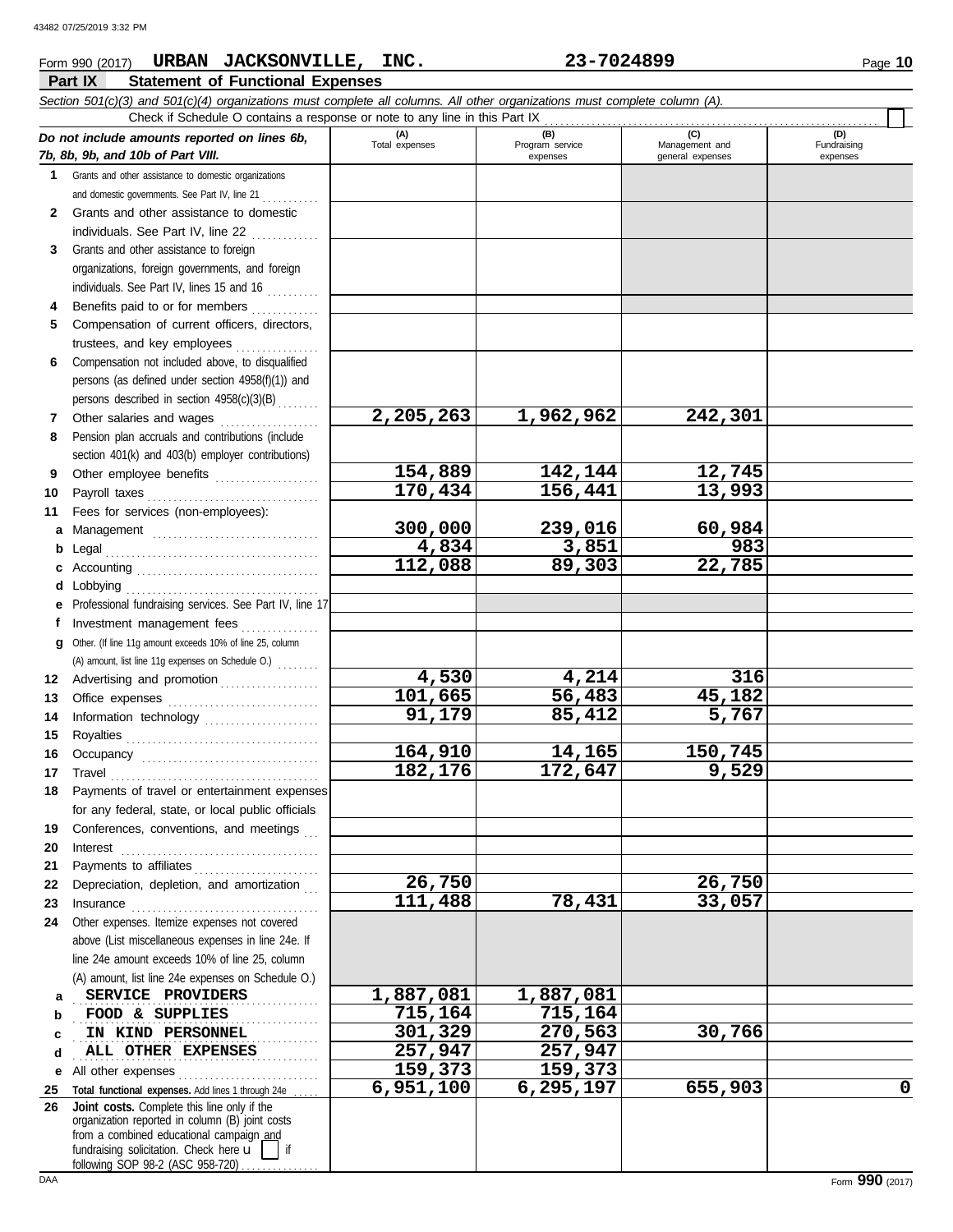# Form 990 (2017) Page **11 URBAN JACKSONVILLE, INC. 23-7024899**

|                 | Part X   | <b>Balance Sheet</b>                                                                                                                                                                                                                |  |         |                        |                 |                      |
|-----------------|----------|-------------------------------------------------------------------------------------------------------------------------------------------------------------------------------------------------------------------------------------|--|---------|------------------------|-----------------|----------------------|
|                 |          |                                                                                                                                                                                                                                     |  |         |                        |                 |                      |
|                 |          |                                                                                                                                                                                                                                     |  |         | (A)                    |                 | (B)                  |
|                 |          |                                                                                                                                                                                                                                     |  |         | Beginning of year      |                 | End of year          |
|                 | 1.       |                                                                                                                                                                                                                                     |  |         | 657,710                | $\mathbf{1}$    | 136,003              |
|                 | 2        |                                                                                                                                                                                                                                     |  |         |                        | $\mathbf{2}$    |                      |
|                 | 3        |                                                                                                                                                                                                                                     |  |         | 600,000                | $\mathbf{3}$    | 600,000              |
|                 | 4        |                                                                                                                                                                                                                                     |  |         | 1,593,146              | 4               | 1,071,185            |
|                 | 5        | Loans and other receivables from current and former officers, directors,                                                                                                                                                            |  |         |                        |                 |                      |
|                 |          | trustees, key employees, and highest compensated employees.                                                                                                                                                                         |  |         |                        |                 |                      |
|                 |          | Complete Part II of Schedule L                                                                                                                                                                                                      |  |         |                        | 5               |                      |
|                 | 6        | Loans and other receivables from other disqualified persons (as defined under section                                                                                                                                               |  |         |                        |                 |                      |
|                 |          | $4958(f)(1)$ ), persons described in section $4958(c)(3)(B)$ , and contributing employers and                                                                                                                                       |  |         |                        |                 |                      |
|                 |          | sponsoring organizations of section 501(c)(9) voluntary employees' beneficiary                                                                                                                                                      |  |         |                        |                 |                      |
|                 |          | organizations (see instructions). Complete Part II of Schedule L [1111111111111111111111111111111111                                                                                                                                |  |         |                        | 6               |                      |
| Assets          | 7        |                                                                                                                                                                                                                                     |  |         |                        | 7               |                      |
|                 | 8        | Inventories for sale or use <i>communication</i> and the state of the state of the state of the state of the state of the state of the state of the state of the state of the state of the state of the state of the state of the s |  |         |                        | 8               |                      |
|                 | 9        |                                                                                                                                                                                                                                     |  |         | 15,969                 | 9               | 29,624               |
|                 |          | 10a Land, buildings, and equipment: cost or                                                                                                                                                                                         |  |         |                        |                 |                      |
|                 |          |                                                                                                                                                                                                                                     |  | 284,659 |                        |                 |                      |
|                 |          |                                                                                                                                                                                                                                     |  | 264,926 | 46,483                 | 10 <sub>c</sub> | 19,733               |
|                 | 11       |                                                                                                                                                                                                                                     |  | 11      |                        |                 |                      |
|                 | 12       |                                                                                                                                                                                                                                     |  |         |                        | 12              |                      |
|                 | 13       |                                                                                                                                                                                                                                     |  |         |                        | 13              |                      |
|                 | 14       | Intangible assets with a state of the contract of the state of the state of the state of the state of the state of the state of the state of the state of the state of the state of the state of the state of the state of the      |  |         |                        | 14              |                      |
|                 | 15       |                                                                                                                                                                                                                                     |  |         |                        | 15              | 644,561              |
|                 | 16       |                                                                                                                                                                                                                                     |  |         | 2,913,308<br>659,408   | 16              | 2,501,106<br>501,719 |
|                 | 17       |                                                                                                                                                                                                                                     |  |         | 17                     |                 |                      |
|                 | 18       |                                                                                                                                                                                                                                     |  |         | 666,908                | 18<br>19        | 56,613               |
|                 | 19       |                                                                                                                                                                                                                                     |  |         |                        | 20              |                      |
|                 | 20<br>21 | Escrow or custodial account liability. Complete Part IV of Schedule D                                                                                                                                                               |  |         | 21                     |                 |                      |
|                 | 22       | Loans and other payables to current and former officers, directors,                                                                                                                                                                 |  |         |                        |                 |                      |
| Liabilities     |          | trustees, key employees, highest compensated employees, and                                                                                                                                                                         |  |         |                        |                 |                      |
|                 |          |                                                                                                                                                                                                                                     |  | 22      |                        |                 |                      |
|                 | 23       |                                                                                                                                                                                                                                     |  |         |                        | 23              |                      |
|                 | 24       |                                                                                                                                                                                                                                     |  |         |                        | 24              |                      |
|                 |          | Other liabilities (including federal income tax, payables to related third                                                                                                                                                          |  |         |                        |                 |                      |
|                 |          | parties, and other liabilities not included on lines 17-24). Complete Part X                                                                                                                                                        |  |         |                        |                 |                      |
|                 |          | of Schedule D                                                                                                                                                                                                                       |  |         | 36,929                 | 25              | 320,546              |
|                 | 26       |                                                                                                                                                                                                                                     |  |         | $\overline{1,363,245}$ | 26              | 878,878              |
|                 |          | Organizations that follow SFAS 117 (ASC 958), check here $\mathbf{u} \quad [\mathbf{X}]$ and                                                                                                                                        |  |         |                        |                 |                      |
|                 |          | complete lines 27 through 29, and lines 33 and 34.                                                                                                                                                                                  |  |         |                        |                 |                      |
| <b>Balances</b> | 27       |                                                                                                                                                                                                                                     |  |         | 1,550,063              | 27              | 1,622,228            |
|                 | 28       |                                                                                                                                                                                                                                     |  |         |                        | 28              |                      |
| Fund            | 29       |                                                                                                                                                                                                                                     |  |         |                        | 29              |                      |
|                 |          | Organizations that do not follow SFAS 117 (ASC 958), check here u                                                                                                                                                                   |  | and     |                        |                 |                      |
|                 |          | complete lines 30 through 34.                                                                                                                                                                                                       |  |         |                        |                 |                      |
| Assets or       | 30       | Capital stock or trust principal, or current funds                                                                                                                                                                                  |  |         | 30                     |                 |                      |
|                 | 31       |                                                                                                                                                                                                                                     |  |         |                        | 31              |                      |
| ğ               | 32       | Retained earnings, endowment, accumulated income, or other funds                                                                                                                                                                    |  |         |                        | 32              |                      |
|                 | 33       | Total net assets or fund balances                                                                                                                                                                                                   |  |         | $\overline{1,550,063}$ | 33              | 1,622,228            |
|                 | 34       |                                                                                                                                                                                                                                     |  |         | 2,913,308              | 34              | 2,501,106            |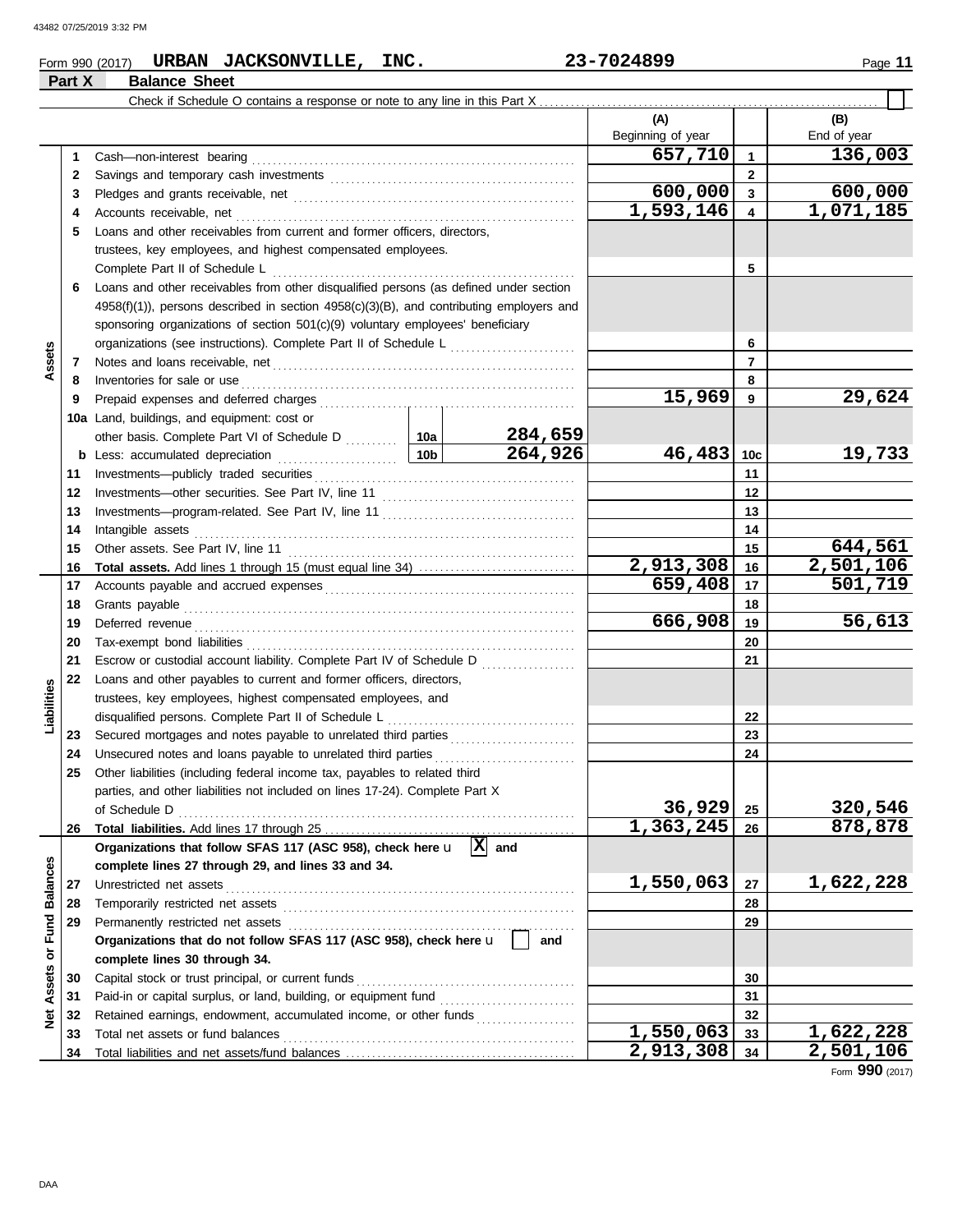| Part XI<br><b>Reconciliation of Net Assets</b><br>7,029,073<br>$\mathbf{1}$<br>1<br>6,951,100<br>$\overline{2}$<br>2<br>$\mathbf{3}$<br>Revenue less expenses. Subtract line 2 from line 1<br>3<br>$\overline{1,550,063}$<br>$\blacktriangle$<br>4<br>5<br>Net unrealized gains (losses) on investments [11] match and the contract of the state of the state of the state of the state of the state of the state of the state of the state of the state of the state of the state of the<br>5<br>6<br>6<br>$\overline{7}$<br>Investment expenses<br>7<br>8<br>8<br>9<br>9<br>Net assets or fund balances at end of year. Combine lines 3 through 9 (must equal Part X, line<br>10<br>1,622,228<br>33, column (B))<br>10<br><b>Financial Statements and Reporting</b><br>Part XII<br>Yes<br>$\vert \mathbf{x} \vert$<br>Accounting method used to prepare the Form 990:<br>Cash<br>Accrual<br>Other<br>1<br>If the organization changed its method of accounting from a prior year or checked "Other," explain in<br>Schedule O.<br>2a Were the organization's financial statements compiled or reviewed by an independent accountant?<br>2a<br>If "Yes," check a box below to indicate whether the financial statements for the year were compiled or<br>reviewed on a separate basis, consolidated basis, or both: | 77,973<br>$-5,808$ |
|----------------------------------------------------------------------------------------------------------------------------------------------------------------------------------------------------------------------------------------------------------------------------------------------------------------------------------------------------------------------------------------------------------------------------------------------------------------------------------------------------------------------------------------------------------------------------------------------------------------------------------------------------------------------------------------------------------------------------------------------------------------------------------------------------------------------------------------------------------------------------------------------------------------------------------------------------------------------------------------------------------------------------------------------------------------------------------------------------------------------------------------------------------------------------------------------------------------------------------------------------------------------------------------------------------------------|--------------------|
|                                                                                                                                                                                                                                                                                                                                                                                                                                                                                                                                                                                                                                                                                                                                                                                                                                                                                                                                                                                                                                                                                                                                                                                                                                                                                                                      |                    |
|                                                                                                                                                                                                                                                                                                                                                                                                                                                                                                                                                                                                                                                                                                                                                                                                                                                                                                                                                                                                                                                                                                                                                                                                                                                                                                                      |                    |
|                                                                                                                                                                                                                                                                                                                                                                                                                                                                                                                                                                                                                                                                                                                                                                                                                                                                                                                                                                                                                                                                                                                                                                                                                                                                                                                      |                    |
|                                                                                                                                                                                                                                                                                                                                                                                                                                                                                                                                                                                                                                                                                                                                                                                                                                                                                                                                                                                                                                                                                                                                                                                                                                                                                                                      |                    |
|                                                                                                                                                                                                                                                                                                                                                                                                                                                                                                                                                                                                                                                                                                                                                                                                                                                                                                                                                                                                                                                                                                                                                                                                                                                                                                                      |                    |
|                                                                                                                                                                                                                                                                                                                                                                                                                                                                                                                                                                                                                                                                                                                                                                                                                                                                                                                                                                                                                                                                                                                                                                                                                                                                                                                      |                    |
|                                                                                                                                                                                                                                                                                                                                                                                                                                                                                                                                                                                                                                                                                                                                                                                                                                                                                                                                                                                                                                                                                                                                                                                                                                                                                                                      |                    |
|                                                                                                                                                                                                                                                                                                                                                                                                                                                                                                                                                                                                                                                                                                                                                                                                                                                                                                                                                                                                                                                                                                                                                                                                                                                                                                                      |                    |
|                                                                                                                                                                                                                                                                                                                                                                                                                                                                                                                                                                                                                                                                                                                                                                                                                                                                                                                                                                                                                                                                                                                                                                                                                                                                                                                      |                    |
|                                                                                                                                                                                                                                                                                                                                                                                                                                                                                                                                                                                                                                                                                                                                                                                                                                                                                                                                                                                                                                                                                                                                                                                                                                                                                                                      |                    |
|                                                                                                                                                                                                                                                                                                                                                                                                                                                                                                                                                                                                                                                                                                                                                                                                                                                                                                                                                                                                                                                                                                                                                                                                                                                                                                                      |                    |
|                                                                                                                                                                                                                                                                                                                                                                                                                                                                                                                                                                                                                                                                                                                                                                                                                                                                                                                                                                                                                                                                                                                                                                                                                                                                                                                      |                    |
|                                                                                                                                                                                                                                                                                                                                                                                                                                                                                                                                                                                                                                                                                                                                                                                                                                                                                                                                                                                                                                                                                                                                                                                                                                                                                                                      |                    |
|                                                                                                                                                                                                                                                                                                                                                                                                                                                                                                                                                                                                                                                                                                                                                                                                                                                                                                                                                                                                                                                                                                                                                                                                                                                                                                                      |                    |
|                                                                                                                                                                                                                                                                                                                                                                                                                                                                                                                                                                                                                                                                                                                                                                                                                                                                                                                                                                                                                                                                                                                                                                                                                                                                                                                      |                    |
|                                                                                                                                                                                                                                                                                                                                                                                                                                                                                                                                                                                                                                                                                                                                                                                                                                                                                                                                                                                                                                                                                                                                                                                                                                                                                                                      | No                 |
|                                                                                                                                                                                                                                                                                                                                                                                                                                                                                                                                                                                                                                                                                                                                                                                                                                                                                                                                                                                                                                                                                                                                                                                                                                                                                                                      |                    |
|                                                                                                                                                                                                                                                                                                                                                                                                                                                                                                                                                                                                                                                                                                                                                                                                                                                                                                                                                                                                                                                                                                                                                                                                                                                                                                                      |                    |
|                                                                                                                                                                                                                                                                                                                                                                                                                                                                                                                                                                                                                                                                                                                                                                                                                                                                                                                                                                                                                                                                                                                                                                                                                                                                                                                      |                    |
|                                                                                                                                                                                                                                                                                                                                                                                                                                                                                                                                                                                                                                                                                                                                                                                                                                                                                                                                                                                                                                                                                                                                                                                                                                                                                                                      | x                  |
|                                                                                                                                                                                                                                                                                                                                                                                                                                                                                                                                                                                                                                                                                                                                                                                                                                                                                                                                                                                                                                                                                                                                                                                                                                                                                                                      |                    |
|                                                                                                                                                                                                                                                                                                                                                                                                                                                                                                                                                                                                                                                                                                                                                                                                                                                                                                                                                                                                                                                                                                                                                                                                                                                                                                                      |                    |
| Separate basis<br>Consolidated basis<br>Both consolidated and separate basis<br>$\mathbf{1}$                                                                                                                                                                                                                                                                                                                                                                                                                                                                                                                                                                                                                                                                                                                                                                                                                                                                                                                                                                                                                                                                                                                                                                                                                         |                    |
| x<br><b>b</b> Were the organization's financial statements audited by an independent accountant?<br>2 <sub>b</sub>                                                                                                                                                                                                                                                                                                                                                                                                                                                                                                                                                                                                                                                                                                                                                                                                                                                                                                                                                                                                                                                                                                                                                                                                   |                    |
| If "Yes," check a box below to indicate whether the financial statements for the year were audited on a                                                                                                                                                                                                                                                                                                                                                                                                                                                                                                                                                                                                                                                                                                                                                                                                                                                                                                                                                                                                                                                                                                                                                                                                              |                    |
| separate basis, consolidated basis, or both:                                                                                                                                                                                                                                                                                                                                                                                                                                                                                                                                                                                                                                                                                                                                                                                                                                                                                                                                                                                                                                                                                                                                                                                                                                                                         |                    |
| $ \mathbf{X} $ Separate basis<br>Consolidated basis<br>  Both consolidated and separate basis                                                                                                                                                                                                                                                                                                                                                                                                                                                                                                                                                                                                                                                                                                                                                                                                                                                                                                                                                                                                                                                                                                                                                                                                                        |                    |
| c If "Yes" to line 2a or 2b, does the organization have a committee that assumes responsibility for oversight                                                                                                                                                                                                                                                                                                                                                                                                                                                                                                                                                                                                                                                                                                                                                                                                                                                                                                                                                                                                                                                                                                                                                                                                        |                    |
| x<br>of the audit, review, or compilation of its financial statements and selection of an independent accountant?<br>2с                                                                                                                                                                                                                                                                                                                                                                                                                                                                                                                                                                                                                                                                                                                                                                                                                                                                                                                                                                                                                                                                                                                                                                                              |                    |
| If the organization changed either its oversight process or selection process during the tax year, explain in                                                                                                                                                                                                                                                                                                                                                                                                                                                                                                                                                                                                                                                                                                                                                                                                                                                                                                                                                                                                                                                                                                                                                                                                        |                    |
| Schedule O.                                                                                                                                                                                                                                                                                                                                                                                                                                                                                                                                                                                                                                                                                                                                                                                                                                                                                                                                                                                                                                                                                                                                                                                                                                                                                                          |                    |
| 3a As a result of a federal award, was the organization required to undergo an audit or audits as set forth in                                                                                                                                                                                                                                                                                                                                                                                                                                                                                                                                                                                                                                                                                                                                                                                                                                                                                                                                                                                                                                                                                                                                                                                                       |                    |
| X<br>the Single Audit Act and OMB Circular A-133?<br>3a                                                                                                                                                                                                                                                                                                                                                                                                                                                                                                                                                                                                                                                                                                                                                                                                                                                                                                                                                                                                                                                                                                                                                                                                                                                              |                    |
| <b>b</b> If "Yes," did the organization undergo the required audit or audits? If the organization did not undergo the                                                                                                                                                                                                                                                                                                                                                                                                                                                                                                                                                                                                                                                                                                                                                                                                                                                                                                                                                                                                                                                                                                                                                                                                |                    |
| X<br>3 <sub>b</sub><br>required audit or audits, explain why in Schedule O and describe any steps taken to undergo such audits.                                                                                                                                                                                                                                                                                                                                                                                                                                                                                                                                                                                                                                                                                                                                                                                                                                                                                                                                                                                                                                                                                                                                                                                      |                    |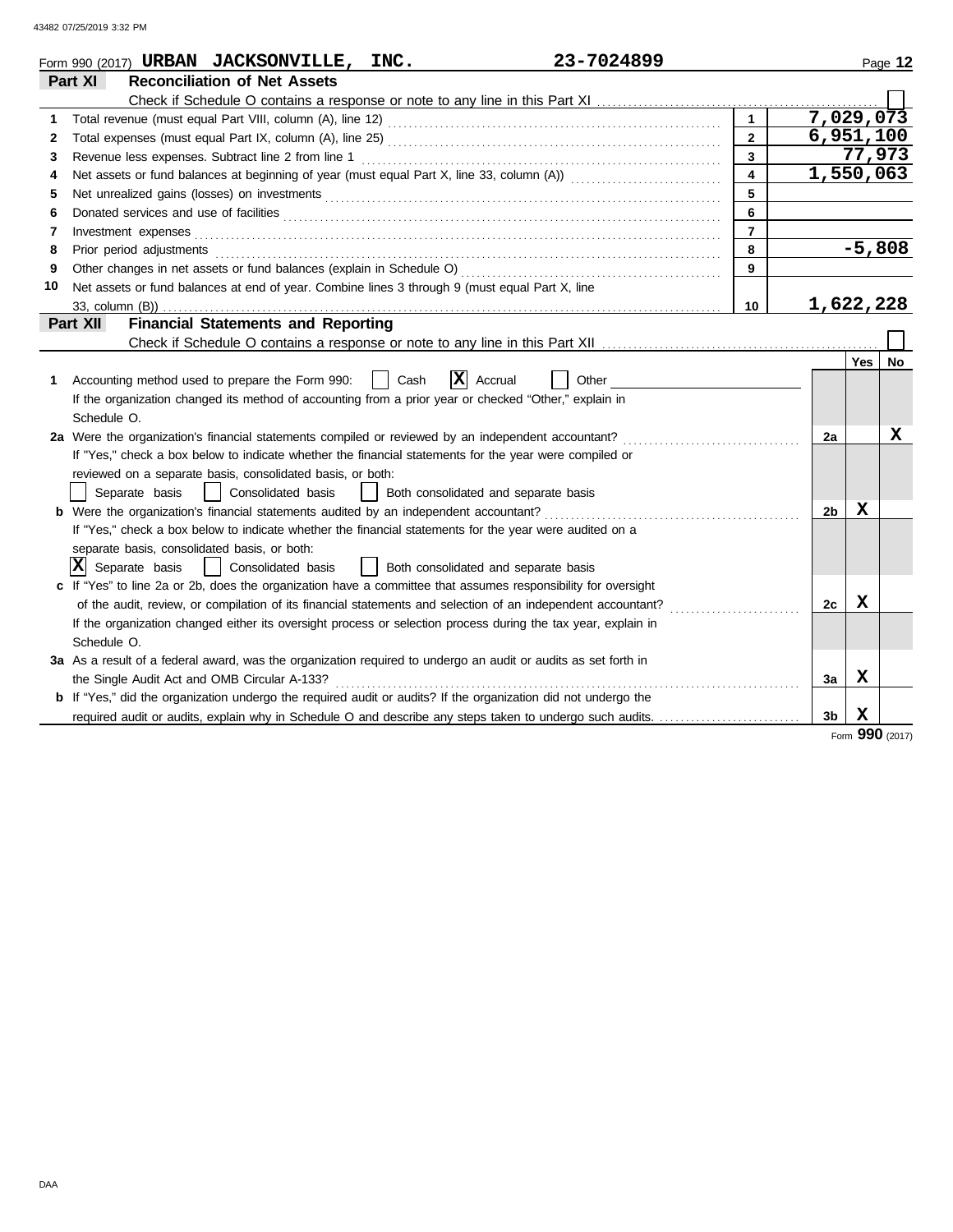| <b>SCHEDULE A</b>                     |                                                            | <b>Public Charity Status and Public Support</b>                                                                                                                                                                                                                 |                                                                   |                                                         | OMB No. 1545-0047                                     |  |  |  |
|---------------------------------------|------------------------------------------------------------|-----------------------------------------------------------------------------------------------------------------------------------------------------------------------------------------------------------------------------------------------------------------|-------------------------------------------------------------------|---------------------------------------------------------|-------------------------------------------------------|--|--|--|
| (Form 990 or 990-EZ)                  |                                                            | Complete if the organization is a section 501(c)(3) organization or a section 4947(a)(1) nonexempt charitable trust.                                                                                                                                            |                                                                   |                                                         |                                                       |  |  |  |
| Department of the Treasury            |                                                            | La Attach to Form 990 or Form 990-EZ.                                                                                                                                                                                                                           |                                                                   |                                                         | Open to Public                                        |  |  |  |
| Internal Revenue Service              |                                                            | <b>u</b> Go to www.irs.gov/Form990 for instructions and the latest information.                                                                                                                                                                                 |                                                                   |                                                         | Inspection                                            |  |  |  |
| Name of the organization              |                                                            |                                                                                                                                                                                                                                                                 |                                                                   |                                                         | Employer identification number                        |  |  |  |
|                                       | URBAN JACKSONVILLE,                                        | INC.                                                                                                                                                                                                                                                            |                                                                   | 23-7024899                                              |                                                       |  |  |  |
| Part I                                |                                                            | Reason for Public Charity Status (All organizations must complete this part.) See instructions.                                                                                                                                                                 |                                                                   |                                                         |                                                       |  |  |  |
| 1                                     |                                                            | The organization is not a private foundation because it is: (For lines 1 through 12, check only one box.)<br>A church, convention of churches, or association of churches described in section 170(b)(1)(A)(i).                                                 |                                                                   |                                                         |                                                       |  |  |  |
| 2                                     |                                                            | A school described in section 170(b)(1)(A)(ii). (Attach Schedule E (Form 990 or 990-EZ).)                                                                                                                                                                       |                                                                   |                                                         |                                                       |  |  |  |
| 3                                     |                                                            | A hospital or a cooperative hospital service organization described in section 170(b)(1)(A)(iii).                                                                                                                                                               |                                                                   |                                                         |                                                       |  |  |  |
| 4                                     |                                                            | A medical research organization operated in conjunction with a hospital described in section 170(b)(1)(A)(iii). Enter the hospital's name,                                                                                                                      |                                                                   |                                                         |                                                       |  |  |  |
|                                       |                                                            | city, and state: <b>contract the state</b> contract of the state of the state of the state of the state of the state of the state of the state of the state of the state of the state of the state of the state of the state of the                             |                                                                   |                                                         |                                                       |  |  |  |
| 5                                     |                                                            | An organization operated for the benefit of a college or university owned or operated by a governmental unit described in                                                                                                                                       |                                                                   |                                                         |                                                       |  |  |  |
| 6                                     | section 170(b)(1)(A)(iv). (Complete Part II.)              | A federal, state, or local government or governmental unit described in section 170(b)(1)(A)(v).                                                                                                                                                                |                                                                   |                                                         |                                                       |  |  |  |
| x<br>7                                |                                                            | An organization that normally receives a substantial part of its support from a governmental unit or from the general public                                                                                                                                    |                                                                   |                                                         |                                                       |  |  |  |
|                                       | described in section 170(b)(1)(A)(vi). (Complete Part II.) |                                                                                                                                                                                                                                                                 |                                                                   |                                                         |                                                       |  |  |  |
| 8                                     |                                                            | A community trust described in section 170(b)(1)(A)(vi). (Complete Part II.)                                                                                                                                                                                    |                                                                   |                                                         |                                                       |  |  |  |
| 9<br>university:                      |                                                            | An agricultural research organization described in section 170(b)(1)(A)(ix) operated in conjunction with a land-grant college<br>or university or a non-land grant college of agriculture (see instructions). Enter the name, city, and state of the college or |                                                                   |                                                         |                                                       |  |  |  |
| 10                                    |                                                            | An organization that normally receives: (1) more than 33 1/3% of its support from contributions, membership fees, and gross                                                                                                                                     |                                                                   |                                                         |                                                       |  |  |  |
|                                       |                                                            | receipts from activities related to its exempt functions—subject to certain exceptions, and (2) no more than 33 1/3% of its<br>support from gross investment income and unrelated business taxable income (less section 511 tax) from businesses                |                                                                   |                                                         |                                                       |  |  |  |
|                                       |                                                            | acquired by the organization after June 30, 1975. See section 509(a)(2). (Complete Part III.)                                                                                                                                                                   |                                                                   |                                                         |                                                       |  |  |  |
| 11                                    |                                                            | An organization organized and operated exclusively to test for public safety. See section 509(a)(4).                                                                                                                                                            |                                                                   |                                                         |                                                       |  |  |  |
| 12                                    |                                                            | An organization organized and operated exclusively for the benefit of, to perform the functions of, or to carry out the purposes                                                                                                                                |                                                                   |                                                         |                                                       |  |  |  |
|                                       |                                                            | of one or more publicly supported organizations described in section 509(a)(1) or section 509(a)(2). See section 509(a)(3).<br>Check the box in lines 12a through 12d that describes the type of supporting organization and complete lines 12e, 12f, and 12g.  |                                                                   |                                                         |                                                       |  |  |  |
| a                                     |                                                            | Type I. A supporting organization operated, supervised, or controlled by its supported organization(s), typically by giving                                                                                                                                     |                                                                   |                                                         |                                                       |  |  |  |
|                                       |                                                            | the supported organization(s) the power to regularly appoint or elect a majority of the directors or trustees of the<br>supporting organization. You must complete Part IV, Sections A and B.                                                                   |                                                                   |                                                         |                                                       |  |  |  |
| b                                     |                                                            | Type II. A supporting organization supervised or controlled in connection with its supported organization(s), by having<br>control or management of the supporting organization vested in the same persons that control or manage the supported                 |                                                                   |                                                         |                                                       |  |  |  |
| c                                     |                                                            | organization(s). You must complete Part IV, Sections A and C.<br>Type III functionally integrated. A supporting organization operated in connection with, and functionally integrated with,                                                                     |                                                                   |                                                         |                                                       |  |  |  |
|                                       |                                                            | its supported organization(s) (see instructions). You must complete Part IV, Sections A, D, and E.                                                                                                                                                              |                                                                   |                                                         |                                                       |  |  |  |
| d                                     |                                                            | Type III non-functionally integrated. A supporting organization operated in connection with its supported organization(s)<br>that is not functionally integrated. The organization generally must satisfy a distribution requirement and an attentiveness       |                                                                   |                                                         |                                                       |  |  |  |
|                                       |                                                            | requirement (see instructions). You must complete Part IV, Sections A and D, and Part V.                                                                                                                                                                        |                                                                   |                                                         |                                                       |  |  |  |
| е                                     |                                                            | Check this box if the organization received a written determination from the IRS that it is a Type I, Type II, Type III<br>functionally integrated, or Type III non-functionally integrated supporting organization.                                            |                                                                   |                                                         |                                                       |  |  |  |
| f                                     | Enter the number of supported organizations                |                                                                                                                                                                                                                                                                 |                                                                   |                                                         |                                                       |  |  |  |
| g                                     |                                                            | Provide the following information about the supported organization(s).                                                                                                                                                                                          |                                                                   |                                                         |                                                       |  |  |  |
| (i) Name of supported<br>organization | (ii) EIN                                                   | (iii) Type of organization<br>(described on lines 1-10<br>above (see instructions))                                                                                                                                                                             | (iv) Is the organization<br>listed in your governing<br>document? | (v) Amount of monetary<br>support (see<br>instructions) | (vi) Amount of<br>other support (see<br>instructions) |  |  |  |
|                                       |                                                            |                                                                                                                                                                                                                                                                 | Yes<br>No                                                         |                                                         |                                                       |  |  |  |
| (A)                                   |                                                            |                                                                                                                                                                                                                                                                 |                                                                   |                                                         |                                                       |  |  |  |
| (B)                                   |                                                            |                                                                                                                                                                                                                                                                 |                                                                   |                                                         |                                                       |  |  |  |
| (C)                                   |                                                            |                                                                                                                                                                                                                                                                 |                                                                   |                                                         |                                                       |  |  |  |
| (D)                                   |                                                            |                                                                                                                                                                                                                                                                 |                                                                   |                                                         |                                                       |  |  |  |
| (E)                                   |                                                            |                                                                                                                                                                                                                                                                 |                                                                   |                                                         |                                                       |  |  |  |
|                                       |                                                            |                                                                                                                                                                                                                                                                 |                                                                   |                                                         |                                                       |  |  |  |
| Total                                 |                                                            |                                                                                                                                                                                                                                                                 |                                                                   |                                                         |                                                       |  |  |  |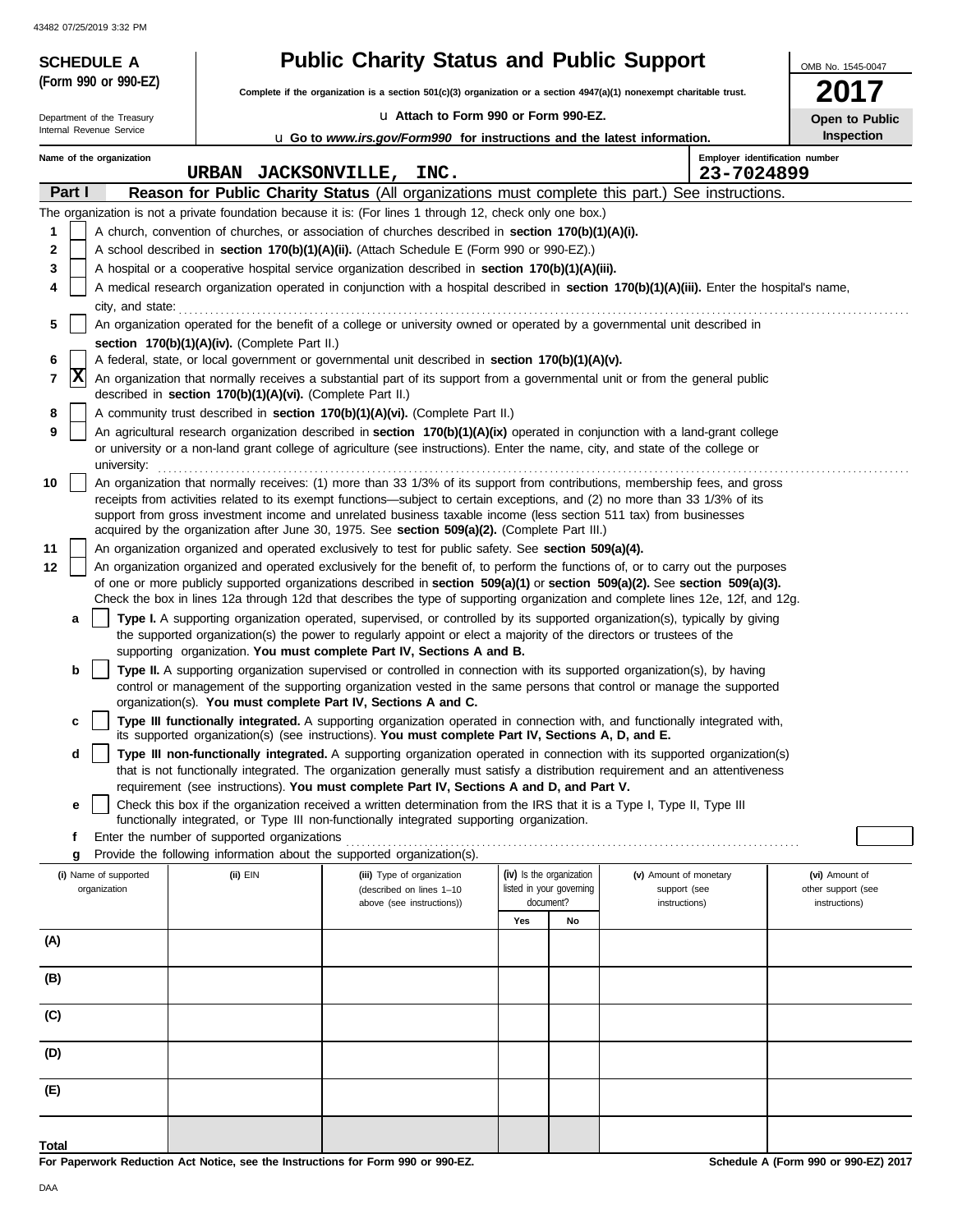|              | Schedule A (Form 990 or 990-EZ) 2017                                                                                                                                                                               | URBAN JACKSONVILLE, INC. |           |            |            | 23-7024899 | Page 2                                        |
|--------------|--------------------------------------------------------------------------------------------------------------------------------------------------------------------------------------------------------------------|--------------------------|-----------|------------|------------|------------|-----------------------------------------------|
|              | Support Schedule for Organizations Described in Sections 170(b)(1)(A)(iv) and 170(b)(1)(A)(vi)<br>Part II                                                                                                          |                          |           |            |            |            |                                               |
|              | (Complete only if you checked the box on line 5, 7, or 8 of Part I or if the organization failed to qualify under                                                                                                  |                          |           |            |            |            |                                               |
|              | Part III. If the organization fails to qualify under the tests listed below, please complete Part III.)                                                                                                            |                          |           |            |            |            |                                               |
|              | <b>Section A. Public Support</b>                                                                                                                                                                                   |                          |           |            |            |            |                                               |
|              | Calendar year (or fiscal year beginning in)<br>$\mathbf{u}$                                                                                                                                                        | (a) 2013                 | (b) 2014  | $(c)$ 2015 | $(d)$ 2016 | (e) $2017$ | (f) Total                                     |
| 1            | Gifts, grants, contributions, and<br>membership fees received. (Do not<br>include any "unusual grants.")                                                                                                           | 1,689,881                | 1,805,670 | 736,622    | 1,316,505  | 917,922    | 6,466,600                                     |
| $\mathbf{2}$ | Tax revenues levied for the<br>organization's benefit and either paid<br>to or expended on its behalf                                                                                                              |                          |           |            |            |            |                                               |
| 3            | The value of services or facilities<br>furnished by a governmental unit to the<br>organization without charge                                                                                                      |                          |           |            |            |            |                                               |
| 4            | Total. Add lines 1 through 3                                                                                                                                                                                       | 1,689,881                | 1,805,670 | 736,622    | 1,316,505  | 917,922    | 6,466,600                                     |
| 5            | The portion of total contributions by<br>each person (other than a<br>governmental unit or publicly<br>supported organization) included on<br>line 1 that exceeds 2% of the amount<br>shown on line 11, column (f) |                          |           |            |            |            |                                               |
| 6            | Public support. Subtract line 5 from line 4.                                                                                                                                                                       |                          |           |            |            |            | 6,466,600                                     |
|              | <b>Section B. Total Support</b>                                                                                                                                                                                    |                          |           |            |            |            |                                               |
|              | Calendar year (or fiscal year beginning in)<br>$\mathbf{u}$                                                                                                                                                        | (a) 2013                 | (b) 2014  | $(c)$ 2015 | $(d)$ 2016 | (e) $2017$ | (f) Total                                     |
| 7            | Amounts from line 4                                                                                                                                                                                                | 1,689,881                | 1,805,670 | 736,622    | 1,316,505  | 917,922    | 6,466,600                                     |
| 8            | Gross income from interest, dividends,<br>payments received on securities loans,<br>rents, royalties, and income from<br>similar sources                                                                           |                          |           |            |            |            |                                               |
| 9            | Net income from unrelated business<br>activities, whether or not the business<br>is regularly carried on                                                                                                           |                          |           |            |            |            |                                               |
| 10<br>11     | Other income. Do not include gain or<br>loss from the sale of capital assets<br>(Explain in Part VI.)<br>Total support. Add lines 7 through 10                                                                     | 34,746                   | 7,431     | 1,382      | 8,866      | 2,438      | 54,863<br>6,521,463                           |
| 12           |                                                                                                                                                                                                                    |                          |           |            |            | 12         | 6, 111, 151                                   |
| 13           | First five years. If the Form 990 is for the organization's first, second, third, fourth, or fifth tax year as a section 501(c)(3)                                                                                 |                          |           |            |            |            |                                               |
|              | organization, check this box and stop here                                                                                                                                                                         |                          |           |            |            |            |                                               |
|              | Section C. Computation of Public Support Percentage                                                                                                                                                                |                          |           |            |            |            |                                               |
| 14           | Public support percentage for 2017 (line 6, column (f) divided by line 11, column (f)) [[[[[[[[[[[[[[[[[[[[[[                                                                                                      |                          |           |            |            | 14         | 99.16%                                        |
| 15           | Public support percentage from 2016 Schedule A, Part II, line 14                                                                                                                                                   |                          |           |            |            | 15         | 94.72%                                        |
| 16a          | 33 1/3% support test-2017. If the organization did not check the box on line 13, and line 14 is 33 1/3% or more, check this                                                                                        |                          |           |            |            |            |                                               |
|              | box and stop here. The organization qualifies as a publicly supported organization                                                                                                                                 |                          |           |            |            |            | $\blacktriangleright$ $\overline{\mathbf{X}}$ |
| b            | 33 1/3% support test-2016. If the organization did not check a box on line 13 or 16a, and line 15 is 33 1/3% or more, check                                                                                        |                          |           |            |            |            |                                               |
|              | this box and stop here. The organization qualifies as a publicly supported organization                                                                                                                            |                          |           |            |            |            |                                               |
| 17a          | 10%-facts-and-circumstances test-2017. If the organization did not check a box on line 13, 16a, or 16b, and line 14 is                                                                                             |                          |           |            |            |            |                                               |
|              | 10% or more, and if the organization meets the "facts-and-circumstances" test, check this box and stop here. Explain in                                                                                            |                          |           |            |            |            |                                               |
|              | Part VI how the organization meets the "facts-and-circumstances" test. The organization qualifies as a publicly supported                                                                                          |                          |           |            |            |            |                                               |
| b            | organization<br>10%-facts-and-circumstances test-2016. If the organization did not check a box on line 13, 16a, 16b, or 17a, and line                                                                              |                          |           |            |            |            |                                               |
|              | 15 is 10% or more, and if the organization meets the "facts-and-circumstances" test, check this box and stop here.                                                                                                 |                          |           |            |            |            |                                               |
|              | Explain in Part VI how the organization meets the "facts-and-circumstances" test. The organization qualifies as a publicly                                                                                         |                          |           |            |            |            |                                               |
|              | supported organization                                                                                                                                                                                             |                          |           |            |            |            |                                               |
| 18           | Private foundation. If the organization did not check a box on line 13, 16a, 16b, 17a, or 17b, check this box and see<br><b>instructions</b>                                                                       |                          |           |            |            |            |                                               |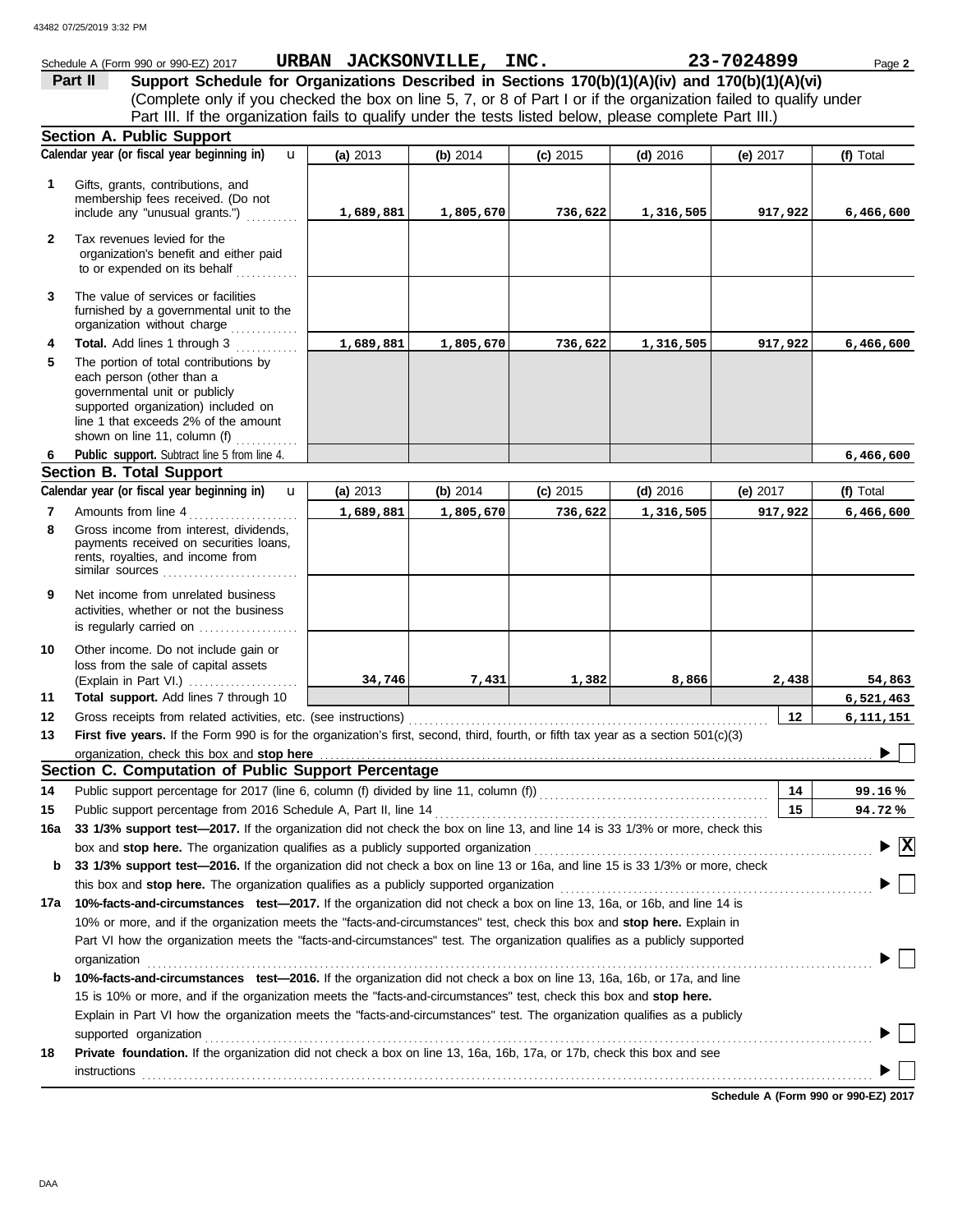## **Section B. Total Support** unrelated trade or business under section 513 **Part III Support Schedule for Organizations Described in Section 509(a)(2)** (Complete only if you checked the box on line 10 of Part I or if the organization failed to qualify under Part II. **1 2 3 6 8** Schedule A (Form 990 or 990-EZ) 2017 Page **3 URBAN JACKSONVILLE, INC. 23-7024899** Gifts, grants, contributions, and membership fees received. (Do not include any "unusual grants.") . . . **Public support.** (Subtract line 7c from Gross receipts from admissions, merchandise sold or services performed, or facilities furnished in any activity that is related to the Gross receipts from activities that are not an **Total.** Add lines 1 through 5 **Section A. Public Support** organization's tax-exempt purpose ......... **4** Tax revenues levied for the organization's benefit and either paid to or expended on its behalf when  $\cdots$ organization without charge .............. furnished by a governmental unit to the **5** The value of services or facilities **7a** Amounts included on lines 1, 2, and 3 received from disqualified persons **b** Amounts included on lines 2 and 3 received from other than disqualified persons that exceed the greater of \$5,000 or 1% of the amount on line 13 for the year  $\ldots$ **c** Add lines 7a and 7b . . . . . . . . . . . . . . . . . . . . . Amounts from line 6 . . . . . . . . . . . . . . . . . . . . . **9** royalties, and income from similar sources . . . payments received on securities loans, rents, **10a** Gross income from interest, dividends, **b** Unrelated business taxable income (less section 511 taxes) from businesses acquired after June 30, 1975 **c** Add lines 10a and 10b . . . . . . . . . . . . . . . . . . **11** Net income from unrelated business activities not included in line 10b, whether or not the business is regularly carried on . . . . (Explain in Part VI.) . . . . . . . . . . . . . . . . . . . . . loss from the sale of capital assets **12** Other income. Do not include gain or **13 Total support.** (Add lines 9, 10c, 11, **14 First five years.** If the Form 990 is for the organization's first, second, third, fourth, or fifth tax year as a section 501(c)(3) **(a)** 2013 **(b)** 2014 **(c)** 2015 **(d)** 2016 **(e)** 2017 **(f)** Total **(f)** Total line 6.) . . . . . . . . . . . . . . . . . . . . . . . . . . . . . . . . . . . **Calendar year (or fiscal year beginning in) Calendar year (or fiscal year beginning in)**  and 12.) . . . . . . . . . . . . . . . . . . . . . . . . . . . . . . . . . If the organization fails to qualify under the tests listed below, please complete Part II.) **(a)** 2013 **(b)** 2014 **(c)** 2015 **(d)** 2016 **(e)** 2017 u u 43482 07/25/2019 3:32 PM

|     | organization, check this box and stop here                                                                                                     |    |                              |
|-----|------------------------------------------------------------------------------------------------------------------------------------------------|----|------------------------------|
|     | Section C. Computation of Public Support Percentage                                                                                            |    |                              |
| 15  | Public support percentage for 2017 (line 8, column (f) divided by line 13, column (f))                                                         | 15 | %                            |
| 16  |                                                                                                                                                | 16 | %                            |
|     | Section D. Computation of Investment Income Percentage                                                                                         |    |                              |
| 17  | Investment income percentage for 2017 (line 10c, column (f) divided by line 13, column (f))                                                    | 17 | %                            |
| 18  | Investment income percentage from 2016 Schedule A, Part III, line 17                                                                           | 18 | $\%$                         |
| 19а | 33 1/3% support tests—2017. If the organization did not check the box on line 14, and line 15 is more than 33 1/3%, and line                   |    |                              |
|     | 17 is not more than 33 1/3%, check this box and stop here. The organization qualifies as a publicly supported organization                     |    | $\blacktriangleright$ $\Box$ |
| b   | 33 1/3% support tests—2016. If the organization did not check a box on line 14 or line 19a, and line 16 is more than 33 1/3%, and              |    |                              |
|     | line 18 is not more than 33 1/3%, check this box and stop here. The organization qualifies as a publicly supported organization                |    | ▶∐                           |
| 20  | <b>Private foundation.</b> If the organization did not check a box on line 14, 19a, or 19b, check this box and see instructions <i>manimum</i> |    |                              |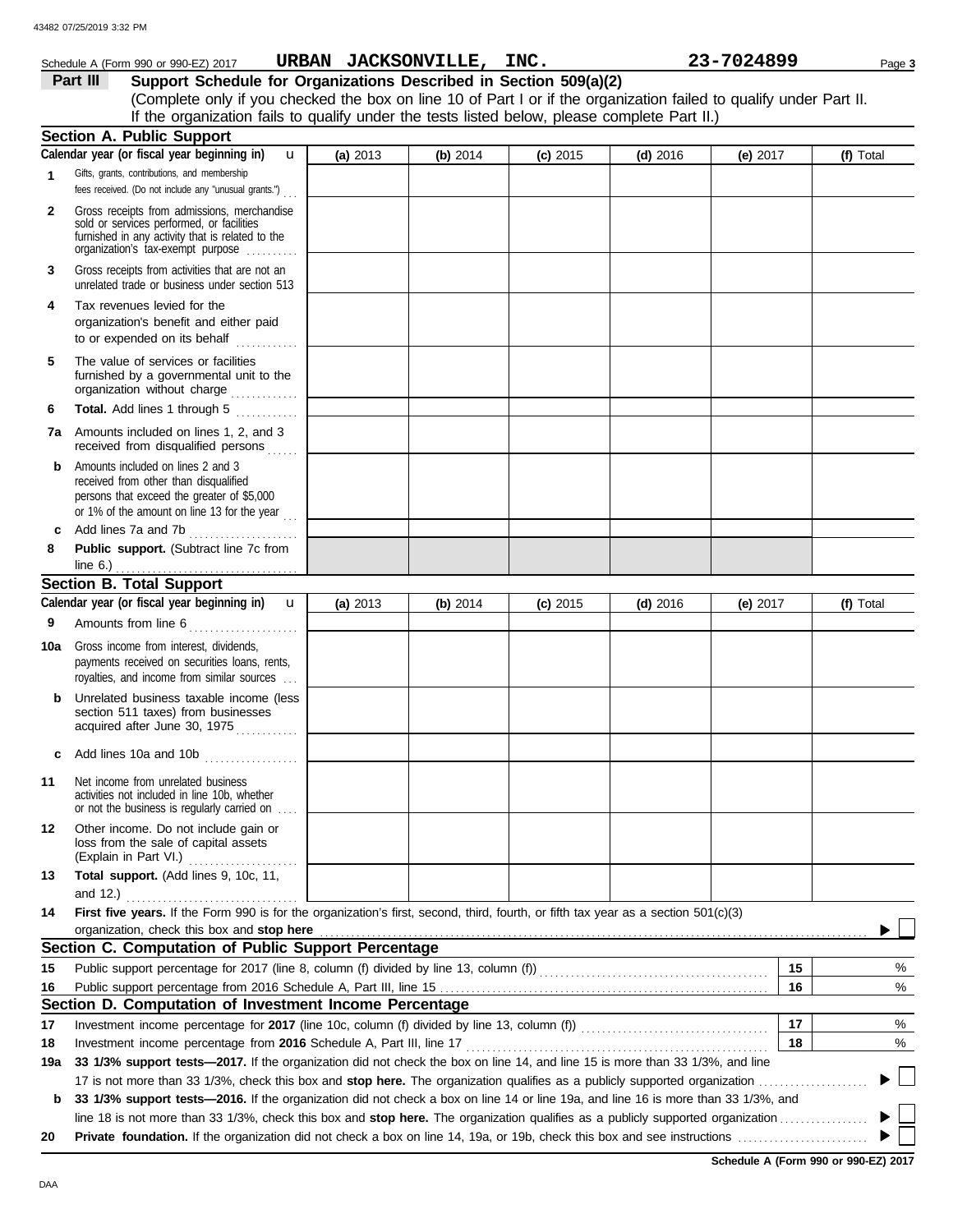|     | URBAN JACKSONVILLE, INC.<br>Schedule A (Form 990 or 990-EZ) 2017                                                                                                                                                                   | 23-7024899                           |     | Page 4 |
|-----|------------------------------------------------------------------------------------------------------------------------------------------------------------------------------------------------------------------------------------|--------------------------------------|-----|--------|
|     | <b>Part IV</b><br><b>Supporting Organizations</b>                                                                                                                                                                                  |                                      |     |        |
|     | (Complete only if you checked a box in line 12 on Part I. If you checked 12a of Part I, complete Sections A                                                                                                                        |                                      |     |        |
|     | and B. If you checked 12b of Part I, complete Sections A and C. If you checked 12c of Part I, complete                                                                                                                             |                                      |     |        |
|     | Sections A, D, and E. If you checked 12d of Part I, complete Sections A and D, and complete Part V.)                                                                                                                               |                                      |     |        |
|     | Section A. All Supporting Organizations                                                                                                                                                                                            |                                      |     |        |
|     |                                                                                                                                                                                                                                    |                                      | Yes | No     |
| 1   | Are all of the organization's supported organizations listed by name in the organization's governing                                                                                                                               |                                      |     |        |
|     | documents? If "No," describe in Part VI how the supported organizations are designated. If designated by<br>class or purpose, describe the designation. If historic and continuing relationship, explain.                          | 1                                    |     |        |
| 2   | Did the organization have any supported organization that does not have an IRS determination of status                                                                                                                             |                                      |     |        |
|     | under section 509(a)(1) or (2)? If "Yes," explain in Part VI how the organization determined that the supported                                                                                                                    |                                      |     |        |
|     | organization was described in section 509(a)(1) or (2).                                                                                                                                                                            | 2                                    |     |        |
| За  | Did the organization have a supported organization described in section $501(c)(4)$ , (5), or (6)? If "Yes," answer                                                                                                                |                                      |     |        |
|     | $(b)$ and $(c)$ below.                                                                                                                                                                                                             | 3a                                   |     |        |
| b   | Did the organization confirm that each supported organization qualified under section $501(c)(4)$ , $(5)$ , or $(6)$ and                                                                                                           |                                      |     |        |
|     | satisfied the public support tests under section 509(a)(2)? If "Yes," describe in Part VI when and how the                                                                                                                         |                                      |     |        |
|     | organization made the determination.                                                                                                                                                                                               | 3 <sub>b</sub>                       |     |        |
| c   | Did the organization ensure that all support to such organizations was used exclusively for section $170(c)(2)(B)$                                                                                                                 |                                      |     |        |
|     | purposes? If "Yes," explain in Part VI what controls the organization put in place to ensure such use.                                                                                                                             | 3c                                   |     |        |
| 4a  | Was any supported organization not organized in the United States ("foreign supported organization")? If                                                                                                                           |                                      |     |        |
|     | "Yes," and if you checked 12a or 12b in Part I, answer (b) and (c) below.                                                                                                                                                          | 4a                                   |     |        |
| b   | Did the organization have ultimate control and discretion in deciding whether to make grants to the foreign                                                                                                                        |                                      |     |        |
|     | supported organization? If "Yes," describe in Part VI how the organization had such control and discretion                                                                                                                         |                                      |     |        |
|     | despite being controlled or supervised by or in connection with its supported organizations.<br>Did the organization support any foreign supported organization that does not have an IRS determination                            | 4b                                   |     |        |
| c   | under sections $501(c)(3)$ and $509(a)(1)$ or (2)? If "Yes," explain in Part VI what controls the organization used                                                                                                                |                                      |     |        |
|     | to ensure that all support to the foreign supported organization was used exclusively for section $170(c)(2)(B)$                                                                                                                   |                                      |     |        |
|     | purposes.                                                                                                                                                                                                                          | 4c                                   |     |        |
| 5a  | Did the organization add, substitute, or remove any supported organizations during the tax year? If "Yes,"                                                                                                                         |                                      |     |        |
|     | answer (b) and (c) below (if applicable). Also, provide detail in Part VI, including (i) the names and EIN                                                                                                                         |                                      |     |        |
|     | numbers of the supported organizations added, substituted, or removed; (ii) the reasons for each such action;                                                                                                                      |                                      |     |        |
|     | (iii) the authority under the organization's organizing document authorizing such action; and (iv) how the action                                                                                                                  |                                      |     |        |
|     | was accomplished (such as by amendment to the organizing document).                                                                                                                                                                | 5a                                   |     |        |
| b   | Type I or Type II only. Was any added or substituted supported organization part of a class already                                                                                                                                |                                      |     |        |
|     | designated in the organization's organizing document?                                                                                                                                                                              | 5b                                   |     |        |
| c   | <b>Substitutions only.</b> Was the substitution the result of an event beyond the organization's control?                                                                                                                          | 5c                                   |     |        |
| 6   | Did the organization provide support (whether in the form of grants or the provision of services or facilities) to                                                                                                                 |                                      |     |        |
|     | anyone other than (i) its supported organizations, (ii) individuals that are part of the charitable class benefited<br>by one or more of its supported organizations, or (iii) other supporting organizations that also support or |                                      |     |        |
|     | benefit one or more of the filing organization's supported organizations? If "Yes," provide detail in Part VI.                                                                                                                     | 6                                    |     |        |
| 7   | Did the organization provide a grant, loan, compensation, or other similar payment to a substantial contributor                                                                                                                    |                                      |     |        |
|     | (defined in section $4958(c)(3)(C)$ ), a family member of a substantial contributor, or a 35% controlled entity with                                                                                                               |                                      |     |        |
|     | regard to a substantial contributor? If "Yes," complete Part I of Schedule L (Form 990 or 990-EZ).                                                                                                                                 | 7                                    |     |        |
| 8   | Did the organization make a loan to a disqualified person (as defined in section 4958) not described in line 7?                                                                                                                    |                                      |     |        |
|     | If "Yes," complete Part I of Schedule L (Form 990 or 990-EZ).                                                                                                                                                                      | 8                                    |     |        |
| 9a  | Was the organization controlled directly or indirectly at any time during the tax year by one or more                                                                                                                              |                                      |     |        |
|     | disqualified persons as defined in section 4946 (other than foundation managers and organizations described                                                                                                                        |                                      |     |        |
|     | in section $509(a)(1)$ or (2))? If "Yes," provide detail in Part VI.                                                                                                                                                               | 9а                                   |     |        |
| b   | Did one or more disqualified persons (as defined in line 9a) hold a controlling interest in any entity in which                                                                                                                    |                                      |     |        |
|     | the supporting organization had an interest? If "Yes," provide detail in Part VI.                                                                                                                                                  | 9b                                   |     |        |
| c   | Did a disqualified person (as defined in line 9a) have an ownership interest in, or derive any personal benefit<br>from, assets in which the supporting organization also had an interest? If "Yes," provide detail in Part VI.    | 9с                                   |     |        |
| 10a | Was the organization subject to the excess business holdings rules of section 4943 because of section                                                                                                                              |                                      |     |        |
|     | 4943(f) (regarding certain Type II supporting organizations, and all Type III non-functionally integrated                                                                                                                          |                                      |     |        |
|     | supporting organizations)? If "Yes," answer 10b below.                                                                                                                                                                             | 10a                                  |     |        |
| b   | Did the organization have any excess business holdings in the tax year? (Use Schedule C, Form 4720, to                                                                                                                             |                                      |     |        |
|     | determine whether the organization had excess business holdings.)                                                                                                                                                                  | 10b                                  |     |        |
|     |                                                                                                                                                                                                                                    | Schodule A (Form 000 or 000 EZ) 2017 |     |        |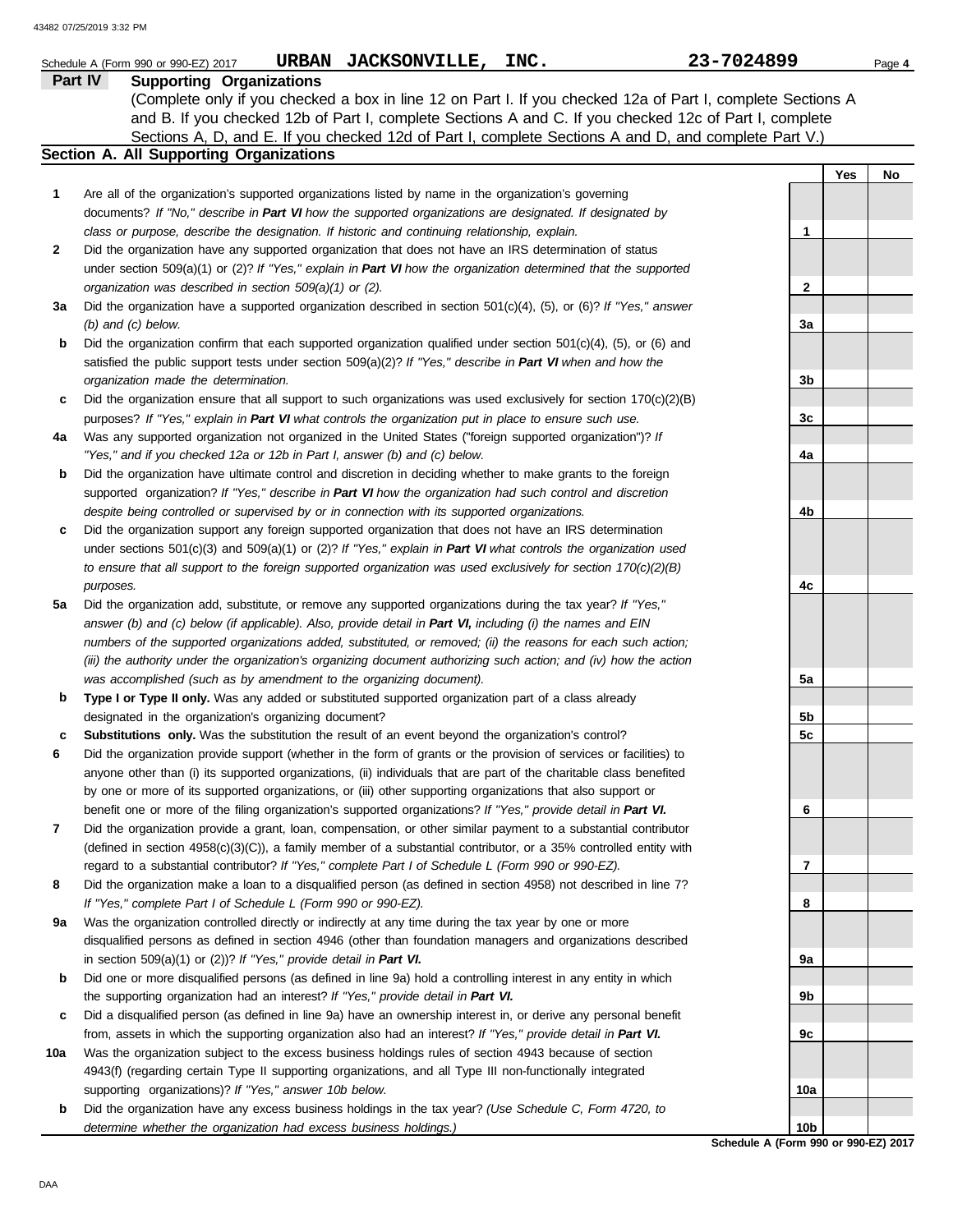|              | URBAN JACKSONVILLE,<br>INC.<br>Schedule A (Form 990 or 990-EZ) 2017                                                               | 23-7024899      |     | Page 5 |
|--------------|-----------------------------------------------------------------------------------------------------------------------------------|-----------------|-----|--------|
|              | Part IV<br><b>Supporting Organizations (continued)</b>                                                                            |                 |     |        |
|              |                                                                                                                                   |                 | Yes | No     |
| 11           | Has the organization accepted a gift or contribution from any of the following persons?                                           |                 |     |        |
| a            | A person who directly or indirectly controls, either alone or together with persons described in (b) and (c)                      |                 |     |        |
|              | below, the governing body of a supported organization?                                                                            | 11a             |     |        |
|              | <b>b</b> A family member of a person described in (a) above?                                                                      | 11 <sub>b</sub> |     |        |
|              | c A 35% controlled entity of a person described in (a) or (b) above? If "Yes" to a, b, or c, provide detail in Part VI.           | 11c             |     |        |
|              | <b>Section B. Type I Supporting Organizations</b>                                                                                 |                 |     |        |
|              |                                                                                                                                   |                 | Yes | No     |
| 1            | Did the directors, trustees, or membership of one or more supported organizations have the power to                               |                 |     |        |
|              | regularly appoint or elect at least a majority of the organization's directors or trustees at all times during the                |                 |     |        |
|              | tax year? If "No," describe in Part VI how the supported organization(s) effectively operated, supervised, or                     |                 |     |        |
|              | controlled the organization's activities. If the organization had more than one supported organization,                           |                 |     |        |
|              | describe how the powers to appoint and/or remove directors or trustees were allocated among the supported                         |                 |     |        |
|              | organizations and what conditions or restrictions, if any, applied to such powers during the tax year.                            | 1               |     |        |
| 2            | Did the organization operate for the benefit of any supported organization other than the supported                               |                 |     |        |
|              | organization(s) that operated, supervised, or controlled the supporting organization? If "Yes," explain in Part                   |                 |     |        |
|              | VI how providing such benefit carried out the purposes of the supported organization(s) that operated,                            |                 |     |        |
|              | supervised, or controlled the supporting organization.                                                                            | $\mathbf 2$     |     |        |
|              | Section C. Type II Supporting Organizations                                                                                       |                 |     |        |
|              |                                                                                                                                   |                 | Yes | No     |
| 1            | Were a majority of the organization's directors or trustees during the tax year also a majority of the directors                  |                 |     |        |
|              | or trustees of each of the organization's supported organization(s)? If "No," describe in Part VI how control                     |                 |     |        |
|              | or management of the supporting organization was vested in the same persons that controlled or managed                            |                 |     |        |
|              | the supported organization(s).                                                                                                    | 1               |     |        |
|              | Section D. All Type III Supporting Organizations                                                                                  |                 |     |        |
|              |                                                                                                                                   |                 | Yes | No     |
| 1            | Did the organization provide to each of its supported organizations, by the last day of the fifth month of the                    |                 |     |        |
|              | organization's tax year, (i) a written notice describing the type and amount of support provided during the prior tax             |                 |     |        |
|              | year, (ii) a copy of the Form 990 that was most recently filed as of the date of notification, and (iii) copies of the            |                 |     |        |
|              | organization's governing documents in effect on the date of notification, to the extent not previously provided?                  | 1               |     |        |
| 2            | Were any of the organization's officers, directors, or trustees either (i) appointed or elected by the supported                  |                 |     |        |
|              | organization(s) or (ii) serving on the governing body of a supported organization? If "No," explain in Part VI how                |                 |     |        |
|              | the organization maintained a close and continuous working relationship with the supported organization(s).                       | 2               |     |        |
| 3            | By reason of the relationship described in (2), did the organization's supported organizations have a                             |                 |     |        |
|              | significant voice in the organization's investment policies and in directing the use of the organization's                        |                 |     |        |
|              | income or assets at all times during the tax year? If "Yes," describe in Part VI the role the organization's                      |                 |     |        |
|              | supported organizations played in this regard.                                                                                    | 3               |     |        |
|              | Section E. Type III Functionally-Integrated Supporting Organizations                                                              |                 |     |        |
| 1            | Check the box next to the method that the organization used to satisfy the Integral Part Test during the year (see instructions). |                 |     |        |
| a            | The organization satisfied the Activities Test. Complete line 2 below.                                                            |                 |     |        |
| b            | The organization is the parent of each of its supported organizations. Complete line 3 below.                                     |                 |     |        |
| C            | The organization supported a governmental entity. Describe in Part VI how you supported a government entity (see instructions).   |                 |     |        |
|              |                                                                                                                                   |                 |     |        |
| $\mathbf{z}$ | Activities Test. Answer (a) and (b) below.                                                                                        |                 | Yes | No     |
| а            | Did substantially all of the organization's activities during the tax year directly further the exempt purposes of                |                 |     |        |
|              | the supported organization(s) to which the organization was responsive? If "Yes," then in Part VI identify                        |                 |     |        |
|              | those supported organizations and explain how these activities directly furthered their exempt purposes,                          |                 |     |        |
|              | how the organization was responsive to those supported organizations, and how the organization determined                         |                 |     |        |
|              | that these activities constituted substantially all of its activities.                                                            | 2a              |     |        |
| b            | Did the activities described in (a) constitute activities that, but for the organization's involvement, one or more               |                 |     |        |
|              | of the organization's supported organization(s) would have been engaged in? If "Yes," explain in Part VI the                      |                 |     |        |
|              | reasons for the organization's position that its supported organization(s) would have engaged in these                            |                 |     |        |
|              | activities but for the organization's involvement.                                                                                | 2b              |     |        |
| 3            | Parent of Supported Organizations. Answer (a) and (b) below.                                                                      |                 |     |        |
| а            | Did the organization have the power to regularly appoint or elect a majority of the officers, directors, or                       |                 |     |        |
|              | trustees of each of the supported organizations? Provide details in Part VI.                                                      | За              |     |        |
| b            | Did the organization exercise a substantial degree of direction over the policies, programs, and activities of each               |                 |     |        |
|              | of its supported organizations? If "Yes," describe in Part VI the role played by the organization in this regard.                 | 3 <sub>b</sub>  |     |        |

DAA **Schedule A (Form 990 or 990-EZ) 2017 3b**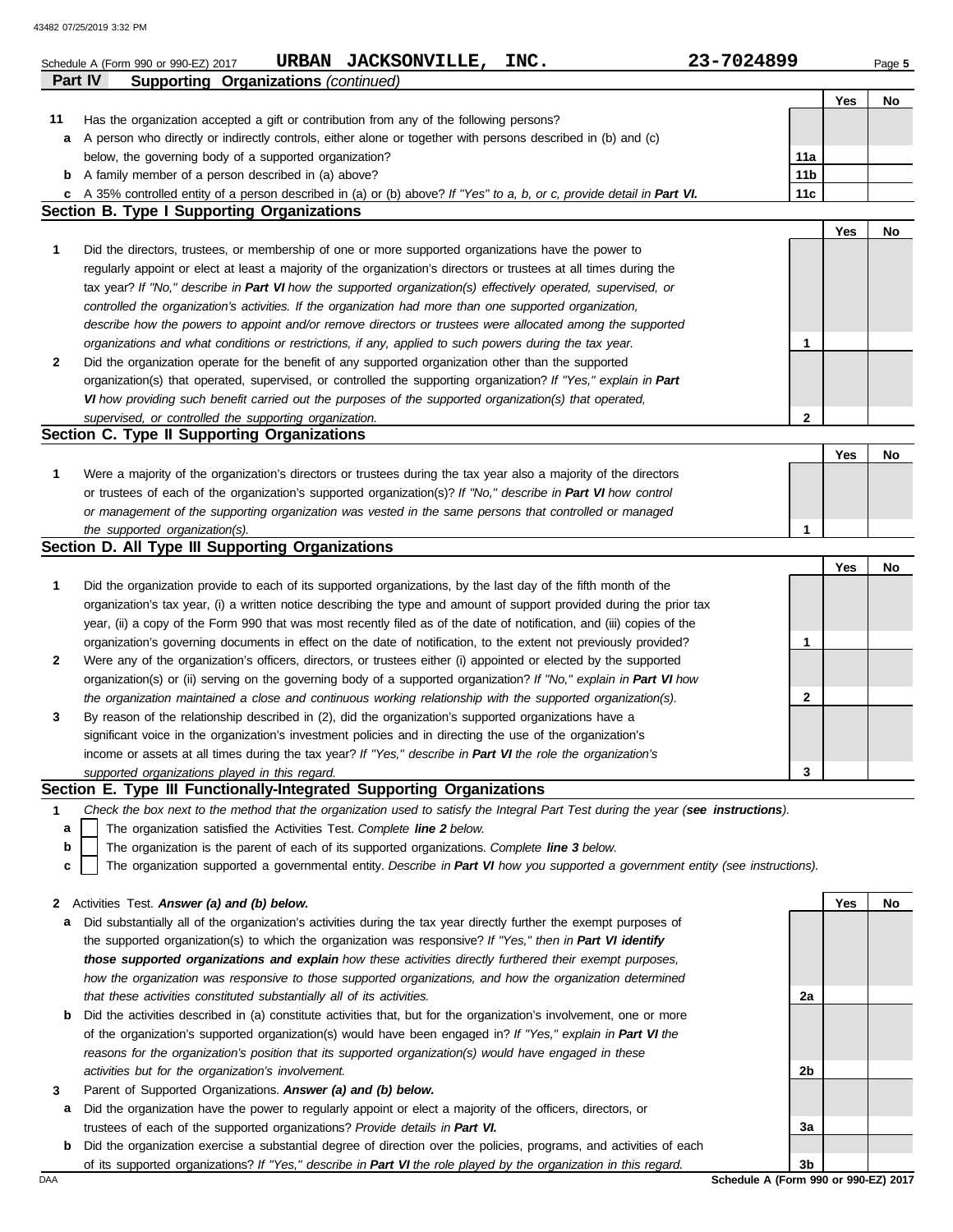|              | URBAN JACKSONVILLE, INC.<br>Schedule A (Form 990 or 990-EZ) 2017                                                                 |                | 23-7024899     | Page 6                         |
|--------------|----------------------------------------------------------------------------------------------------------------------------------|----------------|----------------|--------------------------------|
| Part V       | Type III Non-Functionally Integrated 509(a)(3) Supporting Organizations                                                          |                |                |                                |
| $\mathbf{1}$ | Check here if the organization satisfied the Integral Part Test as a qualifying trust on Nov. 20, 1970 (explain in Part VI). See |                |                |                                |
|              | instructions. All other Type III non-functionally integrated supporting organizations must complete Sections A through E.        |                |                |                                |
|              | Section A - Adjusted Net Income                                                                                                  |                | (A) Prior Year | (B) Current Year               |
|              |                                                                                                                                  |                |                | (optional)                     |
| 1            | Net short-term capital gain                                                                                                      | 1              |                |                                |
| $\mathbf{2}$ | Recoveries of prior-year distributions                                                                                           | $\mathbf{2}$   |                |                                |
| 3            | Other gross income (see instructions)                                                                                            | 3              |                |                                |
| 4            | Add lines 1 through 3.                                                                                                           | 4              |                |                                |
| 5            | Depreciation and depletion                                                                                                       | 5              |                |                                |
| 6            | Portion of operating expenses paid or incurred for production or                                                                 |                |                |                                |
|              | collection of gross income or for management, conservation, or                                                                   |                |                |                                |
|              | maintenance of property held for production of income (see instructions)                                                         | 6              |                |                                |
| 7            | Other expenses (see instructions)                                                                                                | $\overline{7}$ |                |                                |
| 8            | Adjusted Net Income (subtract lines 5, 6 and 7 from line 4).                                                                     | 8              |                |                                |
|              | Section B - Minimum Asset Amount                                                                                                 |                | (A) Prior Year | (B) Current Year<br>(optional) |
| 1            | Aggregate fair market value of all non-exempt-use assets (see                                                                    |                |                |                                |
|              | instructions for short tax year or assets held for part of year):                                                                |                |                |                                |
|              | Average monthly value of securities<br>a                                                                                         | 1a             |                |                                |
|              | Average monthly cash balances<br>b                                                                                               | 1 <sub>b</sub> |                |                                |
|              | Fair market value of other non-exempt-use assets<br>C                                                                            | 1 <sub>c</sub> |                |                                |
|              | d Total (add lines 1a, 1b, and 1c)                                                                                               | 1d             |                |                                |
|              | <b>Discount</b> claimed for blockage or other<br>e                                                                               |                |                |                                |
|              | factors (explain in detail in Part VI):                                                                                          |                |                |                                |
| $\mathbf{2}$ | Acquisition indebtedness applicable to non-exempt-use assets                                                                     | $\mathbf{2}$   |                |                                |
| 3            | Subtract line 2 from line 1d.                                                                                                    | 3              |                |                                |
| 4            | Cash deemed held for exempt use. Enter 1-1/2% of line 3 (for greater amount,                                                     |                |                |                                |
|              | see instructions)                                                                                                                | 4              |                |                                |
| 5.           | Net value of non-exempt-use assets (subtract line 4 from line 3)                                                                 | 5              |                |                                |
| 6            | Multiply line 5 by .035.                                                                                                         | 6              |                |                                |
| 7            | Recoveries of prior-year distributions                                                                                           | $\overline{7}$ |                |                                |
| 8            | Minimum Asset Amount (add line 7 to line 6)                                                                                      | 8              |                |                                |
|              | Section C - Distributable Amount                                                                                                 |                |                | <b>Current Year</b>            |
| 1            | Adjusted net income for prior year (from Section A, line 8, Column A)                                                            | 1              |                |                                |
| $\mathbf{2}$ | Enter 85% of line 1.                                                                                                             | $\mathbf{2}$   |                |                                |
| 3            | Minimum asset amount for prior year (from Section B, line 8, Column A)                                                           | 3              |                |                                |
| 4            | Enter greater of line 2 or line 3.                                                                                               | 4              |                |                                |
| 5            | Income tax imposed in prior year                                                                                                 | 5              |                |                                |
| 6            | <b>Distributable Amount.</b> Subtract line 5 from line 4, unless subject to                                                      |                |                |                                |
|              | emergency temporary reduction (see instructions).                                                                                | 6              |                |                                |
|              |                                                                                                                                  |                |                |                                |

**7** | Check here if the current year is the organization's first as a non-functionally integrated Type III supporting organization (see instructions).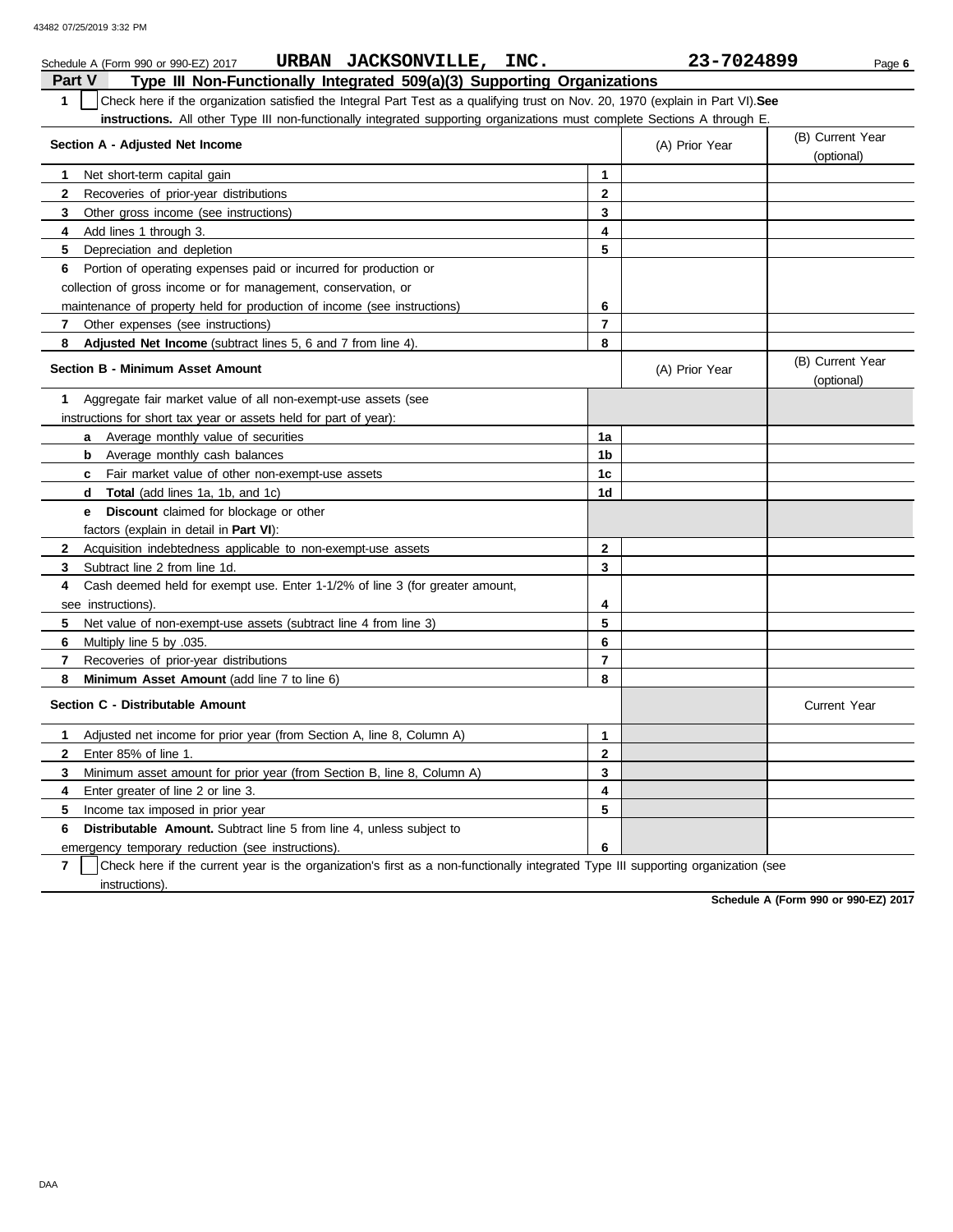|                | URBAN JACKSONVILLE, INC.<br>Schedule A (Form 990 or 990-EZ) 2017                                                                         |                             | 23-7024899                | Page 7               |
|----------------|------------------------------------------------------------------------------------------------------------------------------------------|-----------------------------|---------------------------|----------------------|
| <b>Part V</b>  | Type III Non-Functionally Integrated 509(a)(3) Supporting Organizations (continued)                                                      |                             |                           |                      |
|                | <b>Section D - Distributions</b>                                                                                                         |                             |                           | <b>Current Year</b>  |
| $\mathbf{1}$   | Amounts paid to supported organizations to accomplish exempt purposes                                                                    |                             |                           |                      |
| $\mathbf{2}$   | Amounts paid to perform activity that directly furthers exempt purposes of supported<br>organizations, in excess of income from activity |                             |                           |                      |
| 3              | Administrative expenses paid to accomplish exempt purposes of supported organizations                                                    |                             |                           |                      |
| 4              | Amounts paid to acquire exempt-use assets                                                                                                |                             |                           |                      |
| 5              | Qualified set-aside amounts (prior IRS approval required)                                                                                |                             |                           |                      |
| 6              | Other distributions (describe in Part VI). See instructions.                                                                             |                             |                           |                      |
| 7              | Total annual distributions. Add lines 1 through 6.                                                                                       |                             |                           |                      |
| 8              | Distributions to attentive supported organizations to which the organization is responsive                                               |                             |                           |                      |
|                | (provide details in Part VI). See instructions.                                                                                          |                             |                           |                      |
| 9              | Distributable amount for 2017 from Section C, line 6                                                                                     |                             |                           |                      |
| 10             | Line 8 amount divided by line 9 amount                                                                                                   |                             |                           |                      |
|                |                                                                                                                                          | (i)                         | (ii)                      | (iii)                |
|                | Section E - Distribution Allocations (see instructions)                                                                                  | <b>Excess Distributions</b> | <b>Underdistributions</b> | <b>Distributable</b> |
|                |                                                                                                                                          |                             | Pre-2017                  | Amount for 2017      |
| 1              | Distributable amount for 2017 from Section C, line 6                                                                                     |                             |                           |                      |
| $\overline{2}$ | Underdistributions, if any, for years prior to 2017                                                                                      |                             |                           |                      |
|                | (reasonable cause required-explain in Part VI). See                                                                                      |                             |                           |                      |
|                | instructions.                                                                                                                            |                             |                           |                      |
| 3              | Excess distributions carryover, if any, to 2017:                                                                                         |                             |                           |                      |
| a              |                                                                                                                                          |                             |                           |                      |
|                | $b$ From 2013                                                                                                                            |                             |                           |                      |
|                |                                                                                                                                          |                             |                           |                      |
|                |                                                                                                                                          |                             |                           |                      |
|                |                                                                                                                                          |                             |                           |                      |
|                | f Total of lines 3a through e                                                                                                            |                             |                           |                      |
|                | g Applied to underdistributions of prior years                                                                                           |                             |                           |                      |
|                | h Applied to 2017 distributable amount                                                                                                   |                             |                           |                      |
|                | Carryover from 2012 not applied (see instructions)                                                                                       |                             |                           |                      |
|                | Remainder. Subtract lines 3g, 3h, and 3i from 3f.                                                                                        |                             |                           |                      |
| 4              | Distributions for 2017 from                                                                                                              |                             |                           |                      |
|                | Section D, line 7:<br>\$                                                                                                                 |                             |                           |                      |
|                | a Applied to underdistributions of prior years                                                                                           |                             |                           |                      |
|                | <b>b</b> Applied to 2017 distributable amount                                                                                            |                             |                           |                      |
|                | c Remainder. Subtract lines 4a and 4b from 4.                                                                                            |                             |                           |                      |
| 5              | Remaining underdistributions for years prior to 2017, if                                                                                 |                             |                           |                      |
|                | any. Subtract lines 3g and 4a from line 2. For result                                                                                    |                             |                           |                      |
|                | greater than zero, explain in Part VI. See instructions.                                                                                 |                             |                           |                      |
| 6              | Remaining underdistributions for 2017. Subtract lines 3h                                                                                 |                             |                           |                      |
|                | and 4b from line 1. For result greater than zero, explain in                                                                             |                             |                           |                      |
|                | Part VI. See instructions.                                                                                                               |                             |                           |                      |
| 7              | Excess distributions carryover to 2018. Add lines 3j                                                                                     |                             |                           |                      |
|                | and 4c.                                                                                                                                  |                             |                           |                      |
| 8              | Breakdown of line 7:                                                                                                                     |                             |                           |                      |
|                | a Excess from 2013                                                                                                                       |                             |                           |                      |
|                |                                                                                                                                          |                             |                           |                      |
|                | c Excess from 2015<br>d Excess from 2016.                                                                                                |                             |                           |                      |
|                | .                                                                                                                                        |                             |                           |                      |
|                | e Excess from 2017                                                                                                                       |                             |                           |                      |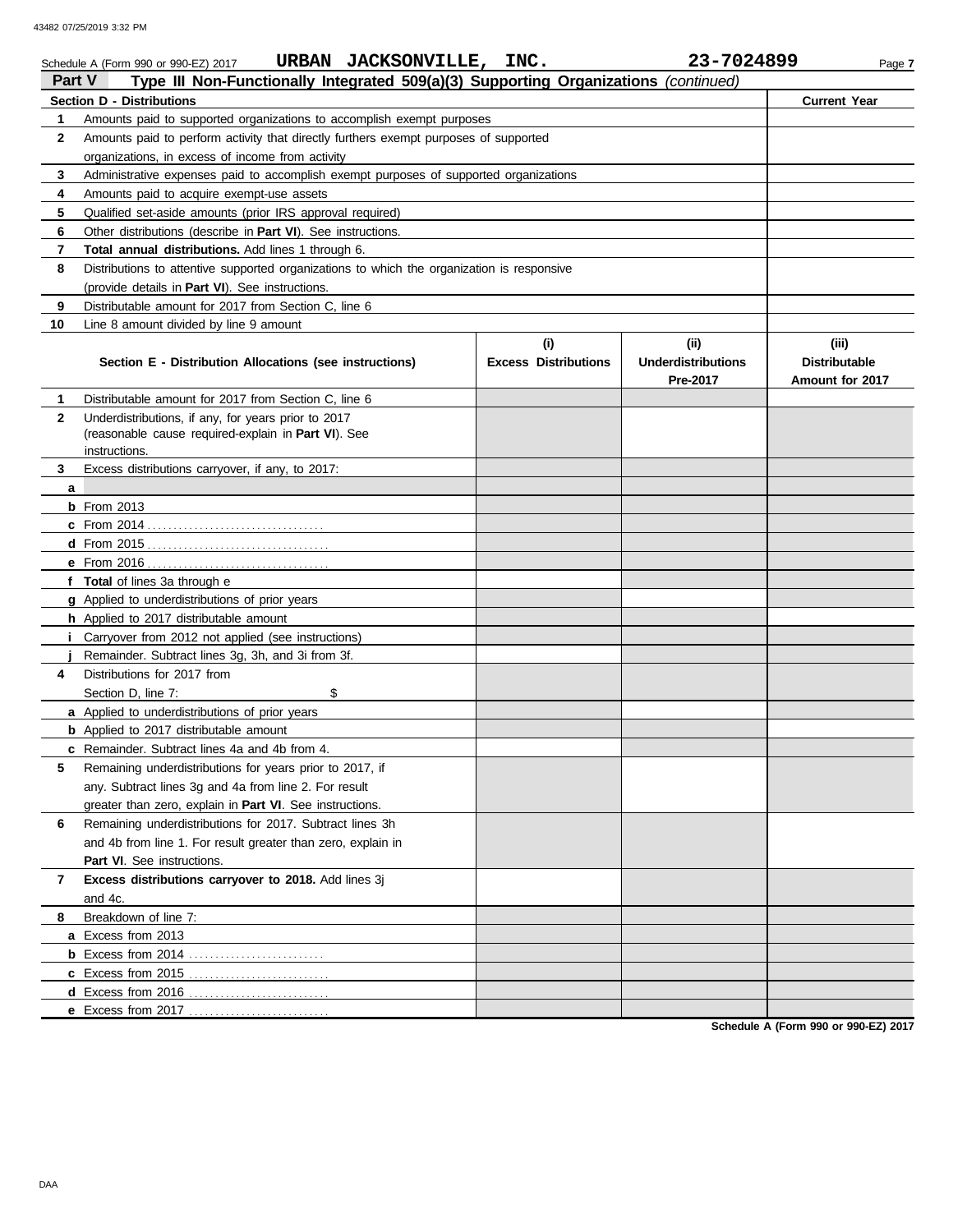|         | Schedule A (Form 990 or 990-EZ) 2017 | URBAN JACKSONVILLE, INC.               |     |                                                                                                | 23-7024899                                                                                                                                                                                                                                                                                                                                                        | Page 8 |
|---------|--------------------------------------|----------------------------------------|-----|------------------------------------------------------------------------------------------------|-------------------------------------------------------------------------------------------------------------------------------------------------------------------------------------------------------------------------------------------------------------------------------------------------------------------------------------------------------------------|--------|
| Part VI |                                      |                                        |     |                                                                                                | Supplemental Information. Provide the explanations required by Part II, line 10; Part II, line 17a or 17b; Part<br>III, line 12; Part IV, Section A, lines 1, 2, 3b, 3c, 4b, 4c, 5a, 6, 9a, 9b, 9c, 11a, 11b, and 11c; Part IV, Section<br>B, lines 1 and 2; Part IV, Section C, line 1; Part IV, Section D, lines 2 and 3; Part IV, Section E, lines 1c, 2a, 2b, |        |
|         |                                      |                                        |     | lines 2, 5, and 6. Also complete this part for any additional information. (See instructions.) | 3a and 3b; Part V, line 1; Part V, Section B, line 1e; Part V, Section D, lines 5, 6, and 8; and Part V, Section E,                                                                                                                                                                                                                                               |        |
|         |                                      | PART II, LINE 10 - OTHER INCOME DETAIL |     |                                                                                                |                                                                                                                                                                                                                                                                                                                                                                   |        |
|         | OTHER INCOME                         |                                        | \$. | 54,863                                                                                         |                                                                                                                                                                                                                                                                                                                                                                   |        |
|         |                                      |                                        |     |                                                                                                |                                                                                                                                                                                                                                                                                                                                                                   |        |
|         |                                      |                                        |     |                                                                                                |                                                                                                                                                                                                                                                                                                                                                                   |        |
|         |                                      |                                        |     |                                                                                                |                                                                                                                                                                                                                                                                                                                                                                   |        |
|         |                                      |                                        |     |                                                                                                |                                                                                                                                                                                                                                                                                                                                                                   |        |
|         |                                      |                                        |     |                                                                                                |                                                                                                                                                                                                                                                                                                                                                                   |        |
|         |                                      |                                        |     |                                                                                                |                                                                                                                                                                                                                                                                                                                                                                   |        |
|         |                                      |                                        |     |                                                                                                |                                                                                                                                                                                                                                                                                                                                                                   |        |
|         |                                      |                                        |     |                                                                                                |                                                                                                                                                                                                                                                                                                                                                                   |        |
|         |                                      |                                        |     |                                                                                                |                                                                                                                                                                                                                                                                                                                                                                   |        |
|         |                                      |                                        |     |                                                                                                |                                                                                                                                                                                                                                                                                                                                                                   |        |
|         |                                      |                                        |     |                                                                                                |                                                                                                                                                                                                                                                                                                                                                                   |        |
|         |                                      |                                        |     |                                                                                                |                                                                                                                                                                                                                                                                                                                                                                   |        |
|         |                                      |                                        |     |                                                                                                |                                                                                                                                                                                                                                                                                                                                                                   |        |
|         |                                      |                                        |     |                                                                                                |                                                                                                                                                                                                                                                                                                                                                                   |        |
|         |                                      |                                        |     |                                                                                                |                                                                                                                                                                                                                                                                                                                                                                   |        |
|         |                                      |                                        |     |                                                                                                |                                                                                                                                                                                                                                                                                                                                                                   |        |
|         |                                      |                                        |     |                                                                                                |                                                                                                                                                                                                                                                                                                                                                                   |        |
|         |                                      |                                        |     |                                                                                                |                                                                                                                                                                                                                                                                                                                                                                   |        |
|         |                                      |                                        |     |                                                                                                |                                                                                                                                                                                                                                                                                                                                                                   |        |
|         |                                      |                                        |     |                                                                                                |                                                                                                                                                                                                                                                                                                                                                                   |        |
|         |                                      |                                        |     |                                                                                                |                                                                                                                                                                                                                                                                                                                                                                   |        |
|         |                                      |                                        |     |                                                                                                |                                                                                                                                                                                                                                                                                                                                                                   |        |
|         |                                      |                                        |     |                                                                                                |                                                                                                                                                                                                                                                                                                                                                                   |        |
|         |                                      |                                        |     |                                                                                                |                                                                                                                                                                                                                                                                                                                                                                   |        |
|         |                                      |                                        |     |                                                                                                |                                                                                                                                                                                                                                                                                                                                                                   |        |
|         |                                      |                                        |     |                                                                                                |                                                                                                                                                                                                                                                                                                                                                                   |        |
|         |                                      |                                        |     |                                                                                                |                                                                                                                                                                                                                                                                                                                                                                   |        |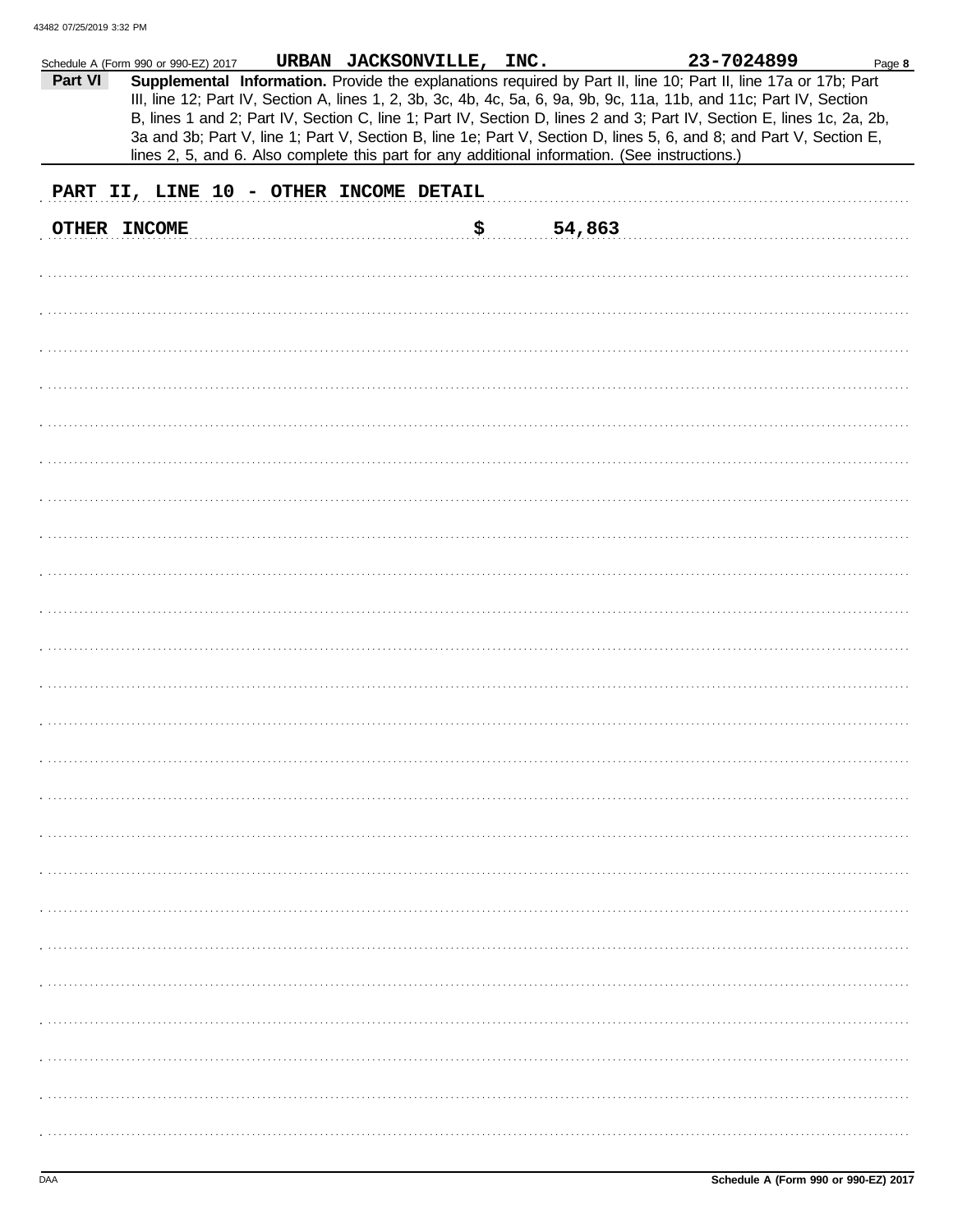Department of the Treasury Internal Revenue Service

**(Form 990, 990-EZ,**

# **Schedule of Contributors Schedule B**

**or 990-PF)** u **Attach to Form 990, Form 990-EZ, or Form 990-PF.** u **Go to** *www.irs.gov/Form990* **for the latest information.**

**Name of the organization**

## **URBAN JACKSONVILLE, INC. 23-7024899**

**Organization type** (check one):

| Filers of:         | Section:                                                                    |
|--------------------|-----------------------------------------------------------------------------|
| Form 990 or 990-EZ | $ \mathbf{X} $ 501(c)(<br>3 ) (enter number) organization                   |
|                    | $4947(a)(1)$ nonexempt charitable trust not treated as a private foundation |
|                    | 527 political organization                                                  |
| Form 990-PF        | 501(c)(3) exempt private foundation                                         |
|                    | 4947(a)(1) nonexempt charitable trust treated as a private foundation       |
|                    | $501(c)(3)$ taxable private foundation                                      |

Check if your organization is covered by the **General Rule** or a **Special Rule. Note:** Only a section 501(c)(7), (8), or (10) organization can check boxes for both the General Rule and a Special Rule. See instructions.

## **General Rule**

For an organization filing Form 990, 990-EZ, or 990-PF that received, during the year, contributions totaling \$5,000 or more (in money or property) from any one contributor. Complete Parts I and II. See instructions for determining a contributor's total contributions.

## **Special Rules**

| $\vert X \vert$ For an organization described in section 501(c)(3) filing Form 990 or 990-EZ that met the 33 <sup>1</sup> /3% support test of the |
|---------------------------------------------------------------------------------------------------------------------------------------------------|
| regulations under sections 509(a)(1) and 170(b)(1)(A)(vi), that checked Schedule A (Form 990 or 990-EZ), Part II, line                            |
| 13, 16a, or 16b, and that received from any one contributor, during the year, total contributions of the greater of (1)                           |
| \$5,000; or (2) 2% of the amount on (i) Form 990, Part VIII, line 1h; or (ii) Form 990-EZ, line 1. Complete Parts I and II.                       |

literary, or educational purposes, or for the prevention of cruelty to children or animals. Complete Parts I, II, and III. For an organization described in section  $501(c)(7)$ , (8), or (10) filing Form 990 or 990-EZ that received from any one contributor, during the year, total contributions of more than \$1,000 *exclusively* for religious, charitable, scientific,

For an organization described in section 501(c)(7), (8), or (10) filing Form 990 or 990-EZ that received from any one contributor, during the year, contributions *exclusively* for religious, charitable, etc., purposes, but no such contributions totaled more than \$1,000. If this box is checked, enter here the total contributions that were received during the year for an *exclusively* religious, charitable, etc., purpose. Don't complete any of the parts unless the **General Rule** applies to this organization because it received *nonexclusively* religious, charitable, etc., contributions totaling \$5,000 or more during the year . . . . . . . . . . . . . . . . . . . . . . . . . . . . . . . . . . . . . . . . . . . . . . . . . . . . . . . . . . . . . . . . . . . . . . . . . . . . . . . .

990-EZ, or 990-PF), but it **must** answer "No" on Part IV, line 2, of its Form 990; or check the box on line H of its Form 990-EZ or on its Form 990-PF, Part I, line 2, to certify that it doesn't meet the filing requirements of Schedule B (Form 990, 990-EZ, or 990-PF). **Caution:** An organization that isn't covered by the General Rule and/or the Special Rules doesn't file Schedule B (Form 990,

**For Paperwork Reduction Act Notice, see the instructions for Form 990, 990-EZ, or 990-PF.**

 $\triangleright$  \$

**2017**

**Employer identification number**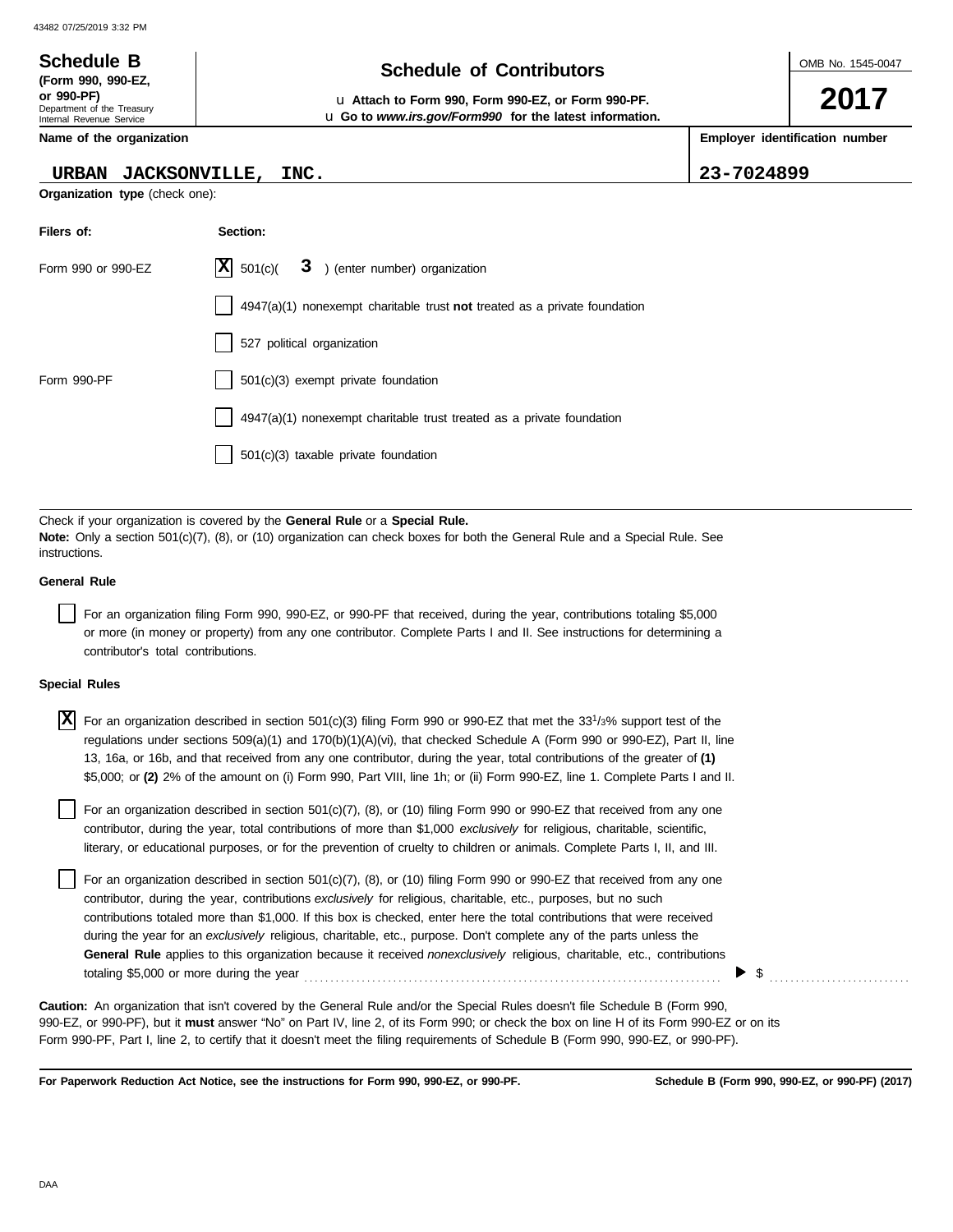|            | Schedule B (Form 990, 990-EZ, or 990-PF) (2017)                                                                          |                                   | PAGE 1 OF 1<br>Page 2                                                                                           |
|------------|--------------------------------------------------------------------------------------------------------------------------|-----------------------------------|-----------------------------------------------------------------------------------------------------------------|
|            | Name of organization<br>URBAN JACKSONVILLE, INC.                                                                         |                                   | Employer identification number<br>23-7024899                                                                    |
| Part I     | Contributors (see instructions). Use duplicate copies of Part I if additional space is needed.                           |                                   |                                                                                                                 |
| (a)<br>No. | (b)<br>Name, address, and ZIP + 4                                                                                        | (c)<br><b>Total contributions</b> | (d)<br>Type of contribution                                                                                     |
| $1$        | COMMUNITY FOUNDATION<br>THE<br>THE<br>COMMUNITY FOUNDATION<br>245<br>RIVERSIDE AVENUE<br>FL 32202<br><b>JACKSONVILLE</b> | 50,000<br>\$                      | Person<br>Payroll<br><b>Noncash</b><br>(Complete Part II for<br>noncash contributions.)                         |
| (a)        | (b)                                                                                                                      | (c)                               | (d)                                                                                                             |
| No.        | Name, address, and ZIP + 4                                                                                               | <b>Total contributions</b>        | Type of contribution                                                                                            |
|            |                                                                                                                          | $\$\$                             | Person<br>Payroll<br><b>Noncash</b><br>(Complete Part II for<br>noncash contributions.)                         |
| (a)        | (b)                                                                                                                      | (c)                               | (d)                                                                                                             |
| No.        | Name, address, and ZIP + 4                                                                                               | <b>Total contributions</b>        | Type of contribution                                                                                            |
|            |                                                                                                                          | $\$\$                             | Person<br>Payroll<br><b>Noncash</b><br>(Complete Part II for<br>noncash contributions.)                         |
| (a)<br>No. | (b)<br>Name, address, and ZIP + 4                                                                                        | (c)<br><b>Total contributions</b> | (d)<br>Type of contribution                                                                                     |
|            |                                                                                                                          | \$                                | Person<br>Payroll<br><b>Noncash</b><br>(Complete Part II for<br>noncash contributions.)                         |
| (a)        | (b)                                                                                                                      | (c)                               | (d)                                                                                                             |
| No.<br>.   | Name, address, and ZIP + 4                                                                                               | <b>Total contributions</b><br>\$  | Type of contribution<br>Person<br>Payroll<br><b>Noncash</b><br>(Complete Part II for<br>noncash contributions.) |
| (a)        | (b)                                                                                                                      | (c)                               | (d)                                                                                                             |
| No.<br>.   | Name, address, and ZIP + 4                                                                                               | <b>Total contributions</b><br>\$  | Type of contribution<br>Person<br>Payroll<br><b>Noncash</b><br>(Complete Part II for<br>noncash contributions.) |

**Schedule B (Form 990, 990-EZ, or 990-PF) (2017)**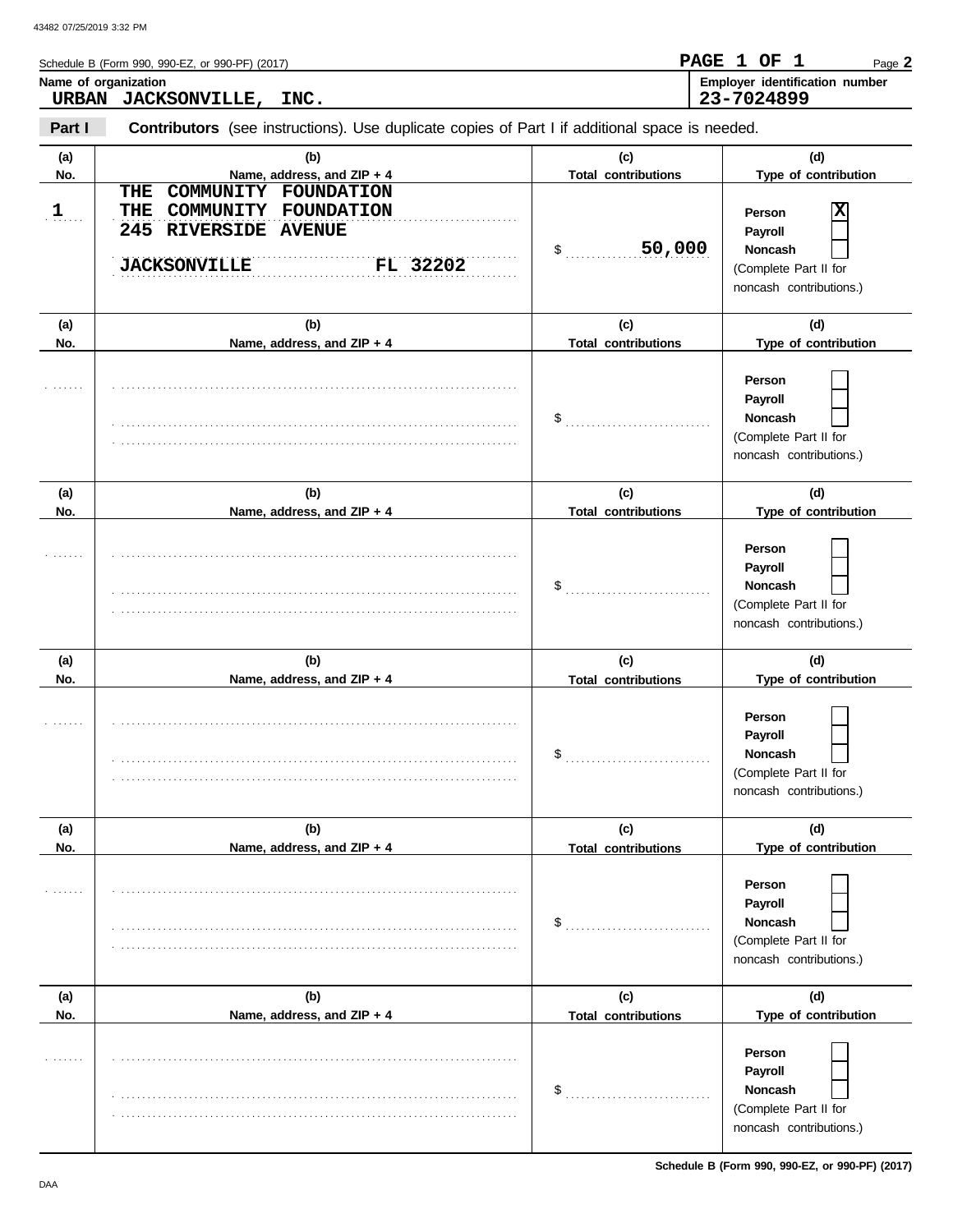Department of the Treasury Internal Revenue Service

**(Form 990)**

# **SCHEDULE D Supplemental Financial Statements**

**Part IV, line 6, 7, 8, 9, 10, 11a, 11b, 11c, 11d, 11e, 11f, 12a, or 12b.** u **Complete if the organization answered "Yes" on Form 990,**

u **Attach to Form 990.** 

u **Go to** *www.irs.gov/Form990* **for instructions and the latest information.**

**2017**

**Open to Public Inspection**

OMB No. 1545-0047

|    | Name of the organization |                                                                                                                                                                                            |                                                                                                                                                                                                                                                                                 | Employer identification number  |
|----|--------------------------|--------------------------------------------------------------------------------------------------------------------------------------------------------------------------------------------|---------------------------------------------------------------------------------------------------------------------------------------------------------------------------------------------------------------------------------------------------------------------------------|---------------------------------|
|    | <b>URBAN</b>             | JACKSONVILLE, INC.                                                                                                                                                                         |                                                                                                                                                                                                                                                                                 | 23-7024899                      |
|    | Part I                   | Organizations Maintaining Donor Advised Funds or Other Similar Funds or Accounts.<br>Complete if the organization answered "Yes" on Form 990, Part IV, line 6.                             |                                                                                                                                                                                                                                                                                 |                                 |
|    |                          |                                                                                                                                                                                            | (a) Donor advised funds                                                                                                                                                                                                                                                         | (b) Funds and other accounts    |
| 1. |                          | Total number at end of year                                                                                                                                                                | $\label{eq:2.1} \frac{1}{\sqrt{2}}\int_{\mathbb{R}^3}\frac{1}{\sqrt{2}}\left(\frac{1}{\sqrt{2}}\right)^2\left(\frac{1}{\sqrt{2}}\right)^2\left(\frac{1}{\sqrt{2}}\right)^2\left(\frac{1}{\sqrt{2}}\right)^2\left(\frac{1}{\sqrt{2}}\right)^2\left(\frac{1}{\sqrt{2}}\right)^2.$ |                                 |
| 2  |                          | Aggregate value of contributions to (during year) [1] [1] [1] Aggregate value of contributions to (during year)                                                                            |                                                                                                                                                                                                                                                                                 |                                 |
| 3  |                          | Aggregate value of grants from (during year)                                                                                                                                               |                                                                                                                                                                                                                                                                                 |                                 |
| 4  |                          |                                                                                                                                                                                            |                                                                                                                                                                                                                                                                                 |                                 |
| 5. |                          | Did the organization inform all donors and donor advisors in writing that the assets held in donor advised                                                                                 |                                                                                                                                                                                                                                                                                 |                                 |
|    |                          |                                                                                                                                                                                            |                                                                                                                                                                                                                                                                                 | Yes<br>No                       |
| 6  |                          | Did the organization inform all grantees, donors, and donor advisors in writing that grant funds can be used                                                                               |                                                                                                                                                                                                                                                                                 |                                 |
|    |                          | only for charitable purposes and not for the benefit of the donor or donor advisor, or for any other purpose                                                                               |                                                                                                                                                                                                                                                                                 |                                 |
|    |                          |                                                                                                                                                                                            |                                                                                                                                                                                                                                                                                 | Yes<br>No                       |
|    | Part II                  | <b>Conservation Easements.</b><br>Complete if the organization answered "Yes" on Form 990, Part IV, line 7.                                                                                |                                                                                                                                                                                                                                                                                 |                                 |
| 1  |                          | Purpose(s) of conservation easements held by the organization (check all that apply).                                                                                                      |                                                                                                                                                                                                                                                                                 |                                 |
|    |                          | Preservation of land for public use (e.g., recreation or education)                                                                                                                        | Preservation of a historically important land area                                                                                                                                                                                                                              |                                 |
|    |                          | Protection of natural habitat                                                                                                                                                              | Preservation of a certified historic structure                                                                                                                                                                                                                                  |                                 |
|    |                          | Preservation of open space                                                                                                                                                                 |                                                                                                                                                                                                                                                                                 |                                 |
| 2  |                          | Complete lines 2a through 2d if the organization held a qualified conservation contribution in the form of a conservation                                                                  |                                                                                                                                                                                                                                                                                 |                                 |
|    |                          | easement on the last day of the tax year.                                                                                                                                                  |                                                                                                                                                                                                                                                                                 | Held at the End of the Tax Year |
| а  |                          | Total number of conservation easements                                                                                                                                                     |                                                                                                                                                                                                                                                                                 | 2a                              |
| b  |                          |                                                                                                                                                                                            |                                                                                                                                                                                                                                                                                 | 2 <sub>b</sub>                  |
| c  |                          | Number of conservation easements on a certified historic structure included in (a) [[[[[[[[[[[[[[[[[[[[[[[[[]]]]]]]                                                                        |                                                                                                                                                                                                                                                                                 | 2c                              |
| d  |                          | Number of conservation easements included in (c) acquired after 7/25/06, and not on a                                                                                                      |                                                                                                                                                                                                                                                                                 |                                 |
|    |                          | historic structure listed in the National Register                                                                                                                                         |                                                                                                                                                                                                                                                                                 | 2d                              |
| 3. |                          | Number of conservation easements modified, transferred, released, extinguished, or terminated by the organization during the                                                               |                                                                                                                                                                                                                                                                                 |                                 |
|    |                          | tax year $\mathbf u$                                                                                                                                                                       |                                                                                                                                                                                                                                                                                 |                                 |
| 4  |                          | Number of states where property subject to conservation easement is located u                                                                                                              |                                                                                                                                                                                                                                                                                 |                                 |
| 5. |                          | Does the organization have a written policy regarding the periodic monitoring, inspection, handling of                                                                                     |                                                                                                                                                                                                                                                                                 |                                 |
|    |                          |                                                                                                                                                                                            |                                                                                                                                                                                                                                                                                 | Yes<br>No                       |
| 6  |                          | Staff and volunteer hours devoted to monitoring, inspecting, handling of violations, and enforcing conservation easements during the year                                                  |                                                                                                                                                                                                                                                                                 |                                 |
|    | u                        |                                                                                                                                                                                            |                                                                                                                                                                                                                                                                                 |                                 |
| 7  |                          | Amount of expenses incurred in monitoring, inspecting, handling of violations, and enforcing conservation easements during the year                                                        |                                                                                                                                                                                                                                                                                 |                                 |
|    | u \$                     |                                                                                                                                                                                            |                                                                                                                                                                                                                                                                                 |                                 |
|    |                          | Does each conservation easement reported on line 2(d) above satisfy the requirements of section 170(h)(4)(B)(i)                                                                            |                                                                                                                                                                                                                                                                                 |                                 |
|    |                          |                                                                                                                                                                                            |                                                                                                                                                                                                                                                                                 | Yes<br>No                       |
| 9  |                          | In Part XIII, describe how the organization reports conservation easements in its revenue and expense statement, and                                                                       |                                                                                                                                                                                                                                                                                 |                                 |
|    |                          | balance sheet, and include, if applicable, the text of the footnote to the organization's financial statements that describes the<br>organization's accounting for conservation easements. |                                                                                                                                                                                                                                                                                 |                                 |
|    | Part III                 | Organizations Maintaining Collections of Art, Historical Treasures, or Other Similar Assets.                                                                                               |                                                                                                                                                                                                                                                                                 |                                 |
|    |                          | Complete if the organization answered "Yes" on Form 990, Part IV, line 8.                                                                                                                  |                                                                                                                                                                                                                                                                                 |                                 |
|    |                          | 1a If the organization elected, as permitted under SFAS 116 (ASC 958), not to report in its revenue statement and balance sheet                                                            |                                                                                                                                                                                                                                                                                 |                                 |
|    |                          | works of art, historical treasures, or other similar assets held for public exhibition, education, or research in furtherance of                                                           |                                                                                                                                                                                                                                                                                 |                                 |
|    |                          | public service, provide, in Part XIII, the text of the footnote to its financial statements that describes these items.                                                                    |                                                                                                                                                                                                                                                                                 |                                 |
|    |                          | <b>b</b> If the organization elected, as permitted under SFAS 116 (ASC 958), to report in its revenue statement and balance sheet                                                          |                                                                                                                                                                                                                                                                                 |                                 |
|    |                          | works of art, historical treasures, or other similar assets held for public exhibition, education, or research in furtherance of                                                           |                                                                                                                                                                                                                                                                                 |                                 |
|    |                          | public service, provide the following amounts relating to these items:                                                                                                                     |                                                                                                                                                                                                                                                                                 |                                 |
|    |                          |                                                                                                                                                                                            |                                                                                                                                                                                                                                                                                 | u \$                            |
|    |                          | (ii) Assets included in Form 990, Part X                                                                                                                                                   |                                                                                                                                                                                                                                                                                 | $\mathbf{u}$ \$                 |
| 2  |                          | If the organization received or held works of art, historical treasures, or other similar assets for financial gain, provide the                                                           |                                                                                                                                                                                                                                                                                 |                                 |
|    |                          | following amounts required to be reported under SFAS 116 (ASC 958) relating to these items:                                                                                                |                                                                                                                                                                                                                                                                                 |                                 |
|    |                          |                                                                                                                                                                                            |                                                                                                                                                                                                                                                                                 |                                 |

<u>u \$</u>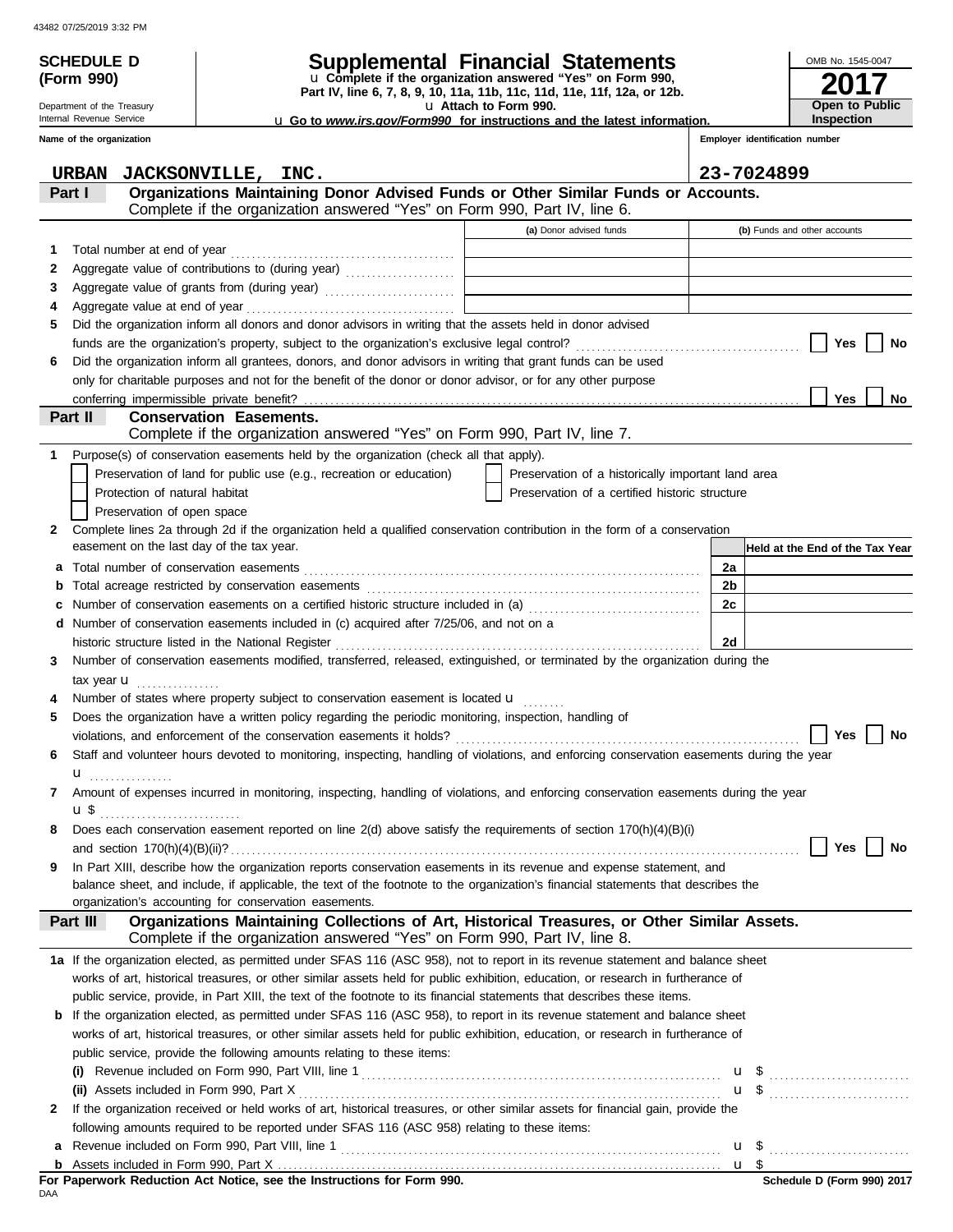| Schedule D (Form 990) 2017 URBAN JACKSONVILLE, INC.                                                                                                                            |                                              |                           |                         | 23-7024899      |                      |                | Page 2                                   |
|--------------------------------------------------------------------------------------------------------------------------------------------------------------------------------|----------------------------------------------|---------------------------|-------------------------|-----------------|----------------------|----------------|------------------------------------------|
| Organizations Maintaining Collections of Art, Historical Treasures, or Other Similar Assets (continued)<br>Part III                                                            |                                              |                           |                         |                 |                      |                |                                          |
| 3 Using the organization's acquisition, accession, and other records, check any of the following that are a significant use of its<br>collection items (check all that apply): |                                              |                           |                         |                 |                      |                |                                          |
| Public exhibition<br>a                                                                                                                                                         | d                                            | Loan or exchange programs |                         |                 |                      |                |                                          |
| Scholarly research<br>b                                                                                                                                                        | е                                            |                           |                         |                 |                      |                |                                          |
| Preservation for future generations<br>c                                                                                                                                       |                                              |                           |                         |                 |                      |                |                                          |
| Provide a description of the organization's collections and explain how they further the organization's exempt purpose in Part<br>4                                            |                                              |                           |                         |                 |                      |                |                                          |
| XIII.                                                                                                                                                                          |                                              |                           |                         |                 |                      |                |                                          |
| During the year, did the organization solicit or receive donations of art, historical treasures, or other similar<br>5.                                                        |                                              |                           |                         |                 |                      |                |                                          |
|                                                                                                                                                                                |                                              |                           |                         |                 |                      | <b>Yes</b>     | No                                       |
| Part IV<br><b>Escrow and Custodial Arrangements.</b>                                                                                                                           |                                              |                           |                         |                 |                      |                |                                          |
| Complete if the organization answered "Yes" on Form 990, Part IV, line 9, or reported an amount on Form<br>990, Part X, line 21.                                               |                                              |                           |                         |                 |                      |                |                                          |
| 1a Is the organization an agent, trustee, custodian or other intermediary for contributions or other assets not                                                                |                                              |                           |                         |                 |                      | $ X $ Yes      | No                                       |
| <b>b</b> If "Yes," explain the arrangement in Part XIII and complete the following table:                                                                                      |                                              |                           |                         |                 |                      |                |                                          |
|                                                                                                                                                                                |                                              |                           |                         |                 |                      | Amount         |                                          |
| c                                                                                                                                                                              |                                              |                           |                         |                 | 1c                   |                | 234,306                                  |
| Additions during the year contains and according to the year contained and year and the year contains a set of                                                                 |                                              |                           |                         |                 | 1 <sub>d</sub>       |                | 477,543                                  |
|                                                                                                                                                                                |                                              |                           |                         |                 | 1e                   |                | 549,710                                  |
| f                                                                                                                                                                              |                                              |                           |                         |                 | 1f                   |                | 157, 139                                 |
| 2a Did the organization include an amount on Form 990, Part X, line 21, for escrow or custodial account liability?                                                             |                                              |                           |                         |                 |                      |                | $\vert$ $\vert$ Yes $\vert$ X $\vert$ No |
|                                                                                                                                                                                |                                              |                           |                         |                 |                      |                |                                          |
| <b>Endowment Funds.</b><br>Part V                                                                                                                                              |                                              |                           |                         |                 |                      |                |                                          |
| Complete if the organization answered "Yes" on Form 990, Part IV, line 10.                                                                                                     |                                              |                           |                         |                 |                      |                |                                          |
|                                                                                                                                                                                | (a) Current year                             | (b) Prior year            | (c) Two years back      |                 | (d) Three years back |                | (e) Four years back                      |
| 1a Beginning of year balance                                                                                                                                                   | the control of the control of the control of |                           |                         |                 |                      |                |                                          |
| Contributions <b>CONSIDER CONSIDERING CONSIDER</b><br>b                                                                                                                        |                                              |                           |                         |                 |                      |                |                                          |
| Net investment earnings, gains, and<br>c                                                                                                                                       |                                              |                           |                         |                 |                      |                |                                          |
|                                                                                                                                                                                |                                              |                           |                         |                 |                      |                |                                          |
| d Grants or scholarships                                                                                                                                                       |                                              |                           |                         |                 |                      |                |                                          |
| e Other expenditures for facilities and                                                                                                                                        |                                              |                           |                         |                 |                      |                |                                          |
|                                                                                                                                                                                |                                              |                           |                         |                 |                      |                |                                          |
| f Administrative expenses                                                                                                                                                      |                                              |                           |                         |                 |                      |                |                                          |
| g                                                                                                                                                                              |                                              |                           |                         |                 |                      |                |                                          |
| 2 Provide the estimated percentage of the current year end balance (line 1g, column (a)) held as:                                                                              |                                              |                           |                         |                 |                      |                |                                          |
| Board designated or quasi-endowment u<br>a                                                                                                                                     | %                                            |                           |                         |                 |                      |                |                                          |
| Permanent endowment <b>u</b> %                                                                                                                                                 |                                              |                           |                         |                 |                      |                |                                          |
| Temporarily restricted endowment <b>u</b><br>c                                                                                                                                 | %                                            |                           |                         |                 |                      |                |                                          |
| The percentages on lines 2a, 2b, and 2c should equal 100%.                                                                                                                     |                                              |                           |                         |                 |                      |                |                                          |
| 3a Are there endowment funds not in the possession of the organization that are held and administered for the                                                                  |                                              |                           |                         |                 |                      |                |                                          |
| organization by:                                                                                                                                                               |                                              |                           |                         |                 |                      |                | Yes<br>No.                               |
|                                                                                                                                                                                |                                              |                           |                         |                 |                      | 3a(i)          |                                          |
|                                                                                                                                                                                |                                              |                           |                         |                 |                      | 3a(ii)<br>3b   |                                          |
| Describe in Part XIII the intended uses of the organization's endowment funds.                                                                                                 |                                              |                           |                         |                 |                      |                |                                          |
| 4<br>Land, Buildings, and Equipment.<br>Part VI                                                                                                                                |                                              |                           |                         |                 |                      |                |                                          |
| Complete if the organization answered "Yes" on Form 990, Part IV, line 11a. See Form 990, Part X, line 10.                                                                     |                                              |                           |                         |                 |                      |                |                                          |
| Description of property                                                                                                                                                        | (a) Cost or other basis                      |                           | (b) Cost or other basis | (c) Accumulated |                      | (d) Book value |                                          |
|                                                                                                                                                                                | (investment)                                 |                           | (other)                 | depreciation    |                      |                |                                          |
|                                                                                                                                                                                |                                              |                           |                         |                 |                      |                |                                          |
|                                                                                                                                                                                |                                              |                           |                         |                 |                      |                |                                          |
| Leasehold improvements                                                                                                                                                         |                                              |                           | 120,202                 | 120,202         |                      |                |                                          |
| d                                                                                                                                                                              |                                              |                           | 164,457                 | 144,724         |                      |                | 19,733                                   |
|                                                                                                                                                                                |                                              |                           |                         |                 |                      |                |                                          |
|                                                                                                                                                                                |                                              |                           |                         |                 | $\mathbf{u}$         |                | 19,733                                   |
|                                                                                                                                                                                |                                              |                           |                         |                 |                      |                |                                          |

**Schedule D (Form 990) 2017**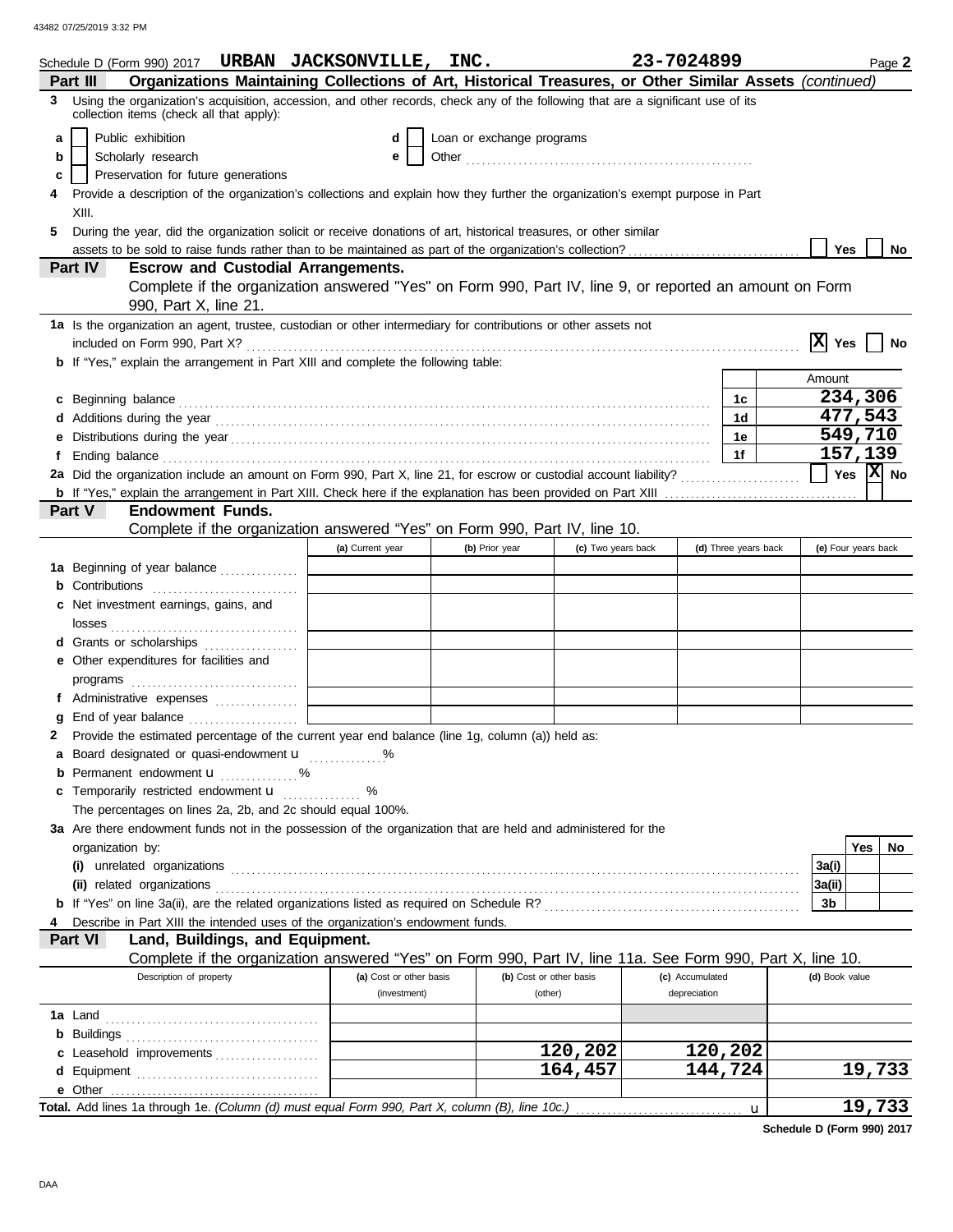DAA

|            | Schedule D (Form 990) 2017 URBAN JACKSONVILLE, INC.                                                                                                                                                                                                   |                | 23-7024899                       | Page 3         |
|------------|-------------------------------------------------------------------------------------------------------------------------------------------------------------------------------------------------------------------------------------------------------|----------------|----------------------------------|----------------|
| Part VII   | Investments-Other Securities.                                                                                                                                                                                                                         |                |                                  |                |
|            | Complete if the organization answered "Yes" on Form 990, Part IV, line 11b. See Form 990, Part X, line 12.                                                                                                                                            |                |                                  |                |
|            | (a) Description of security or category                                                                                                                                                                                                               | (b) Book value | (c) Method of valuation:         |                |
|            | (including name of security)                                                                                                                                                                                                                          |                | Cost or end-of-year market value |                |
|            |                                                                                                                                                                                                                                                       |                |                                  |                |
|            |                                                                                                                                                                                                                                                       |                |                                  |                |
|            | (3) Other $\ldots$ $\ldots$ $\ldots$ $\ldots$ $\ldots$ $\ldots$ $\ldots$ $\ldots$ $\ldots$ $\ldots$ $\ldots$ $\ldots$                                                                                                                                 |                |                                  |                |
|            |                                                                                                                                                                                                                                                       |                |                                  |                |
| (B)        |                                                                                                                                                                                                                                                       |                |                                  |                |
|            | $(C)$ and $(C)$ and $(C)$ and $(C)$ and $(C)$ and $(C)$ and $(C)$ and $(C)$ and $(C)$ and $(C)$ and $(C)$ and $(C)$ and $(C)$ and $(C)$ and $(C)$ and $(C)$ and $(C)$ and $(C)$ and $(C)$ and $(C)$ and $(C)$ and $(C)$ and $(C)$ and $(C)$ and $(C)$ |                |                                  |                |
| (D)        |                                                                                                                                                                                                                                                       |                |                                  |                |
| (E)        |                                                                                                                                                                                                                                                       |                |                                  |                |
| (F)        |                                                                                                                                                                                                                                                       |                |                                  |                |
| (G)        |                                                                                                                                                                                                                                                       |                |                                  |                |
| (H)        |                                                                                                                                                                                                                                                       |                |                                  |                |
|            | Total. (Column (b) must equal Form 990, Part X, col. (B) line 12.) u                                                                                                                                                                                  |                |                                  |                |
| Part VIII  | Investments-Program Related.                                                                                                                                                                                                                          |                |                                  |                |
|            | Complete if the organization answered "Yes" on Form 990, Part IV, line 11c. See Form 990, Part X, line 13.                                                                                                                                            |                |                                  |                |
|            | (a) Description of investment                                                                                                                                                                                                                         | (b) Book value | (c) Method of valuation:         |                |
|            |                                                                                                                                                                                                                                                       |                | Cost or end-of-year market value |                |
| (1)        |                                                                                                                                                                                                                                                       |                |                                  |                |
| (2)        |                                                                                                                                                                                                                                                       |                |                                  |                |
| (3)        |                                                                                                                                                                                                                                                       |                |                                  |                |
| (4)        |                                                                                                                                                                                                                                                       |                |                                  |                |
| (5)        |                                                                                                                                                                                                                                                       |                |                                  |                |
| (6)        |                                                                                                                                                                                                                                                       |                |                                  |                |
| (7)        |                                                                                                                                                                                                                                                       |                |                                  |                |
| (8)        |                                                                                                                                                                                                                                                       |                |                                  |                |
| (9)        |                                                                                                                                                                                                                                                       |                |                                  |                |
|            | Total. (Column (b) must equal Form 990, Part X, col. (B) line 13.) $\mathbf u$                                                                                                                                                                        |                |                                  |                |
| Part IX    | Other Assets.                                                                                                                                                                                                                                         |                |                                  |                |
|            | Complete if the organization answered "Yes" on Form 990, Part IV, line 11d. See Form 990, Part X, line 15.                                                                                                                                            |                |                                  |                |
|            | (a) Description                                                                                                                                                                                                                                       |                |                                  | (b) Book value |
| (1)        | <b>DUE FROM AFFILIATE</b>                                                                                                                                                                                                                             |                |                                  | 644,561        |
| (2)        |                                                                                                                                                                                                                                                       |                |                                  |                |
| (3)        |                                                                                                                                                                                                                                                       |                |                                  |                |
| <u>(4)</u> |                                                                                                                                                                                                                                                       |                |                                  |                |
| (5)        |                                                                                                                                                                                                                                                       |                |                                  |                |
| (6)        |                                                                                                                                                                                                                                                       |                |                                  |                |
| (7)        |                                                                                                                                                                                                                                                       |                |                                  |                |
| (8)        |                                                                                                                                                                                                                                                       |                |                                  |                |
| (9)        |                                                                                                                                                                                                                                                       |                |                                  |                |
|            | Total. (Column (b) must equal Form 990, Part X, col. (B) line 15.)                                                                                                                                                                                    |                | u                                | 644,561        |
| Part X     | Other Liabilities.                                                                                                                                                                                                                                    |                |                                  |                |
|            | Complete if the organization answered "Yes" on Form 990, Part IV, line 11e or 11f. See Form 990, Part X,                                                                                                                                              |                |                                  |                |
|            | line 25.                                                                                                                                                                                                                                              |                |                                  |                |
| 1.         | (a) Description of liability                                                                                                                                                                                                                          | (b) Book value |                                  |                |
| (1)        | Federal income taxes                                                                                                                                                                                                                                  |                |                                  |                |
| DUE<br>(2) | TO AFFILIATES                                                                                                                                                                                                                                         | 320,546        |                                  |                |
| (3)        |                                                                                                                                                                                                                                                       |                |                                  |                |
| (4)        |                                                                                                                                                                                                                                                       |                |                                  |                |
| (5)        |                                                                                                                                                                                                                                                       |                |                                  |                |
| (6)        |                                                                                                                                                                                                                                                       |                |                                  |                |
| (7)        |                                                                                                                                                                                                                                                       |                |                                  |                |
| (8)        |                                                                                                                                                                                                                                                       |                |                                  |                |
| (9)        |                                                                                                                                                                                                                                                       |                |                                  |                |
|            | Total. (Column (b) must equal Form 990, Part X, col. (B) line 25.) $\mathbf u$                                                                                                                                                                        | 320,546        |                                  |                |

Liability for uncertain tax positions. In Part XIII, provide the text of the footnote to the organization's financial statements that reports the **2.** organization's liability for uncertain tax positions under FIN 48 (ASC 740). Check here if the text of the footnote has been provided in Part XIII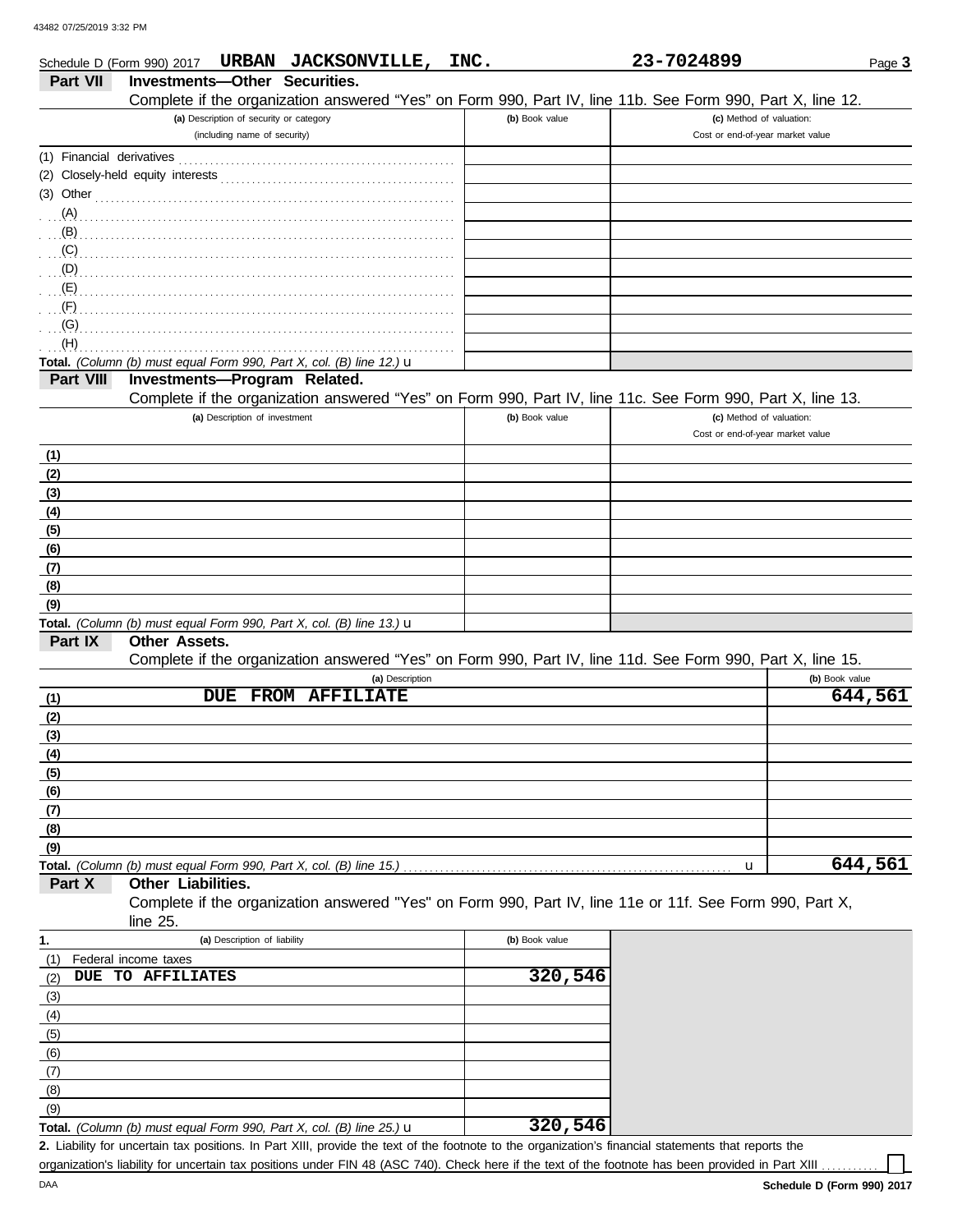|    | Schedule D (Form 990) 2017 URBAN JACKSONVILLE, INC.                                                                                                                                                                            |                | 23-7024899              | Page 4    |
|----|--------------------------------------------------------------------------------------------------------------------------------------------------------------------------------------------------------------------------------|----------------|-------------------------|-----------|
|    | Reconciliation of Revenue per Audited Financial Statements With Revenue per Return.<br>Part XI                                                                                                                                 |                |                         |           |
|    | Complete if the organization answered "Yes" on Form 990, Part IV, line 12a.                                                                                                                                                    |                |                         |           |
| 1  |                                                                                                                                                                                                                                |                | $\mathbf 1$             | 7,029,073 |
| 2  | Amounts included on line 1 but not on Form 990, Part VIII, line 12:                                                                                                                                                            |                |                         |           |
| a  |                                                                                                                                                                                                                                | 2a             |                         |           |
|    | Donated services and use of facilities [[11, 11] contracts and service in the service of facilities [[11, 11] contracts and use of facilities [[11, 11] contracts are not apply and the service of the service of the service  | 2 <sub>b</sub> |                         |           |
| с  |                                                                                                                                                                                                                                | 2c             |                         |           |
| d  |                                                                                                                                                                                                                                | 2d             |                         |           |
| е  | Add lines 2a through 2d [11] Add [12] Add lines 2a through 2d [12] Add lines 2a through 2d [12] Add lines 2a through 2d [12] Add and the set of the set of the set of the set of the set of the set of the set of the set of t |                | 2е                      |           |
| 3. |                                                                                                                                                                                                                                |                | $\overline{\mathbf{3}}$ | 7,029,073 |
|    | Amounts included on Form 990, Part VIII, line 12, but not on line 1:                                                                                                                                                           |                |                         |           |
|    |                                                                                                                                                                                                                                | 4а             |                         |           |
| b  |                                                                                                                                                                                                                                | 4 <sub>b</sub> |                         |           |
| c  | Add lines 4a and 4b                                                                                                                                                                                                            |                | 4c                      |           |
|    |                                                                                                                                                                                                                                |                | $\overline{5}$          | 7,029,073 |
|    | Reconciliation of Expenses per Audited Financial Statements With Expenses per Return.<br>Part XII                                                                                                                              |                |                         |           |
|    | Complete if the organization answered "Yes" on Form 990, Part IV, line 12a.                                                                                                                                                    |                |                         |           |
| 1. |                                                                                                                                                                                                                                |                | $\mathbf{1}$            | 6,951,100 |
| 2  | Amounts included on line 1 but not on Form 990, Part IX, line 25:                                                                                                                                                              |                |                         |           |
| a  |                                                                                                                                                                                                                                | 2a             |                         |           |
| b  |                                                                                                                                                                                                                                | 2 <sub>b</sub> |                         |           |
| c  | Other losses                                                                                                                                                                                                                   | 2c             |                         |           |
| d  |                                                                                                                                                                                                                                | 2d             |                         |           |
| е  |                                                                                                                                                                                                                                |                | 2e                      |           |
| 3  |                                                                                                                                                                                                                                |                | 3                       | 6,951,100 |
|    | Amounts included on Form 990, Part IX, line 25, but not on line 1:                                                                                                                                                             |                |                         |           |
| a  |                                                                                                                                                                                                                                | 4a             |                         |           |
| b  |                                                                                                                                                                                                                                | 4 <sub>b</sub> |                         |           |
|    | Add lines 4a and 4b                                                                                                                                                                                                            |                | 4c                      |           |
|    |                                                                                                                                                                                                                                |                | 5                       | 6,951,100 |
|    | Part XIII<br>Supplemental Information.                                                                                                                                                                                         |                |                         |           |

Provide the descriptions required for Part II, lines 3, 5, and 9; Part III, lines 1a and 4; Part IV, lines 1b and 2b; Part V, line 4; Part X, line 2; Part XI, lines 2d and 4b; and Part XII, lines 2d and 4b. Also complete this part to provide any additional information.

PART IV, LINE 1B - EXPLANATION FOR UNREPORTED CONTRIBUTIONS OR ASSETS THE ORGANIZATION SERVES AS CUSTODIAN FOR CERTAIN CLIENT-OWNED FUNDS UNDER TWO PROGRAMS. UNDER THE PROTECTIVE SERVICES COUNSELING PROGRAM, THE ORGANIZATION PROVIDES DAILY MONEY MANAGEMENT FOR FRAIL ELDERLY AND DISABLED INDIVIDUALS WHO ARE IN FINANCIAL CRISIS IN ORDER THAT THEY MAY REMAIN IN INDEPENDENT LIVING SITUATIONS. THE FUNDS ARE RECEIVED FROM SOCIAL SECURITY, SSI AND OTHER SOURCES, AND REMAIN THE SOLE PROPERTY OF EACH RESPECTIVE PROGRAM, THE ORGANIZATION PROVIDES GUARDIANSHIP SERVICES AND FUNDS CLIENT, TO BE DISBURSED ONLY AS AUTHORIZED OR REQUESTED. THESE FUNDS ARE EXCLUDED FROM THE ACCOMPANYING FINANCIAL STATEMENTS. UNDER THE GUARDIANSHIP MANAGEMENT FOR FRAIL ELDERLY AND DISABLED INDIVIDUALS WHO HAVE NO ONE ELSE TO ASSIST THEM. QUALIFIED INDIVIDUALS ARE DETERMINED BY A PHYSICIAN, AND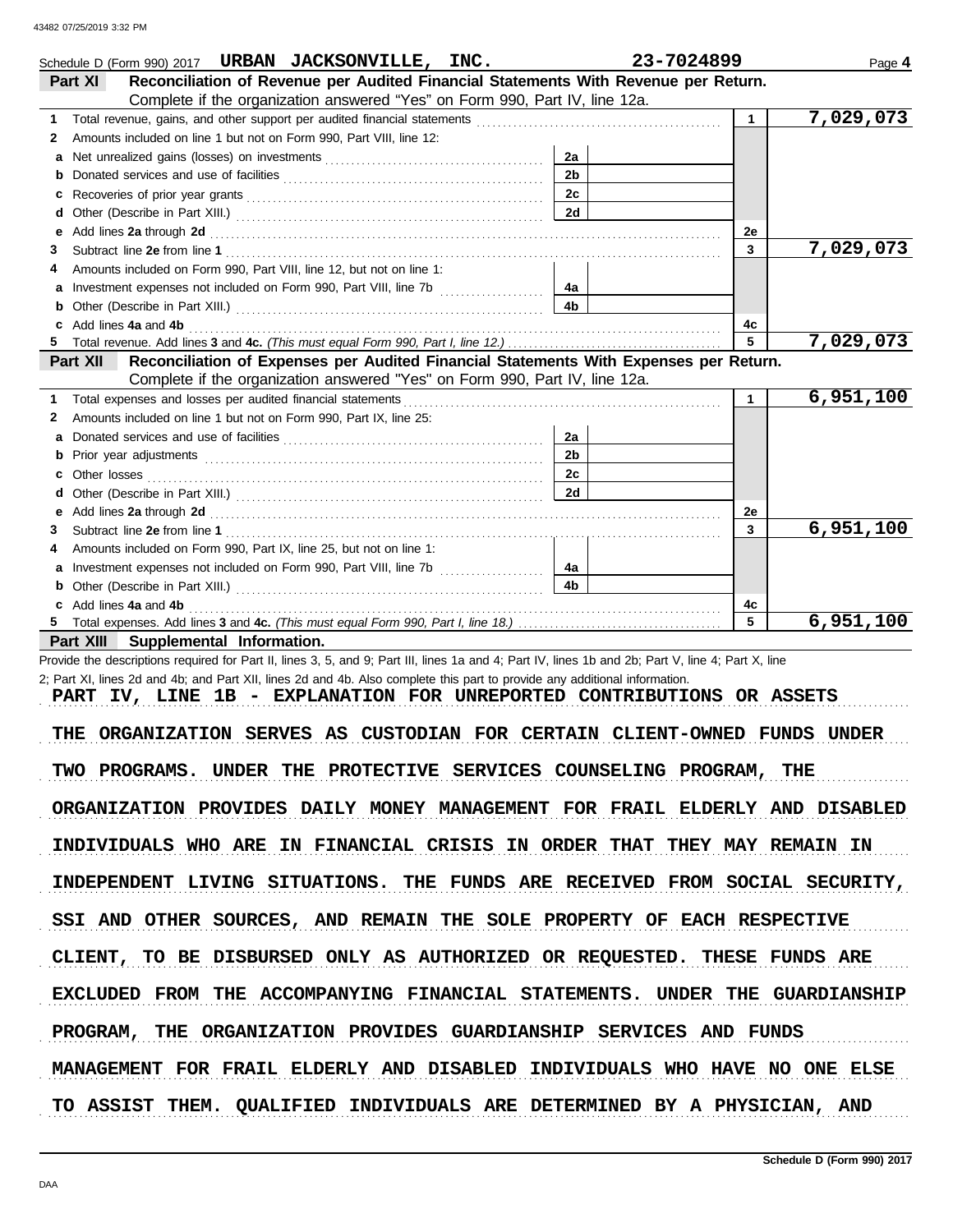| Schedule D (Form 990) 2017 URBAN JACKSONVILLE, INC.                   | 23-7024899 | Page 5 |
|-----------------------------------------------------------------------|------------|--------|
| Supplemental Information (continued)<br>Part XIII                     |            |        |
| THE COURT AUTHORIZES EACH GUARDIANSHIP. THE FUNDS MANAGED BY THE      |            |        |
| ORGANIZATION REMAIN THE SOLE PROPERTY OF EACH RESPECTIVE CLIENT.      |            |        |
| ACCORDINGLY, THESE FUNDS ARE EXCLUDED FROM THE ACCOMPANYING FINANCIAL |            |        |
| STATEMENTS.                                                           |            |        |
|                                                                       |            |        |
|                                                                       |            |        |
|                                                                       |            |        |
|                                                                       |            |        |
|                                                                       |            |        |
|                                                                       |            |        |
|                                                                       |            |        |
|                                                                       |            |        |
|                                                                       |            |        |
|                                                                       |            |        |
|                                                                       |            |        |
|                                                                       |            |        |
|                                                                       |            |        |
|                                                                       |            |        |
|                                                                       |            |        |
|                                                                       |            |        |
|                                                                       |            |        |
|                                                                       |            |        |
|                                                                       |            |        |
|                                                                       |            |        |
|                                                                       |            |        |
|                                                                       |            |        |
|                                                                       |            |        |
|                                                                       |            |        |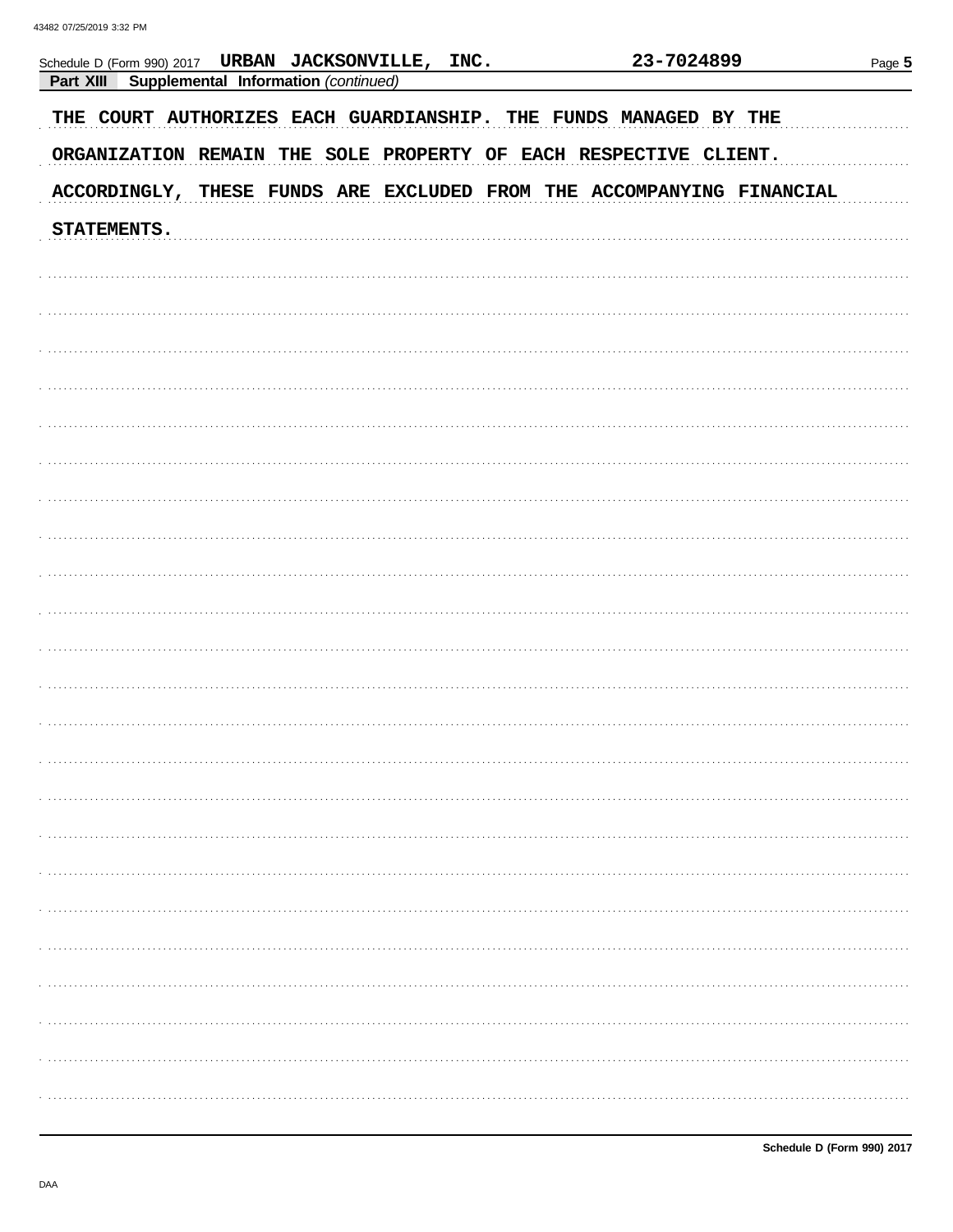| <b>SCHEDULE J</b>                                |                                                                                                     | <b>Compensation Information</b>                                                                                                                                                                                                |                            | OMB No. 1545-0047            |
|--------------------------------------------------|-----------------------------------------------------------------------------------------------------|--------------------------------------------------------------------------------------------------------------------------------------------------------------------------------------------------------------------------------|----------------------------|------------------------------|
| (Form 990)                                       |                                                                                                     | For certain Officers, Directors, Trustees, Key Employees, and Highest                                                                                                                                                          |                            |                              |
|                                                  |                                                                                                     | <b>Compensated Employees</b><br>u Complete if the organization answered "Yes" on Form 990, Part IV, line 23.                                                                                                                   |                            |                              |
| Department of the Treasury                       |                                                                                                     | u Attach to Form 990.                                                                                                                                                                                                          |                            | Open to Public<br>Inspection |
| Internal Revenue Service                         |                                                                                                     | <b>uGo to www.irs.gov/Form990 for instructions and the latest information.</b>                                                                                                                                                 |                            |                              |
| Name of the organization                         | URBAN JACKSONVILLE, INC.                                                                            | Employer identification number<br>23-7024899                                                                                                                                                                                   |                            |                              |
| Part I                                           | Questions Regarding Compensation                                                                    |                                                                                                                                                                                                                                |                            |                              |
|                                                  |                                                                                                     |                                                                                                                                                                                                                                |                            | Yes<br>No                    |
|                                                  |                                                                                                     | 1a Check the appropriate box(es) if the organization provided any of the following to or for a person listed on Form                                                                                                           |                            |                              |
|                                                  |                                                                                                     | 990, Part VII, Section A, line 1a. Complete Part III to provide any relevant information regarding these items.                                                                                                                |                            |                              |
| First-class or charter travel                    |                                                                                                     | Housing allowance or residence for personal use                                                                                                                                                                                |                            |                              |
| Travel for companions                            |                                                                                                     | Payments for business use of personal residence                                                                                                                                                                                |                            |                              |
|                                                  | Tax indemnification and gross-up payments                                                           | Health or social club dues or initiation fees                                                                                                                                                                                  |                            |                              |
| Discretionary spending account                   |                                                                                                     | Personal services (such as, maid, chauffeur, chef)                                                                                                                                                                             |                            |                              |
|                                                  |                                                                                                     |                                                                                                                                                                                                                                |                            |                              |
|                                                  |                                                                                                     | <b>b</b> If any of the boxes on line 1a are checked, did the organization follow a written policy regarding payment<br>or reimbursement or provision of all of the expenses described above? If "No," complete Part III to     |                            |                              |
|                                                  |                                                                                                     |                                                                                                                                                                                                                                | 1b                         |                              |
|                                                  |                                                                                                     | explain continuous contract to the contract of the contract of the contract of the contract of the contract of the contract of the contract of the contract of the contract of the contract of the contract of the contract of |                            |                              |
| 2                                                |                                                                                                     | Did the organization require substantiation prior to reimbursing or allowing expenses incurred by all                                                                                                                          |                            |                              |
|                                                  |                                                                                                     | directors, trustees, and officers, including the CEO/Executive Director, regarding the items checked in line                                                                                                                   |                            |                              |
|                                                  |                                                                                                     |                                                                                                                                                                                                                                | 2                          |                              |
|                                                  |                                                                                                     |                                                                                                                                                                                                                                |                            |                              |
| 3                                                |                                                                                                     | Indicate which, if any, of the following the filing organization used to establish the compensation of the                                                                                                                     |                            |                              |
|                                                  |                                                                                                     | organization's CEO/Executive Director. Check all that apply. Do not check any boxes for methods used by a                                                                                                                      |                            |                              |
|                                                  |                                                                                                     | related organization to establish compensation of the CEO/Executive Director, but explain in Part III.                                                                                                                         |                            |                              |
| Compensation committee                           |                                                                                                     | Written employment contract                                                                                                                                                                                                    |                            |                              |
|                                                  | Independent compensation consultant                                                                 | Compensation survey or study                                                                                                                                                                                                   |                            |                              |
| Form 990 of other organizations                  |                                                                                                     | Approval by the board or compensation committee                                                                                                                                                                                |                            |                              |
|                                                  |                                                                                                     |                                                                                                                                                                                                                                |                            |                              |
| 4                                                |                                                                                                     | During the year, did any person listed on Form 990, Part VII, Section A, line 1a, with respect to the filing                                                                                                                   |                            |                              |
| organization or a related organization:          |                                                                                                     |                                                                                                                                                                                                                                |                            |                              |
|                                                  |                                                                                                     |                                                                                                                                                                                                                                | 4a                         | X<br>$\overline{\mathbf{x}}$ |
|                                                  |                                                                                                     |                                                                                                                                                                                                                                | 4b                         | $\overline{\mathbf{x}}$      |
|                                                  |                                                                                                     | If "Yes" to any of lines 4a-c, list the persons and provide the applicable amounts for each item in Part III.                                                                                                                  | 4c                         |                              |
|                                                  |                                                                                                     |                                                                                                                                                                                                                                |                            |                              |
|                                                  | Only section $501(c)(3)$ , $501(c)(4)$ , and $501(c)(29)$ organizations must complete lines $5-9$ . |                                                                                                                                                                                                                                |                            |                              |
| 5                                                |                                                                                                     | For persons listed on Form 990, Part VII, Section A, line 1a, did the organization pay or accrue any                                                                                                                           |                            |                              |
|                                                  | compensation contingent on the revenues of:                                                         |                                                                                                                                                                                                                                |                            |                              |
|                                                  |                                                                                                     |                                                                                                                                                                                                                                | 5a                         | X                            |
|                                                  |                                                                                                     |                                                                                                                                                                                                                                | 5b                         | $\overline{\mathbf{x}}$      |
| If "Yes" on line 5a or 5b, describe in Part III. |                                                                                                     |                                                                                                                                                                                                                                |                            |                              |
|                                                  |                                                                                                     |                                                                                                                                                                                                                                |                            |                              |
| 6                                                |                                                                                                     | For persons listed on Form 990, Part VII, Section A, line 1a, did the organization pay or accrue any                                                                                                                           |                            |                              |
|                                                  | compensation contingent on the net earnings of:                                                     |                                                                                                                                                                                                                                |                            |                              |
|                                                  |                                                                                                     |                                                                                                                                                                                                                                | 6a                         | X<br>$\overline{\mathbf{x}}$ |
|                                                  |                                                                                                     |                                                                                                                                                                                                                                | 6b                         |                              |
| If "Yes" on line 6a or 6b, describe in Part III. |                                                                                                     |                                                                                                                                                                                                                                |                            |                              |
| 7                                                |                                                                                                     | For persons listed on Form 990, Part VII, Section A, line 1a, did the organization provide any nonfixed                                                                                                                        |                            |                              |
|                                                  |                                                                                                     |                                                                                                                                                                                                                                | 7                          | х                            |
| 8                                                |                                                                                                     | Were any amounts reported on Form 990, Part VII, paid or accrued pursuant to a contract that was subject                                                                                                                       |                            |                              |
|                                                  |                                                                                                     | to the initial contract exception described in Regulations section $53.4958-4(a)(3)$ ? If "Yes," describe                                                                                                                      |                            |                              |
|                                                  |                                                                                                     | $\ $ n Part III $\ $                                                                                                                                                                                                           | 8                          | x                            |
|                                                  |                                                                                                     |                                                                                                                                                                                                                                |                            |                              |
| 9                                                |                                                                                                     | If "Yes" on line 8, did the organization also follow the rebuttable presumption procedure described in                                                                                                                         |                            |                              |
|                                                  |                                                                                                     |                                                                                                                                                                                                                                | 9                          |                              |
|                                                  | For Paperwork Reduction Act Notice, see the Instructions for Form 990.                              |                                                                                                                                                                                                                                | Schedule J (Form 990) 2017 |                              |

DAA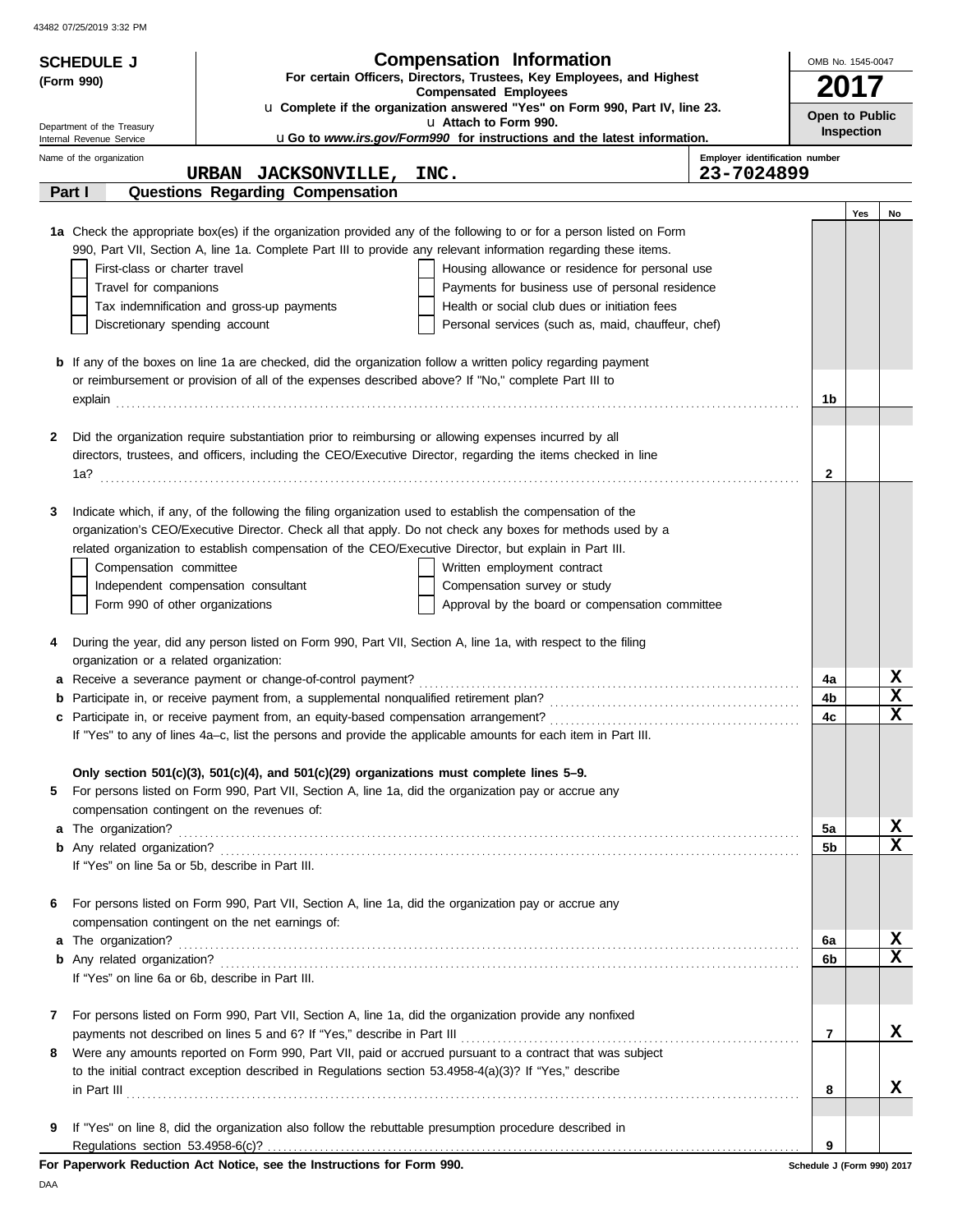## 23-7024899 URBAN JACKSONVILLE, INC. Schedule J (Form 990) 2017 Part II Officers, Directors, Trustees, Key Employees, and Highest Compensated Employees. Use duplicate copies if additional space is needed.

For each individual whose compensation must be reported on Schedule J, report compensation from the organization on row (i) and from related organizations, described in the

instructions, on row (ii). Do not list any individuals that aren't listed on Form 990, Part VII.

Note: The sum of columns (B)(i)-(iii) for each listed individual must equal the total amount of Form 990, Part VII, Section A, line 1a, applicable column (D) and (E) amounts for that individual.

|                                              |                          | (B) Breakdown of W-2 and/or 1099-MISC compensation |                                           | (C) Retirement and             | (D) Nontaxable     | (E) Total of columns | (F) Compensation                                           |
|----------------------------------------------|--------------------------|----------------------------------------------------|-------------------------------------------|--------------------------------|--------------------|----------------------|------------------------------------------------------------|
| (A) Name and Title                           | (i) Base<br>compensation | (ii) Bonus & incentive<br>compensation             | (iii) Other<br>reportable<br>compensation | other deferred<br>compensation | benefits           | $(B)(i)$ - $(D)$     | in column (B) reported<br>as deferred on prior<br>Form 990 |
| TERESA K. BARTON<br>(i)<br>$_1$ CEO/EXEC DIR | $\mathbf 0$<br>220,002   | $\Omega$<br>1,000                                  | 8,551                                     | $\Omega$<br>11,042             | $\Omega$<br>25,365 | $\Omega$<br>265,960  | $\mathbf 0$<br>0                                           |
| (i)                                          |                          |                                                    |                                           |                                |                    |                      |                                                            |
|                                              |                          |                                                    |                                           |                                |                    |                      |                                                            |
| (i)                                          |                          |                                                    |                                           |                                |                    |                      |                                                            |
| (i)                                          |                          |                                                    |                                           |                                |                    |                      |                                                            |
| (i)<br>5                                     |                          |                                                    |                                           |                                |                    |                      |                                                            |
| (i)<br>6                                     |                          |                                                    |                                           |                                |                    |                      |                                                            |
| (i)<br>$\overline{7}$                        |                          |                                                    |                                           |                                |                    |                      |                                                            |
| (i)                                          |                          |                                                    |                                           |                                |                    |                      |                                                            |
|                                              |                          |                                                    |                                           |                                |                    |                      |                                                            |
| (i)<br>10                                    |                          |                                                    |                                           |                                |                    |                      |                                                            |
|                                              |                          |                                                    |                                           |                                |                    |                      |                                                            |
| 11<br>(i)                                    |                          |                                                    |                                           |                                |                    |                      |                                                            |
| 12<br>(i)                                    |                          |                                                    |                                           |                                |                    |                      |                                                            |
| 13<br>(i)                                    |                          |                                                    |                                           |                                |                    |                      |                                                            |
| 14                                           |                          |                                                    |                                           |                                |                    |                      |                                                            |
| 15                                           |                          |                                                    |                                           |                                |                    |                      |                                                            |
| 16                                           |                          |                                                    |                                           |                                |                    |                      |                                                            |

Schedule J (Form 990) 2017

Page 2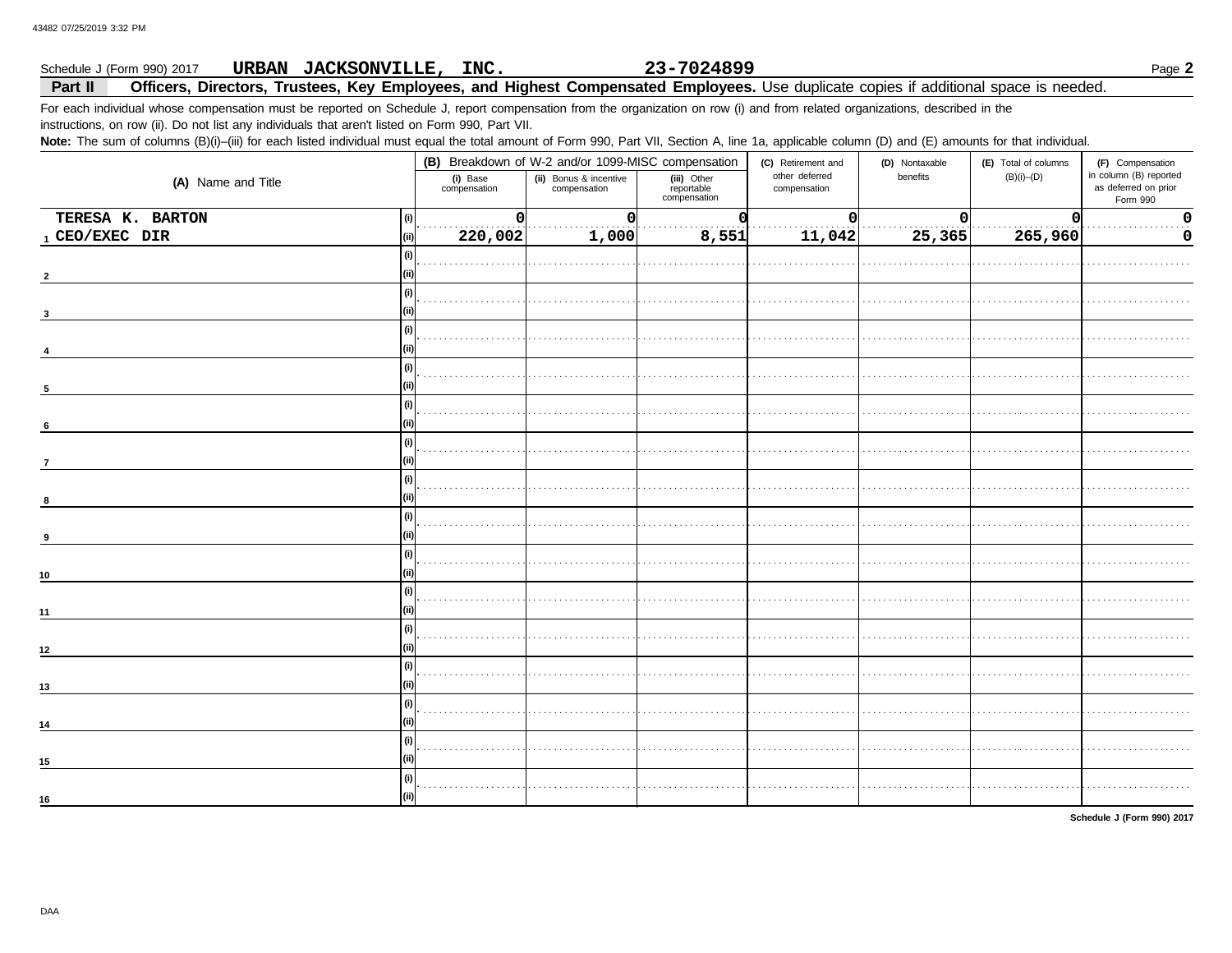| Schedule J (Form 990) 2017 URBAN JACKSONVILLE, INC.                     |  | 23-7024899                                                                                                                                                                 | Page 3                     |
|-------------------------------------------------------------------------|--|----------------------------------------------------------------------------------------------------------------------------------------------------------------------------|----------------------------|
| Supplemental Information<br>Part III<br>for any additional information. |  | Provide the information, explanation, or descriptions required for Part I, lines 1a, 1b, 3, 4a, 4b, 4c, 5a, 5b, 6a, 6b, 7, and 8, and for Part II. Also complete this part |                            |
|                                                                         |  |                                                                                                                                                                            |                            |
|                                                                         |  |                                                                                                                                                                            |                            |
|                                                                         |  |                                                                                                                                                                            |                            |
|                                                                         |  |                                                                                                                                                                            |                            |
|                                                                         |  |                                                                                                                                                                            |                            |
|                                                                         |  |                                                                                                                                                                            |                            |
|                                                                         |  |                                                                                                                                                                            |                            |
|                                                                         |  |                                                                                                                                                                            |                            |
|                                                                         |  |                                                                                                                                                                            |                            |
|                                                                         |  |                                                                                                                                                                            |                            |
|                                                                         |  |                                                                                                                                                                            |                            |
|                                                                         |  |                                                                                                                                                                            |                            |
|                                                                         |  |                                                                                                                                                                            |                            |
|                                                                         |  |                                                                                                                                                                            |                            |
|                                                                         |  |                                                                                                                                                                            |                            |
|                                                                         |  |                                                                                                                                                                            |                            |
|                                                                         |  |                                                                                                                                                                            |                            |
|                                                                         |  |                                                                                                                                                                            | Schedule J (Form 990) 2017 |

DAA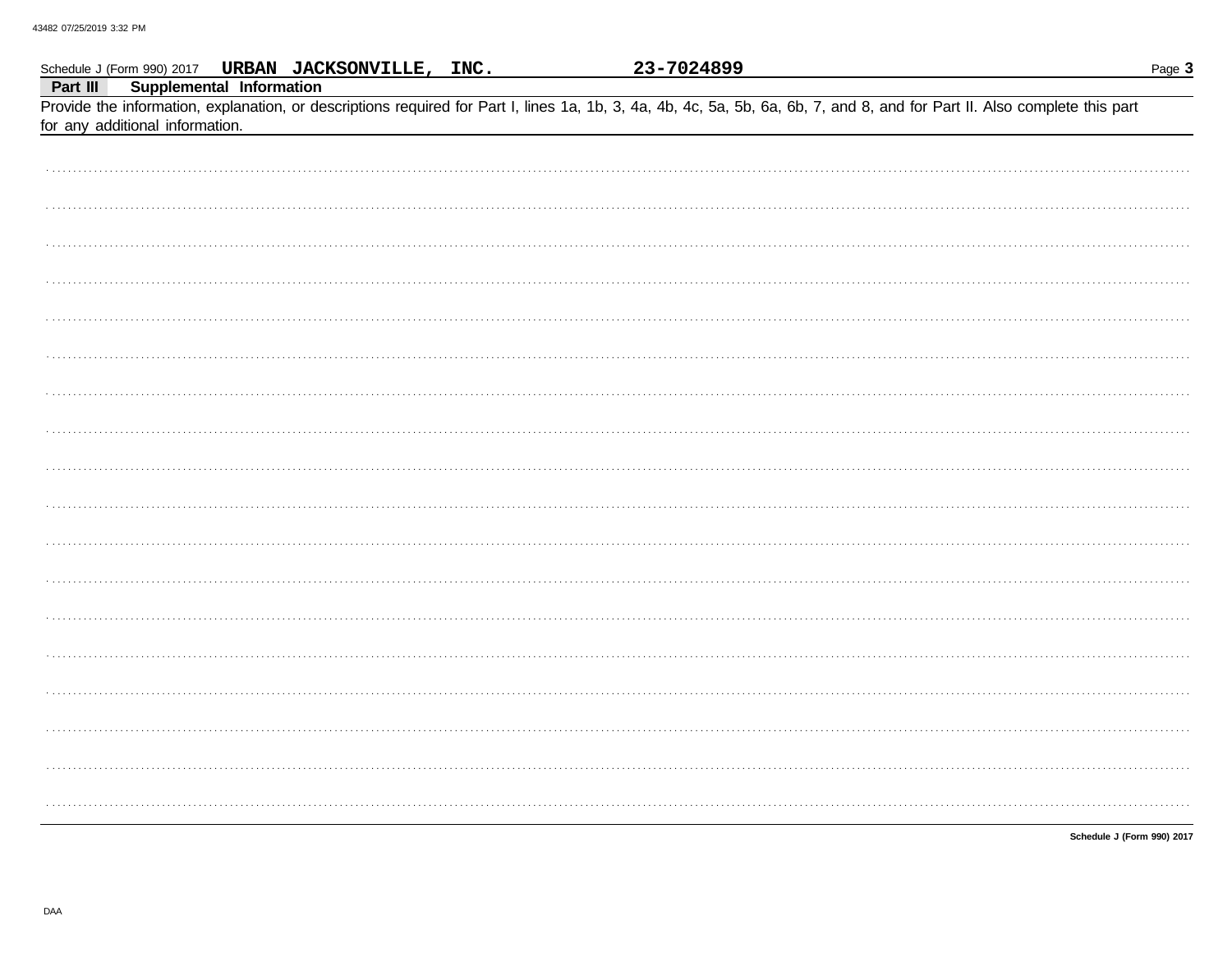**SCHEDULE O** (Form 990 or 990-EZ)

## Supplemental Information to Form 990 or 990-EZ

Complete to provide information for responses to specific questions on Form 990 or 990-EZ or to provide any additional information. u Attach to Form 990 or 990-EZ.

u Go to www.irs.gov/Form990 for the latest information.

OMB No 1545-0047

2017

Open to Public Inspection

Department of the Treasury Internal Revenue Service Name of the organization

## URBAN JACKSONVILLE, INC.

Employer identification number 23-7024899

FORM 990 - ORGANIZATION'S MISSION THE MISSION OF THE ORGANIZATION IS TO PROVIDE ESSENTIAL AND INNOVATIVE RESOURCES FOR INDIVIDUALS, FAMILIES AND COMMUNITIES TO PREPARE FOR AND SUPPORT GRACEFUL AGING. THIS IS ACCOMPLISHED PRIMARILY THROUGH PROVIDING A VARIETY OF HOME AND COMMUNITY BASED SERVICES FOR THE ELDERLY, THE HANDICAPPED, AND THEIR CAREGIVERS. FORM 990, PART III, LINE 4D - ALL OTHER ACCOMPLISHMENT OTHER PROGRAM SERVICES INCLUDE A NUMBER OF PROGRAMS THAT ARE DESIGNED TO MAINTAIN THE ELDERLY AND DISABLED IN THEIR OWN HOMES FOR AS LONG AS POSSIBLE, AVOIDING PREMATURE INSTITUTIONALIZATION. THIS INCLUDES VARIOUS PROGRAM SERVICES INCLUDING HOMEMAKING, PERSONAL CARE, MEDICAL TRANSPORTATION, COUNSELING, COMPANIONSHIP, ADULT DAY CARE, RESPITE, SPECIALIZED MEDICAL EQUIPMENT, EMERGENCY ALERT RESPONSE, AND CAREGIVER TRAINING AND SUPPORT. FORM 990, PART VI, LINE 6 - CLASSES OF MEMBERS OR STOCKHOLDERS THE MEMBERS ARE THE VESTRY OF ST. JOHN'S CATHEDRAL. FORM 990, PART VI, LINE 7A - ELECTION OF MEMBERS AND THEIR RIGHTS THE MEMBERS OF THE ORGANIZATION APPROVE ALL BOARD MEMBERS. FORM 990, PART VI, LINE 11B - ORGANIZATION'S PROCESS TO REVIEW FORM 990 THE FINAL VERSION OF THE FORM 990 IS EMAILED TO, AND REVIEWED BY THE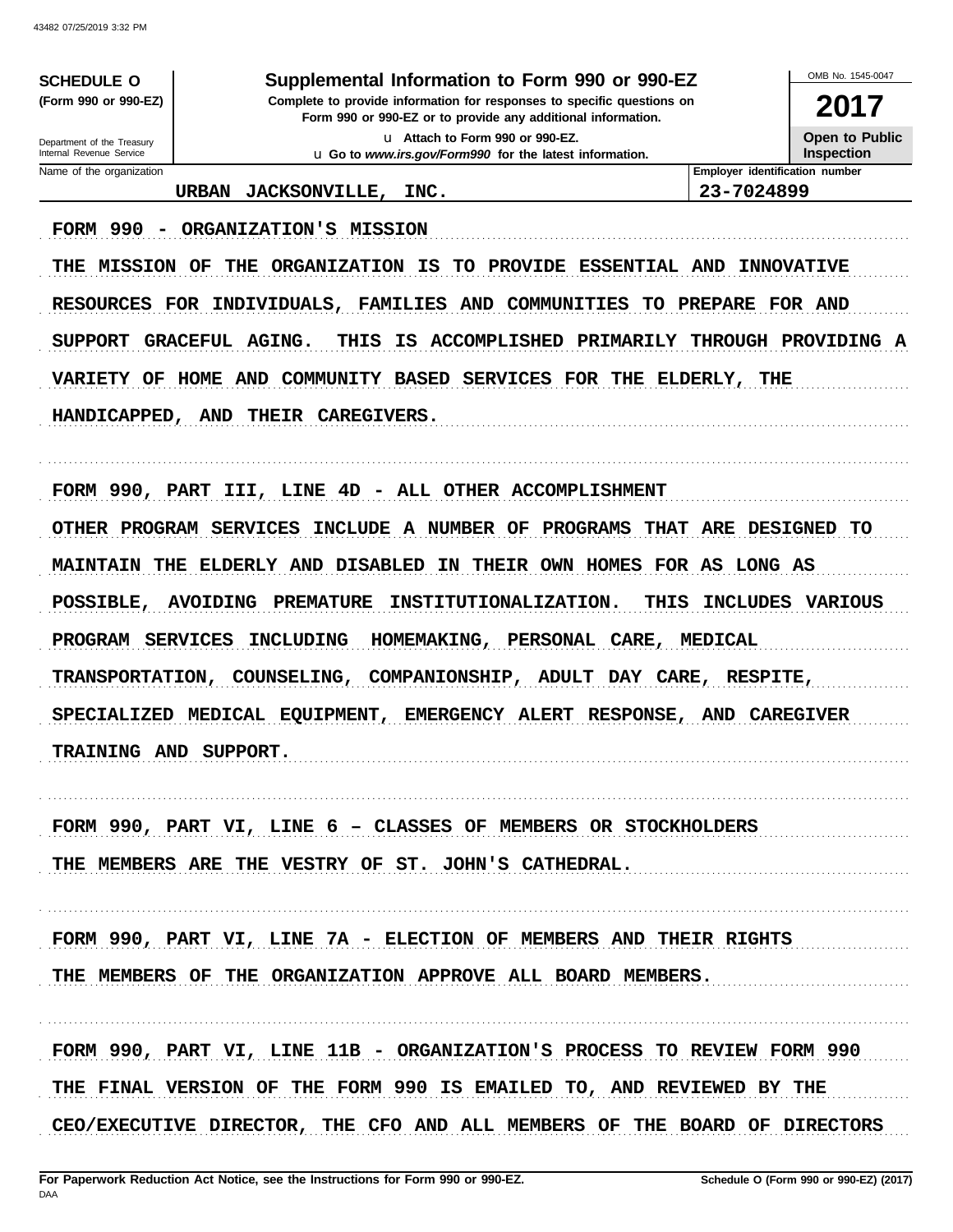BEFORE IT IS FILED.

| Schedule O (Form 990 or 990-EZ) (2017)       | Page 2                                |
|----------------------------------------------|---------------------------------------|
| Name of the organization                     | <b>Employer identification number</b> |
| INC.<br><b>URBAN</b><br><b>JACKSONVILLE,</b> | 23-7024899                            |
|                                              |                                       |

FORM 990, PART VI, LINE 12C - ENFORCEMENT OF CONFLICTS POLICY THE ORGANIZATION HAS A FORMAL CONFLICT OF INTEREST POLICY AND CONFLICT DISCLOSURE PROCEDURE. EACH NEW BOARD MEMBER AND OFFICER RECEIVES AS PART OF THEIR ORIENTATION MATERIALS A COPY OF THE CONFLICT OF INTEREST POLICY AND CONFLICT DISCLOSURE PROCEDURE AND RECEIVES TRAINING ON WHAT CONSTITUTES A CONFLICT OF INTEREST. EACH BOARD MEMBER AND OFFICER MUST COMPLETE AN ANNUAL AFFIRMATION OF COMPLIANCE AND DISCLOSURE STATEMENT, AND AGREES TO REPORT ANY FUTURE POTENTIAL CONFLICTS OF INTEREST TO THE CHAIRMAN OF THE BOARD. IN CONNECTION WITH ANY ACTUAL OR POSSIBLE CONFLICT OF INTEREST, THE BOARD MEMBER OR OFFICER MUST DISCLOSE ALL MATERIAL FACTS TO THE BOARD OF DIRECTORS FOR THEIR REVIEW AND CONSIDERATION. WHEN A MOTION OR ISSUE IS RAISED IN A BOARD MEETING WHICH CONTAINS POSSIBLE CONFLICTS, THE SPECIFIC BOARD MEMBER MUST ABSTAIN FROM ALL DELIBERATIONS AND VOTING ON THE ISSUE OR TRANSACTION. ALL ACTUAL OR POSSIBLE CONFLICTS OF INTEREST BY OTHER MANAGERS OR EMPLOYEES OTHER THAN BOARD MEMBERS OR OFFICERS MUST BE DISCLOSED TO A COMPLIANCE COMMITTEE, WHO THEN WOULD REPORT ANY SIGNIFICANT ISSUES TO THE BOARD.

FORM 990, PART VI, LINE 15A - COMPENSATION PROCESS FOR TOP OFFICIAL THE ORGANIZATION'S EXECUTIVE COMMITTEE OF THE BOARD OF DIRECTORS REVIEWS THE COMPENSATION AND BENEFITS FOR THE CEO/EXECUTIVE DIRECTOR AND THE CFO. THE EXECUTIVE COMMITTEE CONSIDERS COMPARABLE INFORMATION FROM THE MOST RECENT GUIDESTAR COMPENSATION SURVEY OF NON-PROFIT COMPANIES AND FROM FORM 990 COMPENSATION DATA OF OTHER NON-PROFIT COMPANIES IN NORTHEAST FLORIDA. THE EXECUTIVE COMMITTEE DETERMINES AND APPROVES CHANGES IN COMPENSATION AND

PAGE 1 OF 2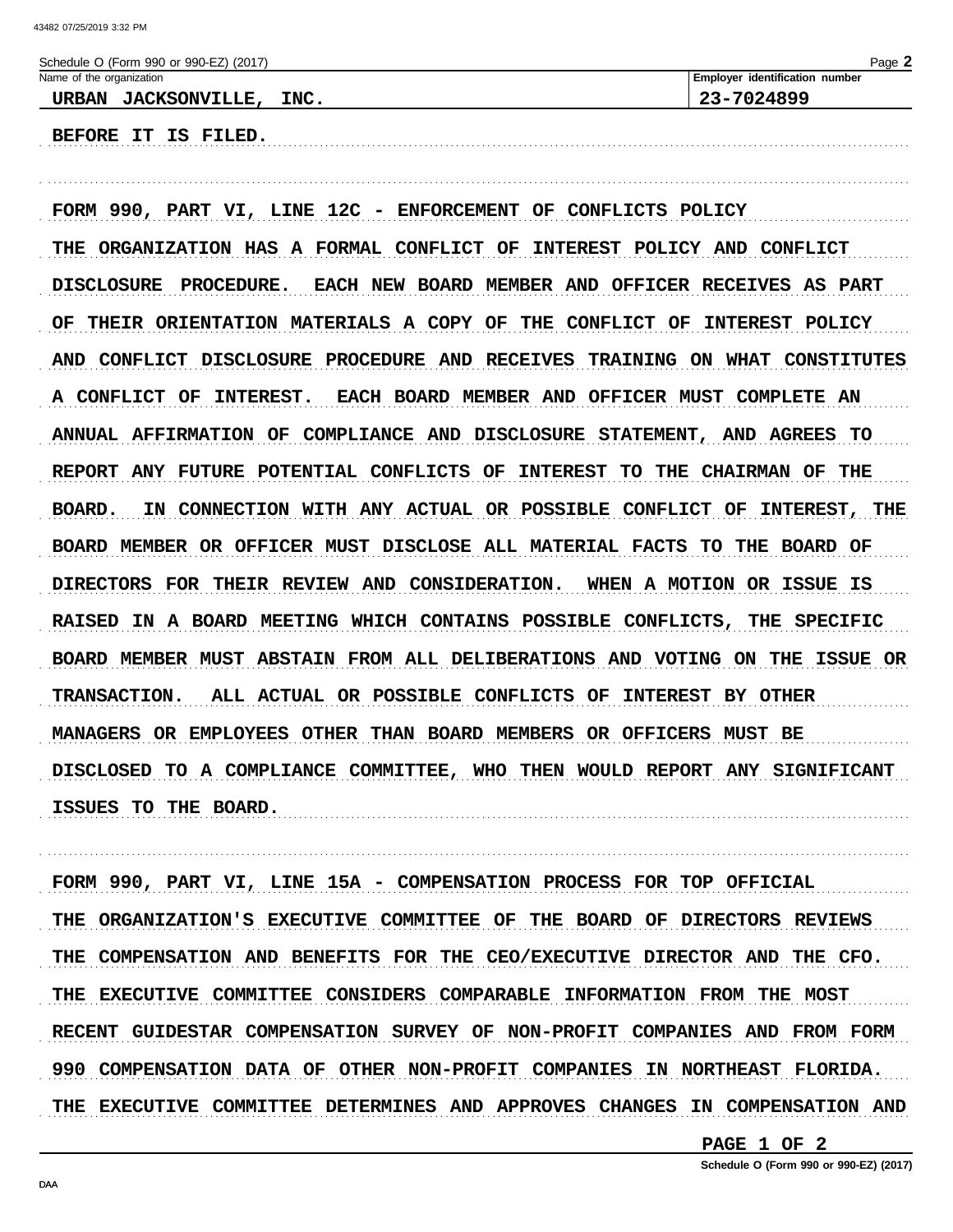| Name of the organization                                        |                                                     | Page 2<br>Employer identification number                                |
|-----------------------------------------------------------------|-----------------------------------------------------|-------------------------------------------------------------------------|
| URBAN JACKSONVILLE, INC.                                        |                                                     | 23-7024899                                                              |
| <b>BENEFITS.</b>                                                |                                                     | THE YEAR 2016 WAS THE MOST RECENT YEAR THIS REVIEW AND APPROVAL         |
| PROCESS WAS                                                     | COMPLETED AND COMPENSATION ADJUSTED.                |                                                                         |
| FORM 990, PART VI, LINE 15B - COMPENSATION PROCESS FOR OFFICERS |                                                     |                                                                         |
| ORGANIZATION'S EXECUTIVE COMMITTEE OF<br>THE                    | THE                                                 | BOARD OF DIRECTORS REVIEWS                                              |
| THE                                                             |                                                     | COMPENSATION AND BENEFITS FOR THE CEO/EXECUTIVE DIRECTOR AND THE CFO.   |
| THE                                                             |                                                     | EXECUTIVE COMMITTEE CONSIDERS COMPARABLE INFORMATION FROM THE MOST      |
| <b>RECENT</b>                                                   |                                                     | GUIDESTAR COMPENSATION SURVEY OF NON-PROFIT COMPANIES AND FROM FORM     |
| 990 COMPENSATION DATA OF OTHER NON-PROFIT COMPANIES             |                                                     | IN NORTHEAST FLORIDA.                                                   |
| THE                                                             | EXECUTIVE COMMITTEE DETERMINES AND APPROVES CHANGES | IN COMPENSATION AND                                                     |
| <b>BENEFITS.</b>                                                |                                                     | THE YEAR 2016 WAS THE MOST RECENT YEAR THIS REVIEW AND APPROVAL         |
|                                                                 |                                                     |                                                                         |
| PROCESS WAS                                                     | COMPLETED AND COMPENSATION ADJUSTED.                |                                                                         |
|                                                                 |                                                     |                                                                         |
|                                                                 |                                                     | FORM 990, PART VI, LINE 19 - GOVERNING DOCUMENTS DISCLOSURE EXPLANATION |
| GOVERNING DOCUMENTS, CONFLICT OF                                |                                                     | INTEREST POLICY AND FINANCIAL STATEMENTS                                |
| ARE MADE AVAILABLE TO THE PUBLIC UPON REQUEST.                  |                                                     |                                                                         |
|                                                                 |                                                     |                                                                         |
|                                                                 |                                                     |                                                                         |
|                                                                 |                                                     |                                                                         |
|                                                                 |                                                     |                                                                         |
|                                                                 |                                                     |                                                                         |
|                                                                 |                                                     |                                                                         |
|                                                                 |                                                     |                                                                         |
|                                                                 |                                                     |                                                                         |
|                                                                 |                                                     |                                                                         |
|                                                                 |                                                     |                                                                         |
|                                                                 |                                                     |                                                                         |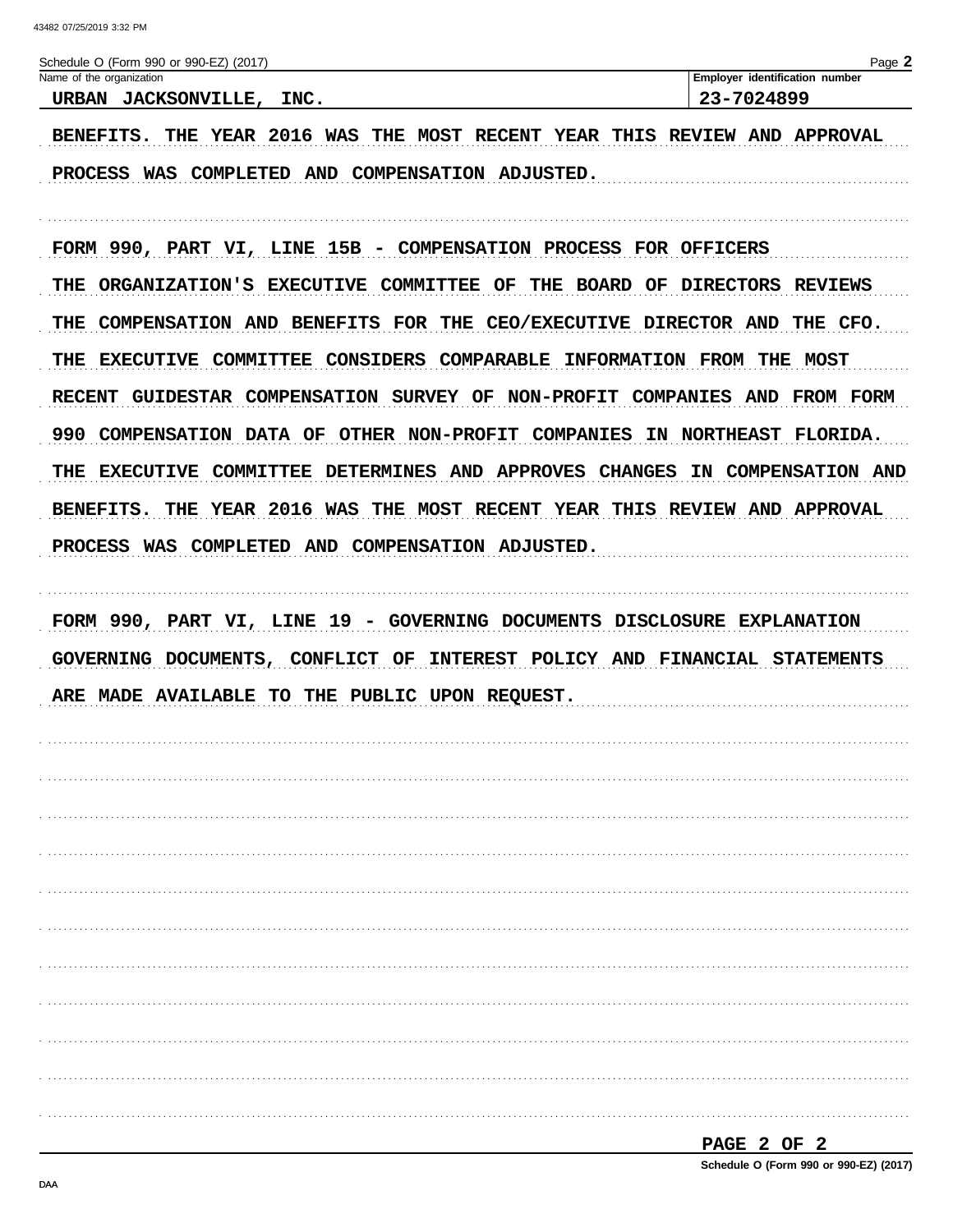| <b>SCHEDULE R</b><br><b>Related Organizations and Unrelated Partnerships</b><br>(Form 990)<br>u Complete if the organization answered "Yes" on Form 990, Part IV, line 33, 34, 35b, 36, or 37.<br>u Attach to Form 990.<br>Department of the Treasury<br>u Go to www.irs.gov/Form990 for instructions and the latest information.<br>Internal Revenue Service |                                                                                                                                                                                                                |                         |                                                     |                            |                     |                                                           |                                     |                                              |                                                         |
|---------------------------------------------------------------------------------------------------------------------------------------------------------------------------------------------------------------------------------------------------------------------------------------------------------------------------------------------------------------|----------------------------------------------------------------------------------------------------------------------------------------------------------------------------------------------------------------|-------------------------|-----------------------------------------------------|----------------------------|---------------------|-----------------------------------------------------------|-------------------------------------|----------------------------------------------|---------------------------------------------------------|
| Name of the organization                                                                                                                                                                                                                                                                                                                                      | URBAN JACKSONVILLE, INC.                                                                                                                                                                                       |                         |                                                     |                            |                     |                                                           |                                     | Employer identification number<br>23-7024899 |                                                         |
| Part I                                                                                                                                                                                                                                                                                                                                                        | Identification of Disregarded Entities. Complete if the organization answered "Yes" on Form 990, Part IV, line 33.                                                                                             |                         |                                                     |                            |                     |                                                           |                                     |                                              |                                                         |
|                                                                                                                                                                                                                                                                                                                                                               | (a)<br>Name, address, and EIN (if applicable) of disregarded entity                                                                                                                                            | (b)<br>Primary activity | (c)<br>Legal domicile (state<br>or foreign country) |                            | (d)<br>Total income |                                                           | (e)<br>End-of-year assets           | (f)<br>Direct controlling<br>entity          |                                                         |
| (1)                                                                                                                                                                                                                                                                                                                                                           |                                                                                                                                                                                                                |                         |                                                     |                            |                     |                                                           |                                     |                                              |                                                         |
|                                                                                                                                                                                                                                                                                                                                                               |                                                                                                                                                                                                                |                         |                                                     |                            |                     |                                                           |                                     |                                              |                                                         |
| (2)                                                                                                                                                                                                                                                                                                                                                           |                                                                                                                                                                                                                |                         |                                                     |                            |                     |                                                           |                                     |                                              |                                                         |
| (3)                                                                                                                                                                                                                                                                                                                                                           |                                                                                                                                                                                                                |                         |                                                     |                            |                     |                                                           |                                     |                                              |                                                         |
|                                                                                                                                                                                                                                                                                                                                                               |                                                                                                                                                                                                                |                         |                                                     |                            |                     |                                                           |                                     |                                              |                                                         |
| (4)                                                                                                                                                                                                                                                                                                                                                           |                                                                                                                                                                                                                |                         |                                                     |                            |                     |                                                           |                                     |                                              |                                                         |
|                                                                                                                                                                                                                                                                                                                                                               |                                                                                                                                                                                                                |                         |                                                     |                            |                     |                                                           |                                     |                                              |                                                         |
| (5)                                                                                                                                                                                                                                                                                                                                                           |                                                                                                                                                                                                                |                         |                                                     |                            |                     |                                                           |                                     |                                              |                                                         |
| Part II                                                                                                                                                                                                                                                                                                                                                       | Identification of Related Tax-Exempt Organizations. Complete if the organization answered "Yes" on Form 990, Part IV, line 34 because it had one or more related tax-exempt organizations during the tax year. |                         |                                                     |                            |                     |                                                           |                                     |                                              |                                                         |
|                                                                                                                                                                                                                                                                                                                                                               | (a)<br>Name, address, and EIN of related organization                                                                                                                                                          | (b)<br>Primary activity | (c)<br>Legal domicile (state<br>or foreign country) | (d)<br>Exempt Code section |                     | (e)<br>Public charity status<br>(if section $501(c)(3)$ ) | (f)<br>Direct controlling<br>entity | Yes                                          | $(g)$<br>Section 512(b)(13)<br>controlled entity?<br>No |
| (1)<br><b>JACKSONVILLE</b>                                                                                                                                                                                                                                                                                                                                    | CATHEDRAL FOUNDATION OF JACKSONVILL<br>4250 LAKESIDE DRIVE, SUITE 300<br>59-6161532<br>FL 32210                                                                                                                | MGT OF HOU              | FL.                                                 | 501C                       |                     | 10                                                        | N/A                                 |                                              | x                                                       |
| CATHEDRAL TERRACE, INC.<br>(2)                                                                                                                                                                                                                                                                                                                                | 4250 LAKESIDE DRIVE, SUITE 300<br>23-7301688                                                                                                                                                                   |                         |                                                     |                            |                     |                                                           |                                     |                                              |                                                         |
| <b>JACKSONVILLE</b>                                                                                                                                                                                                                                                                                                                                           | FL 32210                                                                                                                                                                                                       | PROVIDE HO              | FL.                                                 | 501C                       |                     | 10                                                        | N/A                                 |                                              | x                                                       |
| CATHEDRAL COURT, INC.<br>(3)<br><b>JACKSONVILLE</b>                                                                                                                                                                                                                                                                                                           | 4250 LAKESIDE DRIVE, SUITE 300<br>59-1842385<br>FL 32210                                                                                                                                                       | PROVIDE HO              | FL.                                                 | 501C                       |                     | 10                                                        | N/A                                 |                                              | x                                                       |
| (4) CATHEDRAL TOWERS 2, INC.                                                                                                                                                                                                                                                                                                                                  | 4250 LAKESIDE DRIVE, SUITE 300<br>47-4251993                                                                                                                                                                   |                         |                                                     | 501C                       |                     | 10                                                        | N/A                                 |                                              | x                                                       |
| <b>JACKSONVILLE</b>                                                                                                                                                                                                                                                                                                                                           | FL 32210                                                                                                                                                                                                       | HOUSING                 | FL.                                                 |                            |                     |                                                           |                                     |                                              |                                                         |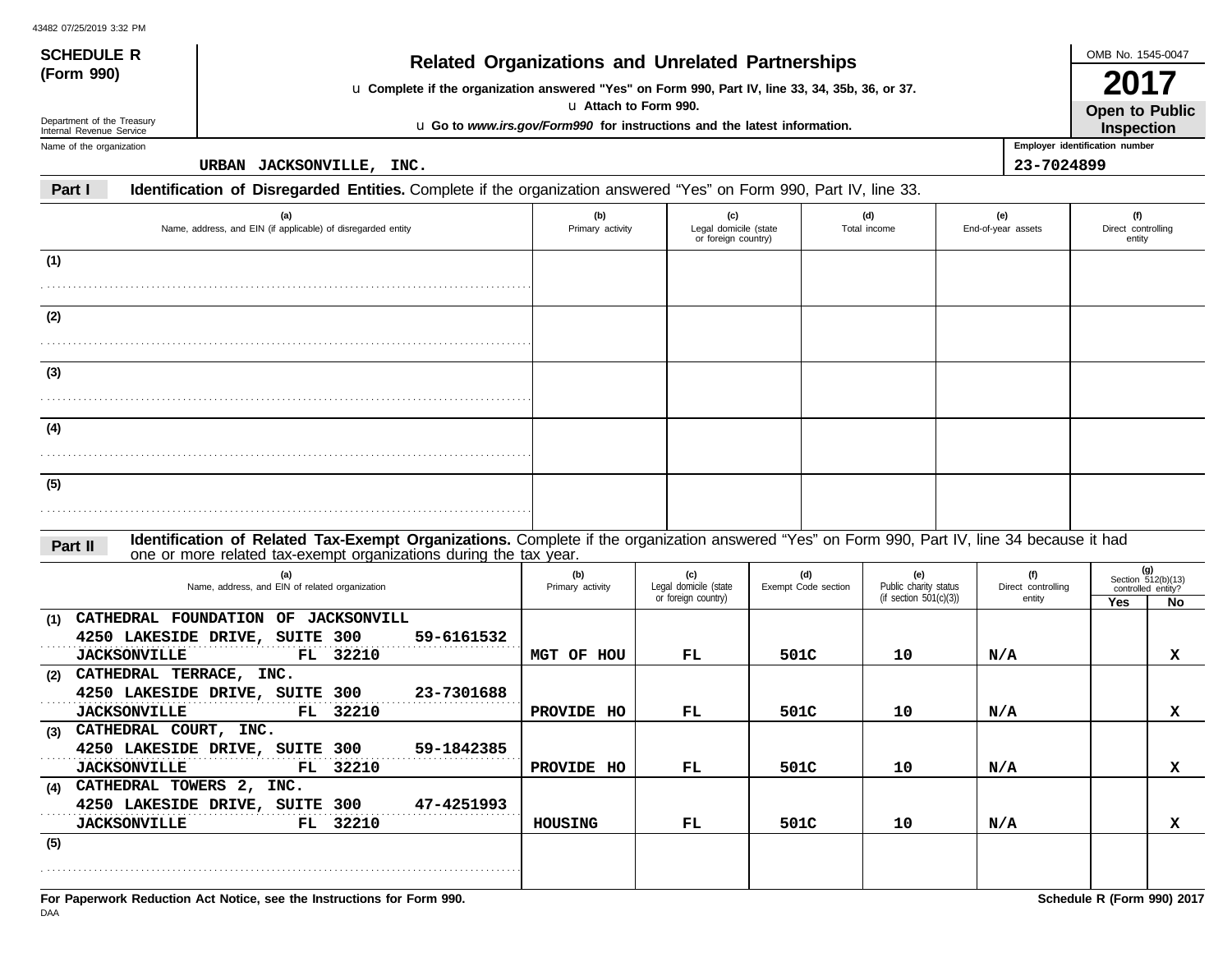. . . . . . . . . . . . . . . . . . . . . . . . . . . . . . . . . . . . . . . . . . . . . . . . . . . . . . . . . . . . . . . . .

## Schedule R (Form 990) 2017 Page **2 URBAN JACKSONVILLE, INC. 23-7024899 (a) (b) (c) (d) (e) (f)** . . . . . . . . . . . . . . . . . . . . . . . . . . . . . . . . . . . . . . . . . . . . . . . . . . . . . . . . . . . . . . . . . Name, address, and EIN of Primary activity Legal domicile (state or foreign country) Direct controlling entity Predominant income (related, unrelated, Share of total portionate alloc.? General or managing partner? **Yes No Yes No (g) (h)** . Share of end-ofyear assets Dispro-**Part III Identification of Related Organizations Taxable as a Partnership.** Complete if the organization answered "Yes" on Form 990, Part IV, line 34 **(i)** of Schedule K-1 Code V—UBI **(j)** . . . . . . . . . . . . . . . . . . . . . . . . . . . . . . . . . . . . . . . . . . . . . . . . . . . . . . . . . . . . . . . . . . . . . . . . . . . . . . . . . . . . . . . . . . . . . . . . . . . . . . . . . . . . . . . . . . . . . . . . . . . . . . . . . . amount in box 20 (Form 1065) because it had one or more related organizations treated as a partnership during the tax year. excluded from tax under sections 512-514) **(3) (2) (1)** ownership Percentage **(k)** income related organization

| Part IV | <b>Identification of Related Organizations Taxable as a Corporation or Trust.</b> Complete if the organization answered "Yes" on Form 990, Part IV,<br>line 34 because it had one or more related organizations treated as a corporation or trust during the tax year. |  |  |  |  |  |
|---------|------------------------------------------------------------------------------------------------------------------------------------------------------------------------------------------------------------------------------------------------------------------------|--|--|--|--|--|

| (a)                                            | (b)              | (c)              | (d)                          | (e)              | (f)            | (g)                            | (h)                     | (i)<br>Section           |  |
|------------------------------------------------|------------------|------------------|------------------------------|------------------|----------------|--------------------------------|-------------------------|--------------------------|--|
| Name, address, and EIN of related organization | Primary activity | Legal domicile   | Direct controlling<br>entity | Type of entity   | Share of total | Share of<br>end-of-year assets | Percentage<br>ownership |                          |  |
|                                                |                  | (state or        |                              | (C corp, S corp, | income         |                                |                         | 512(b)(13)<br>controlled |  |
|                                                |                  | foreign country) |                              | or trust)        |                |                                |                         | entity?                  |  |
|                                                |                  |                  |                              |                  |                |                                |                         | Yes $\vert$ No           |  |
|                                                |                  |                  |                              |                  |                |                                |                         |                          |  |
| (1)                                            |                  |                  |                              |                  |                |                                |                         |                          |  |
|                                                |                  |                  |                              |                  |                |                                |                         |                          |  |
|                                                |                  |                  |                              |                  |                |                                |                         |                          |  |
|                                                |                  |                  |                              |                  |                |                                |                         |                          |  |
|                                                |                  |                  |                              |                  |                |                                |                         |                          |  |
| (2)                                            |                  |                  |                              |                  |                |                                |                         |                          |  |
|                                                |                  |                  |                              |                  |                |                                |                         |                          |  |
|                                                |                  |                  |                              |                  |                |                                |                         |                          |  |
|                                                |                  |                  |                              |                  |                |                                |                         |                          |  |
|                                                |                  |                  |                              |                  |                |                                |                         |                          |  |
| (3)                                            |                  |                  |                              |                  |                |                                |                         |                          |  |
|                                                |                  |                  |                              |                  |                |                                |                         |                          |  |
|                                                |                  |                  |                              |                  |                |                                |                         |                          |  |
|                                                |                  |                  |                              |                  |                |                                |                         |                          |  |
|                                                |                  |                  |                              |                  |                |                                |                         |                          |  |
|                                                |                  |                  |                              |                  |                |                                |                         |                          |  |
| (4)                                            |                  |                  |                              |                  |                |                                |                         |                          |  |
|                                                |                  |                  |                              |                  |                |                                |                         |                          |  |
|                                                |                  |                  |                              |                  |                |                                |                         |                          |  |
|                                                |                  |                  |                              |                  |                |                                |                         |                          |  |
|                                                |                  |                  |                              |                  |                |                                |                         |                          |  |

**(4)**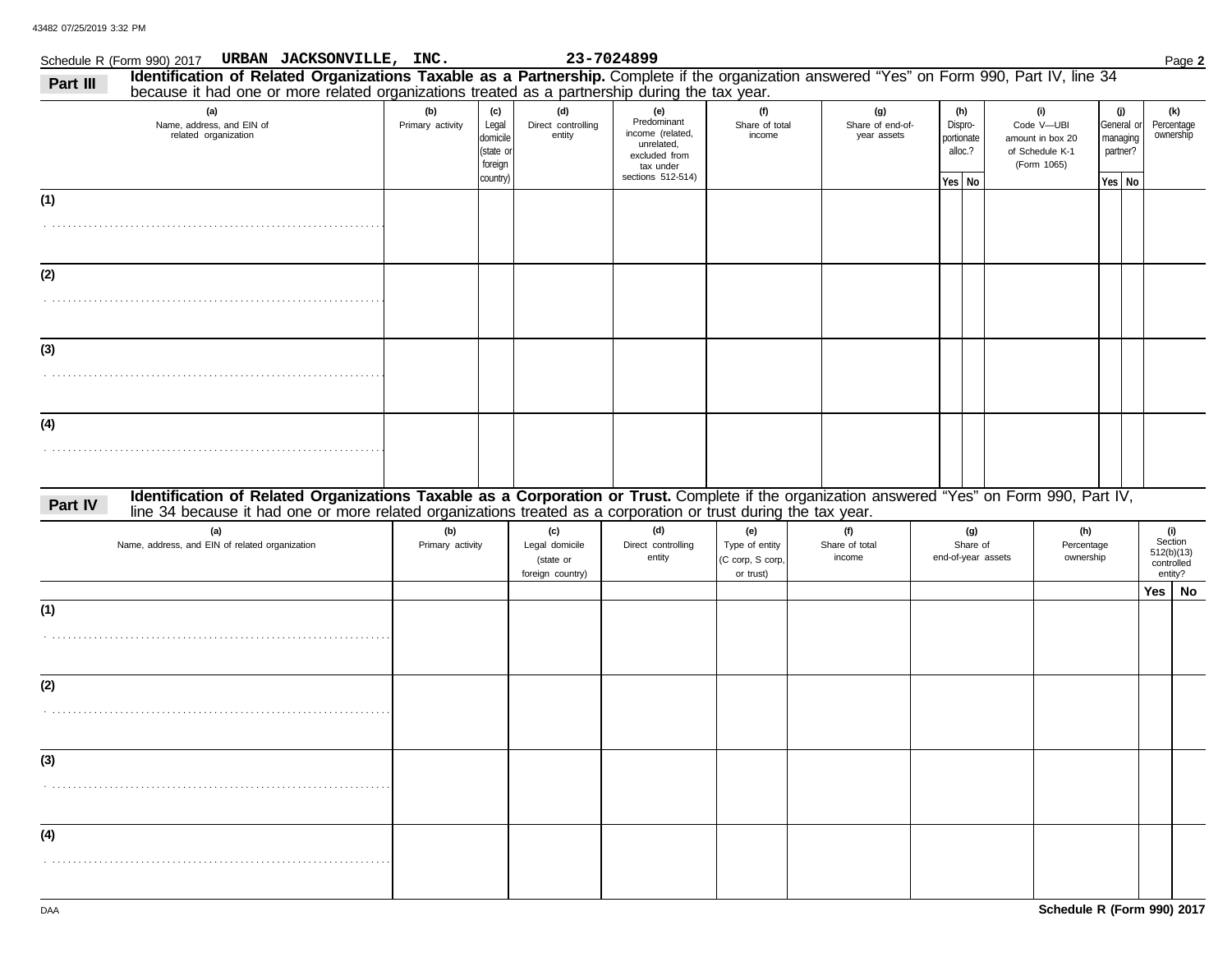## Schedule R (Form 990) 2017 Page **3 URBAN JACKSONVILLE, INC. 23-7024899**

# **Part V Transactions With Related Organizations.** Complete if the organization answered "Yes" on Form 990, Part IV, line 34, 35b, or 36.

| Note: Complete line 1 if any entity is listed in Parts II, III, or IV of this schedule.                                                                                                                                       |              |     |     |                |   |             |  |  |  |
|-------------------------------------------------------------------------------------------------------------------------------------------------------------------------------------------------------------------------------|--------------|-----|-----|----------------|---|-------------|--|--|--|
| During the tax year, did the organization engage in any of the following transactions with one or more related organizations listed in Parts II-IV?                                                                           |              |     |     |                |   |             |  |  |  |
|                                                                                                                                                                                                                               |              |     |     |                |   |             |  |  |  |
| <b>b</b> Gift, grant, or capital contribution to related organization(s) encourse contained and contained and contribution to related organization(s)                                                                         |              |     |     | 1b             |   | x           |  |  |  |
|                                                                                                                                                                                                                               |              |     |     |                |   |             |  |  |  |
| d Loans or loan guarantees to or for related organization(s) encourance contained and contained and contained and contained and contained and contained and contained and contained and contained and contained and contained |              |     |     |                |   |             |  |  |  |
|                                                                                                                                                                                                                               |              |     |     |                |   |             |  |  |  |
|                                                                                                                                                                                                                               |              |     |     |                |   |             |  |  |  |
|                                                                                                                                                                                                                               |              |     |     | 1f             |   | x           |  |  |  |
|                                                                                                                                                                                                                               |              |     |     | 1g             |   | x           |  |  |  |
|                                                                                                                                                                                                                               |              |     |     | 1h             |   | $\mathbf x$ |  |  |  |
|                                                                                                                                                                                                                               |              |     |     |                |   |             |  |  |  |
|                                                                                                                                                                                                                               |              |     |     |                |   |             |  |  |  |
|                                                                                                                                                                                                                               |              |     |     | 1j             |   |             |  |  |  |
|                                                                                                                                                                                                                               |              |     |     | 1k             | x |             |  |  |  |
|                                                                                                                                                                                                                               |              |     |     | 11             |   | x           |  |  |  |
|                                                                                                                                                                                                                               |              |     |     | 1 <sub>m</sub> | x |             |  |  |  |
|                                                                                                                                                                                                                               |              |     |     | 1n             |   | $\mathbf x$ |  |  |  |
| o Sharing of paid employees with related organization(s) encourance contains an account of the state of paid employees with related organization(s)                                                                           |              |     |     | 1 <sub>o</sub> | x |             |  |  |  |
|                                                                                                                                                                                                                               |              |     |     |                |   |             |  |  |  |
|                                                                                                                                                                                                                               |              |     |     | 1p             |   | x           |  |  |  |
|                                                                                                                                                                                                                               |              |     |     | 1q             |   | $\mathbf x$ |  |  |  |
|                                                                                                                                                                                                                               |              |     |     |                |   |             |  |  |  |
|                                                                                                                                                                                                                               |              |     |     | 1r             |   | x           |  |  |  |
|                                                                                                                                                                                                                               |              |     |     |                |   |             |  |  |  |
| 2 If the answer to any of the above is "Yes," see the instructions for information on who must complete this line, including covered relationships and transaction thresholds.                                                |              |     |     | 1s             | x |             |  |  |  |
| (a)                                                                                                                                                                                                                           | (b)          | (c) | (d) |                |   |             |  |  |  |
| Method of determining amount involved<br>Name of related organization<br>Transaction<br>Amount involved                                                                                                                       |              |     |     |                |   |             |  |  |  |
|                                                                                                                                                                                                                               | type $(a-s)$ |     |     |                |   |             |  |  |  |
|                                                                                                                                                                                                                               |              |     |     |                |   |             |  |  |  |

| (1) | CATHEDRAL FOUNDATION OF JACKSONVILL | K | 160, 200 | <b>ACTUAL PAYMENT</b> |
|-----|-------------------------------------|---|----------|-----------------------|
| (2) | CATHEDRAL FOUNDATION OF JACKSONVILL | М | 420,000  | <b>ACTUAL PAYMENT</b> |
| (3) | CATHEDRAL FOUNDATION OF JACKSONVILL | s | 131,631  | <b>ACTUAL PAYMENT</b> |
| (4) |                                     |   |          |                       |
| (5) |                                     |   |          |                       |
| (6) |                                     |   |          |                       |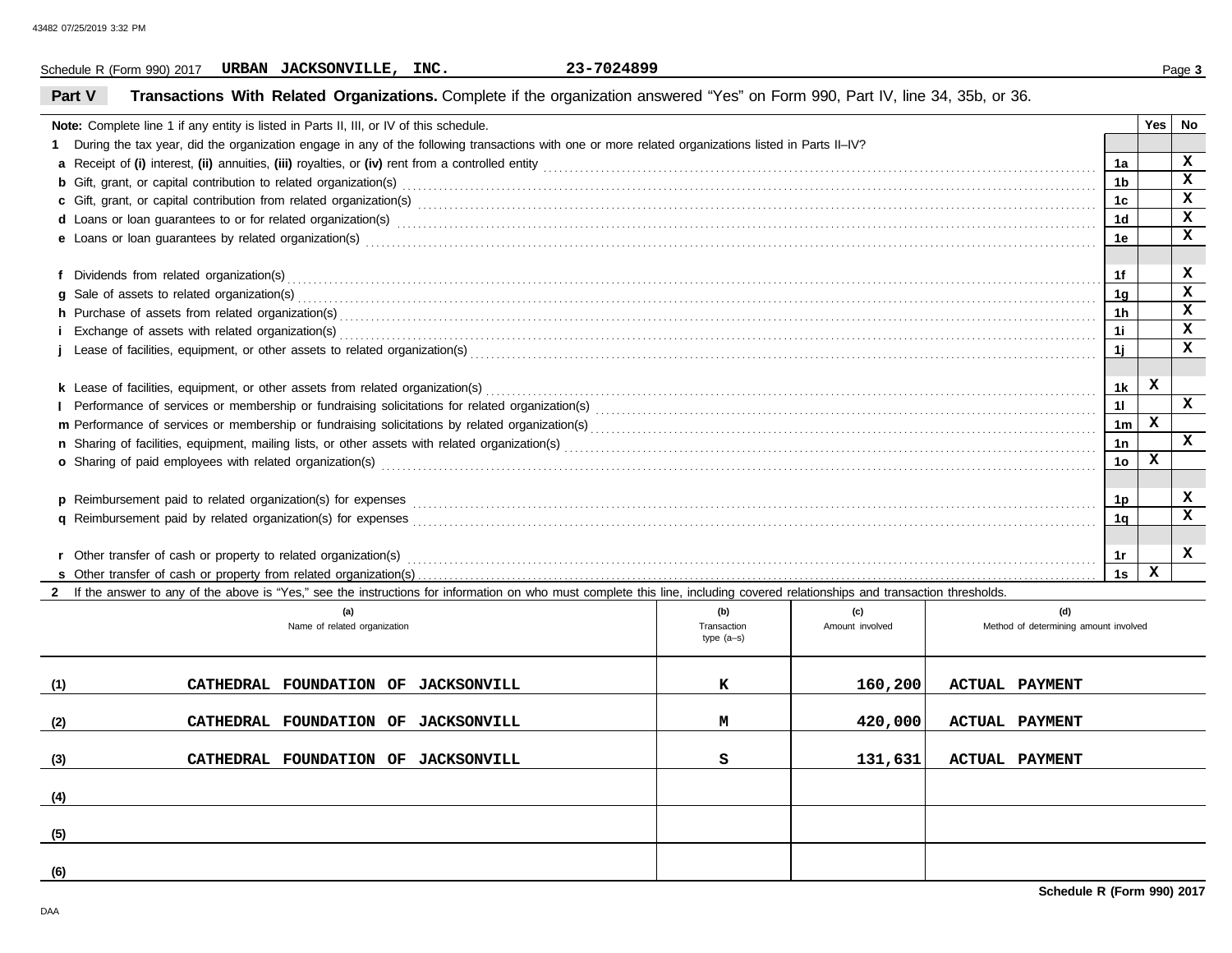## Schedule R (Form 990) 2017 Page **4 URBAN JACKSONVILLE, INC. 23-7024899**

## Part VI Unrelated Organizations Taxable as a Partnership. Complete if the organization answered "Yes" on Form 990, Part IV, line 37.

Provide the following information for each entity taxed as a partnership through which the organization conducted more than five percent of its activities (measured by total assets or gross revenue) that was not a related organization. See instructions regarding exclusion for certain investment partnerships.

| $\sim$<br>(a)<br>Name, address, and EIN of entity | ັ<br>(b)<br>Primary activity | (c)<br>Legal<br>domicile<br>(state or<br>foreign | (d)<br>Predominant<br>income (related,<br>unrelated, excluded<br>from tax under | (e)<br>Are all partners<br>section<br>501(c)(3)<br>organizations? |  | (f)<br>Share of<br>total income | (g)<br>Share of<br>end-of-year<br>assets |     | (h)<br>Disproportionate<br>allocations? | (i)<br>Code V-UBI<br>amount in box 20<br>of Schedule K-1<br>(Form 1065) | (j)<br>General or<br>managing<br>partner? |    | (k)<br>Percentage<br>ownership |  |
|---------------------------------------------------|------------------------------|--------------------------------------------------|---------------------------------------------------------------------------------|-------------------------------------------------------------------|--|---------------------------------|------------------------------------------|-----|-----------------------------------------|-------------------------------------------------------------------------|-------------------------------------------|----|--------------------------------|--|
|                                                   |                              | country)                                         | sections 512-514)                                                               | Yes   No                                                          |  |                                 |                                          | Yes | No                                      |                                                                         | Yes                                       | No |                                |  |
| (1)                                               |                              |                                                  |                                                                                 |                                                                   |  |                                 |                                          |     |                                         |                                                                         |                                           |    |                                |  |
| .                                                 |                              |                                                  |                                                                                 |                                                                   |  |                                 |                                          |     |                                         |                                                                         |                                           |    |                                |  |
| (2)                                               |                              |                                                  |                                                                                 |                                                                   |  |                                 |                                          |     |                                         |                                                                         |                                           |    |                                |  |
| .                                                 |                              |                                                  |                                                                                 |                                                                   |  |                                 |                                          |     |                                         |                                                                         |                                           |    |                                |  |
| (3)                                               |                              |                                                  |                                                                                 |                                                                   |  |                                 |                                          |     |                                         |                                                                         |                                           |    |                                |  |
|                                                   |                              |                                                  |                                                                                 |                                                                   |  |                                 |                                          |     |                                         |                                                                         |                                           |    |                                |  |
|                                                   |                              |                                                  |                                                                                 |                                                                   |  |                                 |                                          |     |                                         |                                                                         |                                           |    |                                |  |
| (4)                                               |                              |                                                  |                                                                                 |                                                                   |  |                                 |                                          |     |                                         |                                                                         |                                           |    |                                |  |
|                                                   |                              |                                                  |                                                                                 |                                                                   |  |                                 |                                          |     |                                         |                                                                         |                                           |    |                                |  |
| (5)                                               |                              |                                                  |                                                                                 |                                                                   |  |                                 |                                          |     |                                         |                                                                         |                                           |    |                                |  |
|                                                   |                              |                                                  |                                                                                 |                                                                   |  |                                 |                                          |     |                                         |                                                                         |                                           |    |                                |  |
| (6)                                               |                              |                                                  |                                                                                 |                                                                   |  |                                 |                                          |     |                                         |                                                                         |                                           |    |                                |  |
|                                                   |                              |                                                  |                                                                                 |                                                                   |  |                                 |                                          |     |                                         |                                                                         |                                           |    |                                |  |
|                                                   |                              |                                                  |                                                                                 |                                                                   |  |                                 |                                          |     |                                         |                                                                         |                                           |    |                                |  |
| (7)                                               |                              |                                                  |                                                                                 |                                                                   |  |                                 |                                          |     |                                         |                                                                         |                                           |    |                                |  |
|                                                   |                              |                                                  |                                                                                 |                                                                   |  |                                 |                                          |     |                                         |                                                                         |                                           |    |                                |  |
| (8)                                               |                              |                                                  |                                                                                 |                                                                   |  |                                 |                                          |     |                                         |                                                                         |                                           |    |                                |  |
|                                                   |                              |                                                  |                                                                                 |                                                                   |  |                                 |                                          |     |                                         |                                                                         |                                           |    |                                |  |
|                                                   |                              |                                                  |                                                                                 |                                                                   |  |                                 |                                          |     |                                         |                                                                         |                                           |    |                                |  |
| (9)                                               |                              |                                                  |                                                                                 |                                                                   |  |                                 |                                          |     |                                         |                                                                         |                                           |    |                                |  |
|                                                   |                              |                                                  |                                                                                 |                                                                   |  |                                 |                                          |     |                                         |                                                                         |                                           |    |                                |  |
| (10)                                              |                              |                                                  |                                                                                 |                                                                   |  |                                 |                                          |     |                                         |                                                                         |                                           |    |                                |  |
|                                                   |                              |                                                  |                                                                                 |                                                                   |  |                                 |                                          |     |                                         |                                                                         |                                           |    |                                |  |
| (11)                                              |                              |                                                  |                                                                                 |                                                                   |  |                                 |                                          |     |                                         |                                                                         |                                           |    |                                |  |
|                                                   |                              |                                                  |                                                                                 |                                                                   |  |                                 |                                          |     |                                         |                                                                         |                                           |    |                                |  |
|                                                   |                              |                                                  |                                                                                 |                                                                   |  |                                 |                                          |     |                                         |                                                                         |                                           |    |                                |  |

**Schedule R (Form 990) 2017**